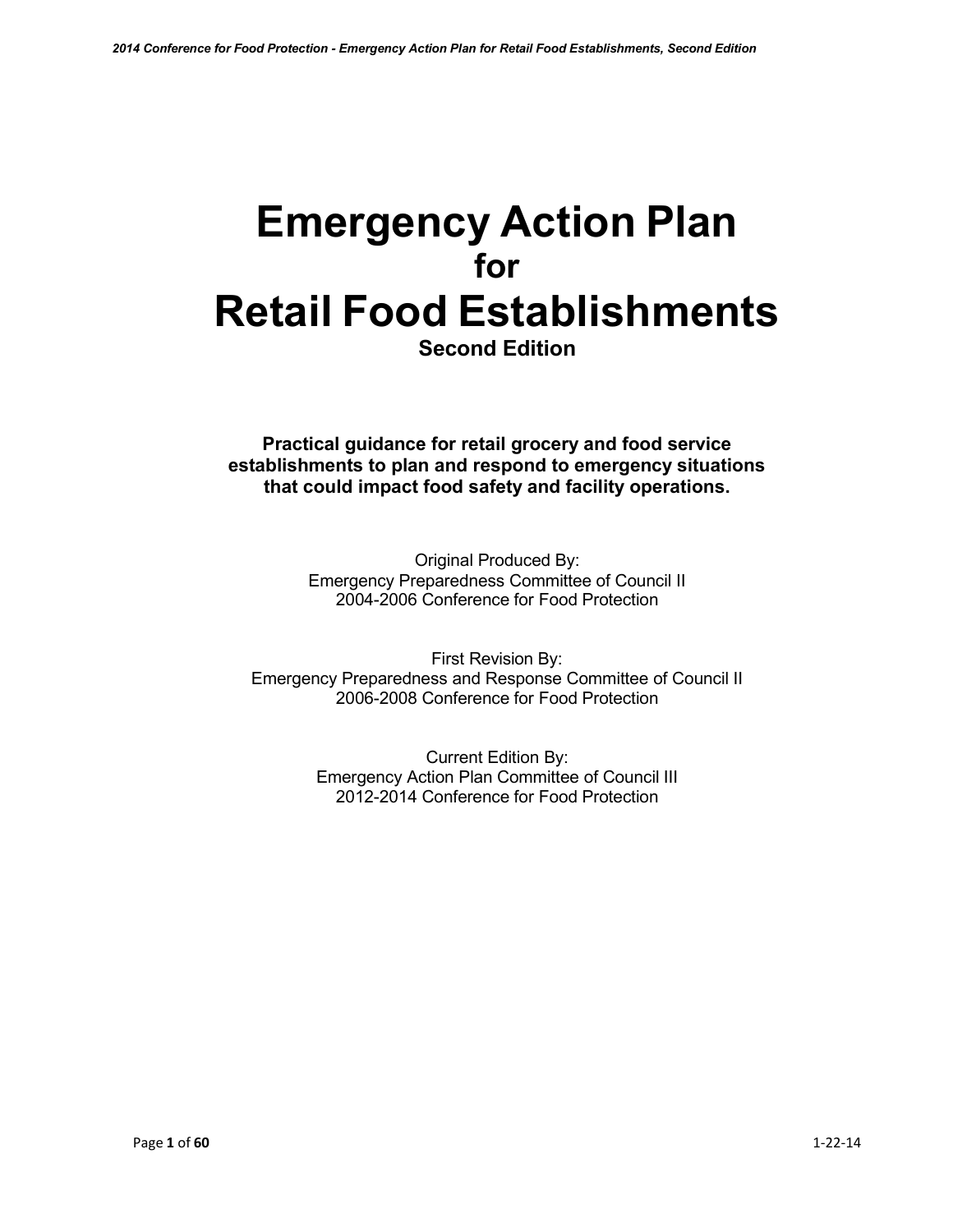# **Table of Contents**

| <b>Disclaimer</b>                                                          | Page<br>3      |
|----------------------------------------------------------------------------|----------------|
| <b>Preface</b>                                                             | 4              |
| <b>Introduction</b>                                                        | 4              |
| Permit Holder Responsibilities and Responding to an Imminent Health Hazard | 5              |
| <b>Planning for Response to an Emergency</b>                               | $\overline{7}$ |
| Developing a Written Food Safety Emergency Plan                            | $\overline{7}$ |
| <b>Emergency Guidance</b>                                                  |                |
| <b>Interruption of Electrical Service</b>                                  | 10             |
| Planning                                                                   | 10             |
| Assessment                                                                 | 12             |
| <b>Business Continuity</b>                                                 | 12             |
| Time/Temperature Chart for Refrigerated TCS Food During A Power Outage     | 17             |
| Recovery                                                                   | 21             |
| <b>Interruption of Water Service</b>                                       | 23             |
| Planning                                                                   | 23             |
| Assessment                                                                 | 24             |
| <b>Business Continuity</b>                                                 | 25             |
| Recovery                                                                   | 28             |
| <b>Contaminated Water Supply (Biological)</b>                              | 30             |
| Planning                                                                   | 30             |
| Assessment                                                                 | 30             |
| <b>Business Continuity</b>                                                 | 30             |
| Recovery                                                                   | 34             |
| <b>Sewage Backup</b>                                                       | 36             |
| Planning                                                                   | 36             |
| Assessment                                                                 | 37             |
| <b>Business Continuity</b>                                                 | 38             |
| Recovery                                                                   | 41             |
| <b>Floods</b>                                                              | 46             |
| Planning                                                                   | 46             |
| Assessment                                                                 | 47             |
| <b>Business Continuity</b>                                                 | 48             |
| Recovery                                                                   | 49             |
| <b>Fire</b>                                                                | 55             |
| Planning                                                                   | 55             |
| Assessment                                                                 | 55             |
| <b>Business Continuity</b>                                                 | 57             |
| Recovery                                                                   | 57             |
| Page 2 of 60                                                               | $1 - 22 - 14$  |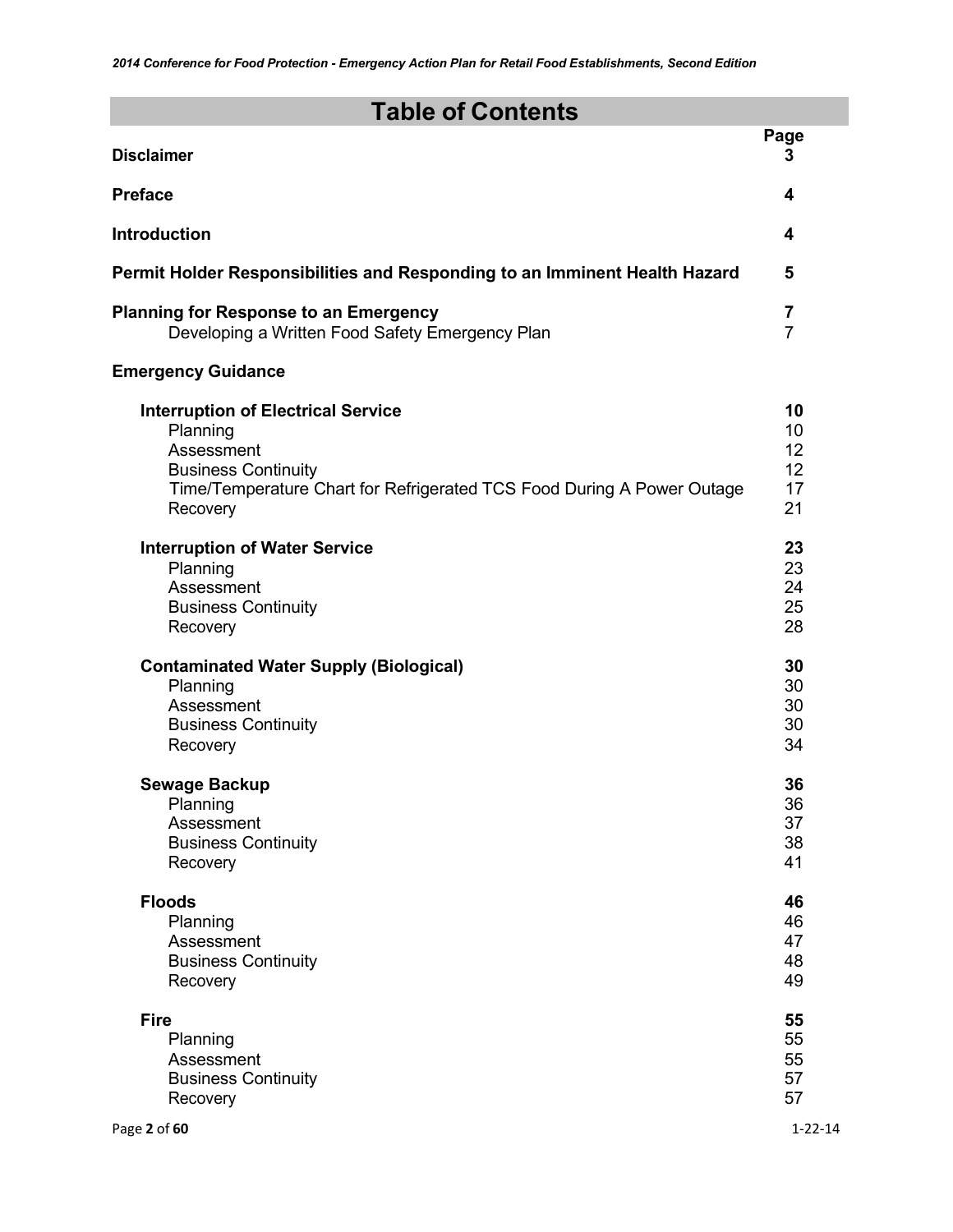# **Disclaimer**

The guidance in this document does not create or confer any rights for or on any person and does not operate to bind public health officials or the public. An alternative approach may be utilized if the approach satisfies the requirements of the applicable statutes and regulations within a government's jurisdiction. Whether this guidance or an alternative procedure is utilized, contact the state or local public health authority responsible prior to implementation.

This document includes guidance for several types of emergencies that a food establishment may encounter and is designed as an aid to operators of retail food stores and food service establishments (for example, bakeries, bars, cafeterias, camps, child and adult day care providers, commissaries, convenience stores, grocery stores, interstate conveyances, meal services for home-bound persons, mobile food carts, restaurants, and vending machine operators). This is a diverse set of establishments, which includes both very large and very small entities.

During an emergency or natural disaster it will be critical for individuals to obtain certain necessities such as canned foods, bottled water, batteries, flashlights, coolers, etc. This guidance document is designed to help food establishments know the steps necessary to take to ensure the items they sell will not endanger the public's health.

Following a natural disaster there are potential health concerns that can be created by the disruptions caused by the disaster. This publication provides food safety suggestions and information for retail and foodservice establishments continuing to operate or resuming business in the event of natural or other disasters. Persons-incharge (PICs) of a food establishment should conduct a complete self-inspection to ensure that normal operations can be continued or resumed safely and without compromising food safety. Establishments required to cease operations in an emergency should not re-open until authorization is granted by the local or state regulatory authority. Other resources, not included here, are available for guidance on handling other emergencies such as those caused by infectious disease agents, tampering and intentional acts of terrorism.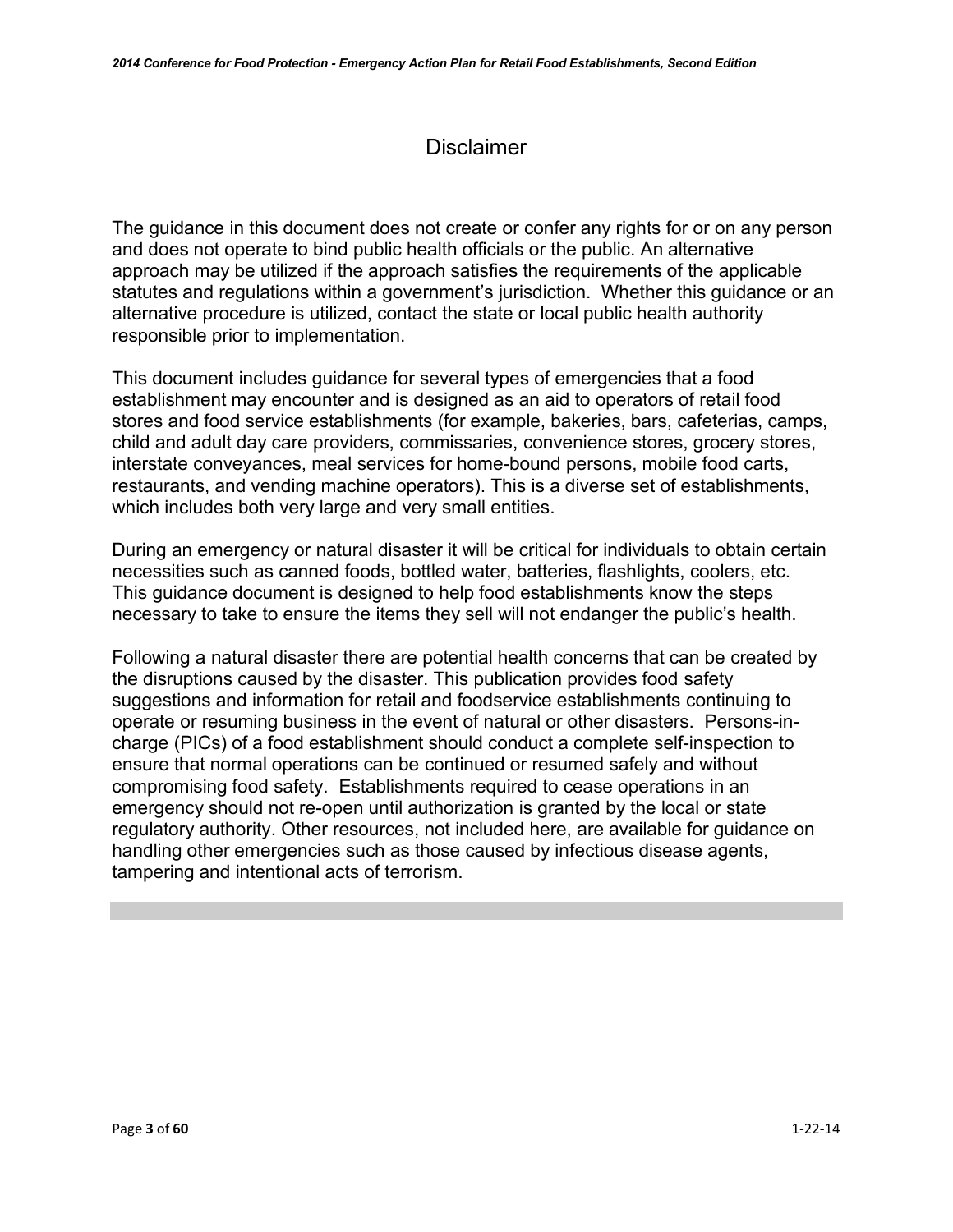# <span id="page-3-0"></span>*Preface*

This document was created by the 2012 Conference for Food Protection's Emergency Action Plan Committee (EAP). It is replacing the document presented at the 2008 Conference for Food Protection's biennial meeting entitled *Emergency Action Plan for Retail Food Establishments.*

This 2014 version was extensively reformatted and several sections were deleted from the 2008 version. Topics such as intentional contamination and foodborne illness were deleted since these topics are covered extensively in other literature and government resources. This manual is dedicated to events more likely to be caused by nature.

This document also has an expanded section which discusses in detail when product may be sold even though it may have been out of temperature control for a limited time frame due to a power outage.

# <span id="page-3-1"></span>*Introduction*

All retail food establishments are vulnerable to a potential emergency or disaster that could impact the safety of the food and products they sell or serve to consumers. Yet, in times of crises, these facilities can also serve the community and provide valuable resources. Working together, the food industry and regulatory agencies have developed this Guidance to assist in planning for and managing various emergencies.

Emergencies are usually unpredicted events that disrupt our lives and businesses. They often develop quickly without prior warning, affecting a limited geographic area, location or population. Emergencies can be both natural and man-made (or more accurately, "man-caused"). Examples of emergencies include fire, loss of power or interruption in water service. Disasters are more typically events that have the potential to cause loss of lives, widespread destruction of property, infrastructure disruption, and are often, but not always, preceded by warning notices. Examples of disasters include hurricanes, floods or storms.

For purposes of this Guidance, we refer to all events as emergencies even though they may be disasters. Although the type, severity and circumstances of an emergency will influence decisions regarding food safety, this Guidance provides practical information to help plan for, respond to, and recover from various emergencies.

Even though this Emergency Action Plan for Retail Food Establishments, Second Edition provides comprehensive information in preparation for and/or involvement in emergency situations, these documents are not intended to replace pre-existing local, state or federal regulations or procedures. Retail Food Establishments should consider using this emergency guidance document to compare existing procedures, fill in gaps and update site-specific procedures, create procedures where they don't exist and train staff.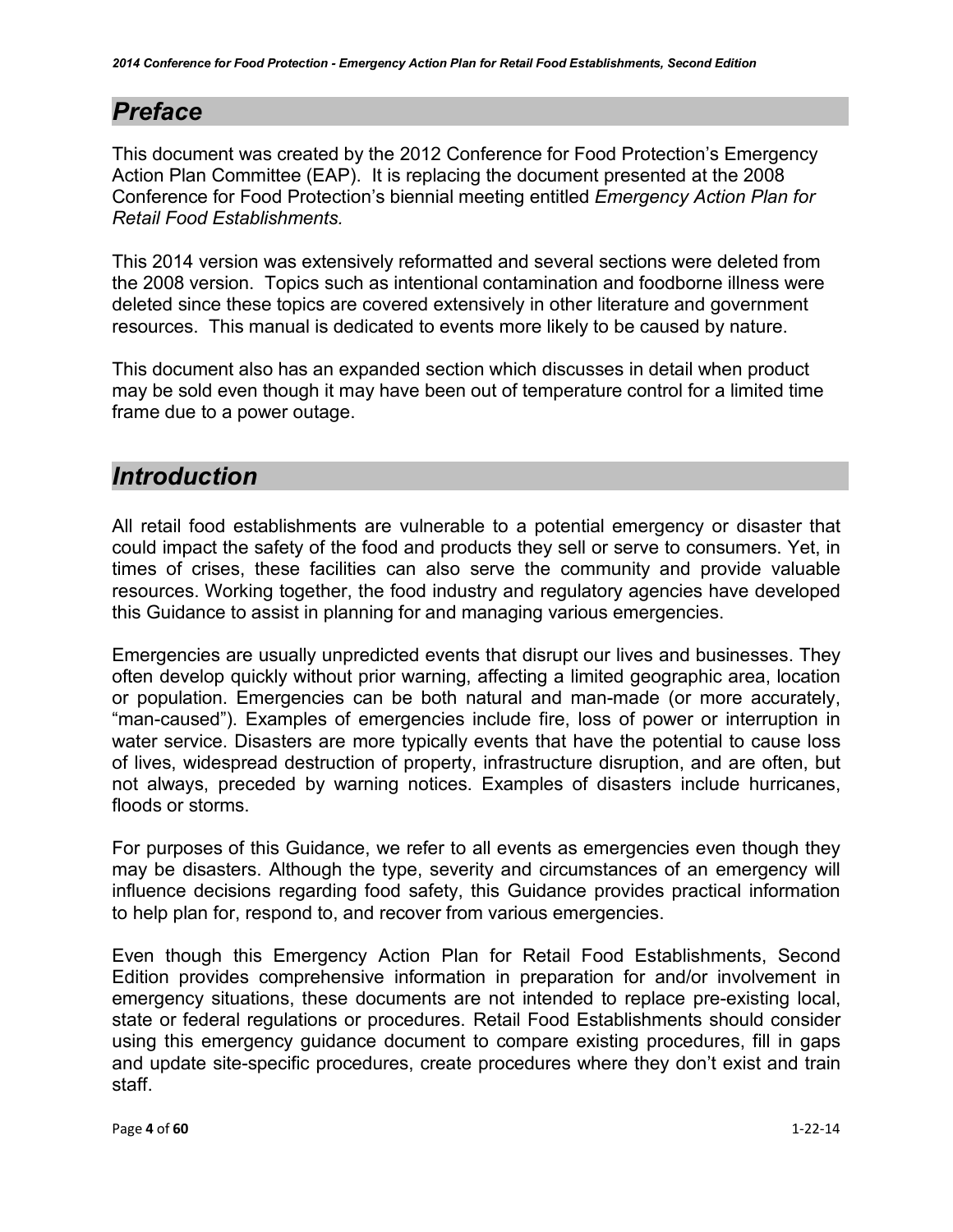# *Permit Holder Responsibilities and Responding to an Imminent Health Hazard*

One of the first things that must be done in an emergency is to determine if there is an imminent health hazard. According to the FDA Food Code definition:

**"Imminent health hazard"** means a significant threat or danger to health that is considered to exist when there is evidence sufficient to show that a product, practice, circumstance, or event creates a situation that requires immediate correction or cessation of operation to prevent injury based on:

- (1) The number of potential injuries, and
- (2) The nature, severity, and duration of the anticipated injury.

Further, the Food Code states:

### **8-404.11 Ceasing Operations and Reporting.**

(A) Except as specified in ¶ (B) of this section, a PERMIT HOLDER shall immediately discontinue operations and notify the REGULATORY AUTHORITY if an IMMINENT HEALTH HAZARD may exist because of an emergency such as a fire, flood, extended interruption of electrical or water service, SEWAGE backup, misuse of POISONOUS OR TOXIC MATERIALS, onset of an apparent foodborne illness outbreak, gross insanitary occurrence or condition, or other circumstance that may endanger public health.

(B) *A PERMIT HOLDER need not discontinue operations in an area of an establishment that is unaffected by the IMMINENT HEALTH HAZARD.*

### **8-404.12 Resumption of Operations.**

If operations are discontinued as specified in Food Code § 8-404.11 or otherwise according to law, the PERMIT HOLDER must, when required, obtain approval from the REGULATORY AUTHORITY before resuming operations.

### **Localized Emergency or Event**

When an emergency event impacts a single facility or operation, it is recommended that the permit holder take the following action:

- 1. Conduct an evaluation of the operation, as it relates to the emergency situation, to determine if a safe operation can be maintained in accordance with applicable regulations.
- 2. Discontinue operation at the facility or in affected areas of the establishment if a safe food operation cannot be maintained using appropriate emergency procedures.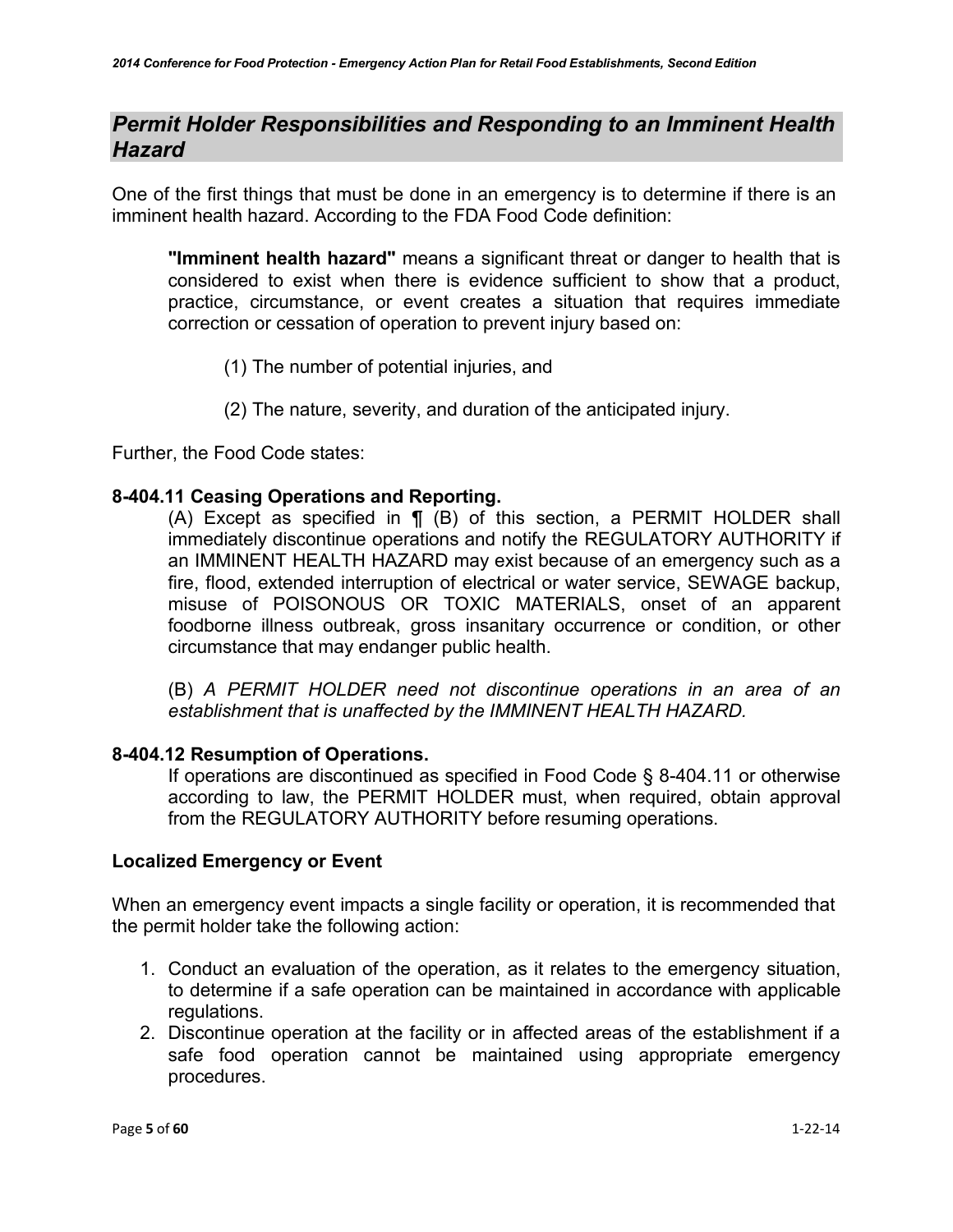- 3. If a safe food operation can be assured, the establishment can remain open provided the establishments' emergency plan is followed or with the approval of the Regulatory Authority.
- 4. Notify the Regulatory Authority where appropriate or if there is an imminent health hazard and discuss emergency operating procedures that will be used.
- 5. A food establishment or an area within the facility that was ordered to cease operations due to an imminent health hazard may not re-open until authorization has been granted by the Regulatory Authority.

### **Widespread Emergency**

Some emergencies may impact multiple facilities over a larger geographic area. During such an event, it is recommended that the same procedures listed under a localized event be followed for each establishment. A widespread event may make it difficult to reach the Regulatory Authority; therefore, the permit holder should ensure the emergency plan is followed and if appropriate, notify appropriate authorities of an imminent health hazard as soon as possible. Close the establishment if a safe operation cannot be assured.

### **Verification**

Food safety hoaxes are not uncommon. The permit holder or other designated person should verify the source of information before they take any action. When ordered to cease operations, a food establishment should verify that the order came from the appropriate Regulatory Authority. Likewise, a utility company may notify a food establishment of a temporary disruption affecting electrical power or water supply for repairs or other service. Such information should be verified with utility company officials and when possible arrangements for such disruptions should be made in advance.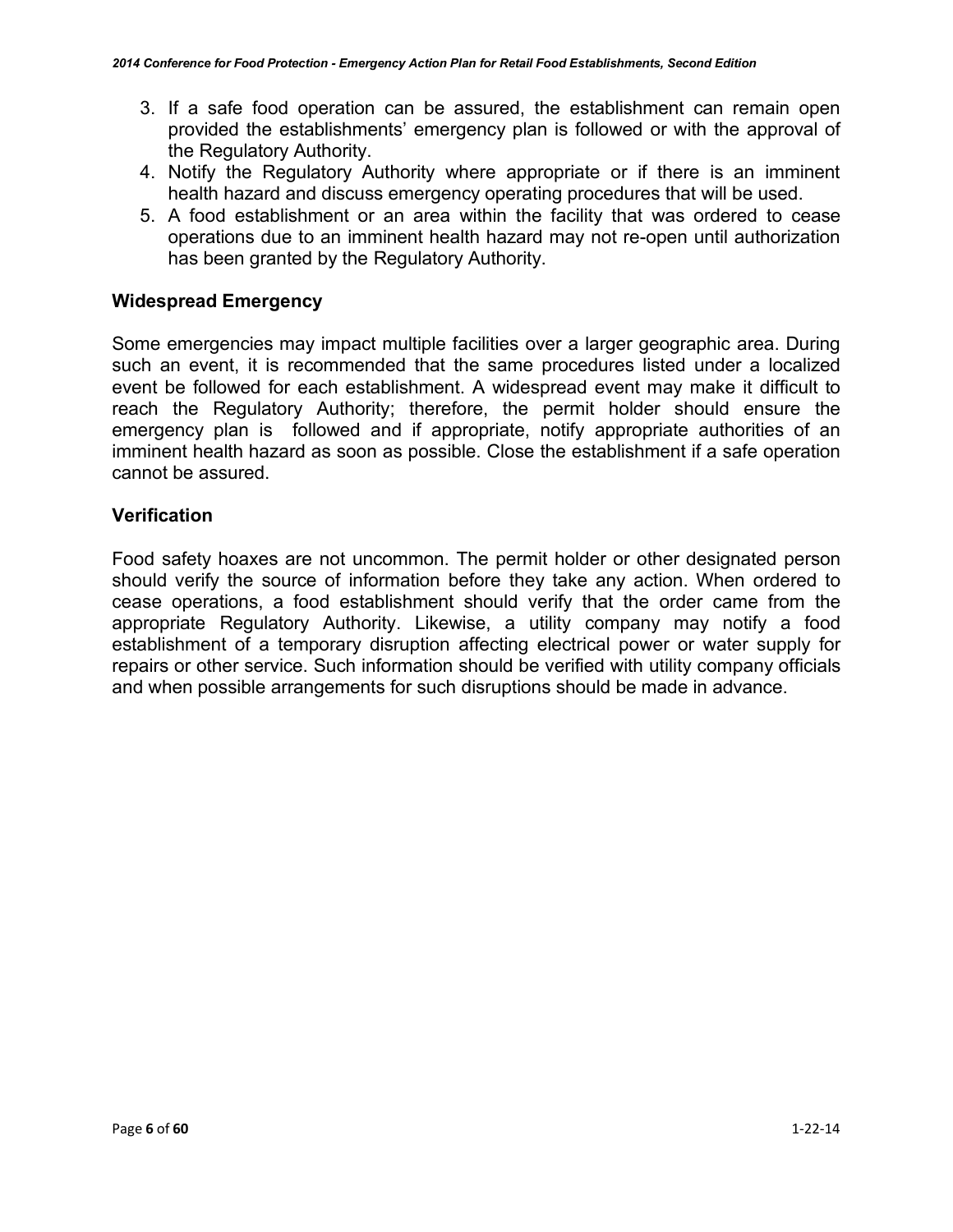# <span id="page-6-0"></span>*Planning for Response to an Emergency*

It is important to plan ahead and be prepared for emergencies. You should consider the type of hazard(s) for which your business is most vulnerable and take precautions to minimize the impact of such occurrences. A written emergency plan can help ensure that emergency management efforts will better protect consumers and workers, and minimize the impact on your business and the community.

A food establishment owner, manager or the person-in-charge (PIC) is responsible for conducting both initial and ongoing assessments to ensure consistent compliance with food safety requirements. The owner, manager, PIC and other key employees should know where written procedures are located. They should also be trained on the actions to be taken as outlined in the establishments emergency response procedures.

Consider discussing your emergency plan with the Regulatory Authority. Emergency action plans should be available on-site for review. In some cases, the Regulatory Authority may want to pre-approve your plan.

Following is a generic outline of the types of information you should consider including in your emergency plan. In addition, we have included specific details for planning and implementing emergency procedures relevant to the emergency situations outlined in this guide.

### <span id="page-6-1"></span>**Developing a Written Food Safety Emergency Plan**

The written food safety plan includes the steps you will take during an emergency. Remember that there may be regulations/ordinances that apply and consultation with local regulators may be appropriate. When managing Time/Temperature Control for Safety (TCS) food during an emergency, the facility must have a written plan prepared in advance. This plan should be maintained at the facility and available to the Regulatory Authority upon request.

Consider incorporating the following information in your plan:

People:

- 1. Identify the person(s) who have responsibility for implementing the plan.
- 2. Identify people/positions that are "critical" and what tasks must be performed.
- 3. Maintain a current list of emergency contacts. In addition to updating contact information for people within your company, include information for those who can help with the emergency such as utility companies (water, power, sewer, gas, etc.), garbage hauling service, dry and frozen ice suppliers, refrigerated trucking companies, food warehouses, septic tank pumping services, local and state health departments, fire, police, state emergency management agencies, emergency broadcast station frequency numbers and other pertinent regulatory authorities, etc.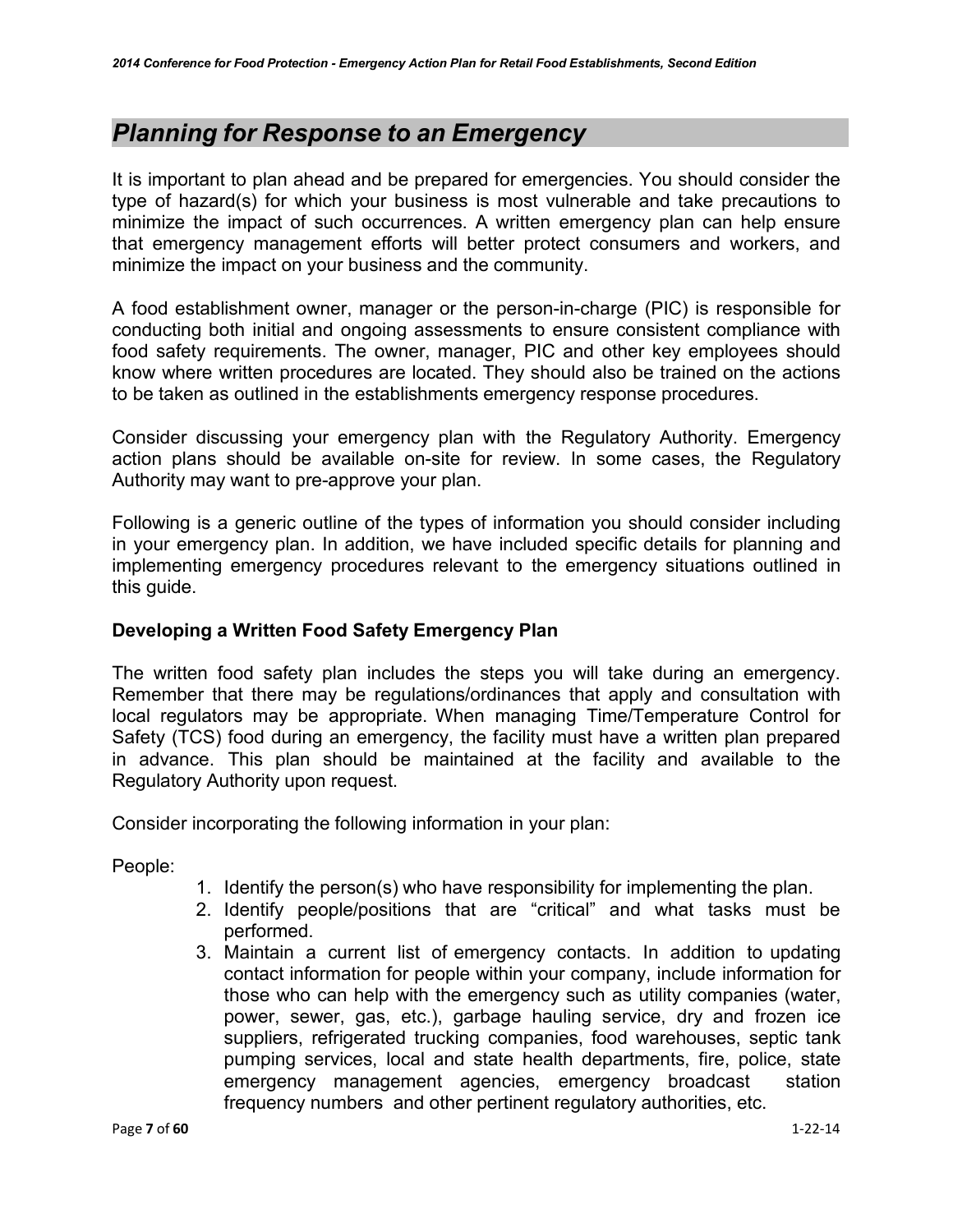4. Remember that computers and phones may not be operable and alternative communication methods may be necessary.

### Equipment:

- 1. Identify the equipment and supplies needed. This may include large items such as generators and refrigerated trucks.
- 2. List items needed to perform tasks such as thermometers, insulated covers, caution tape, certain types of cleaning supplies, hand hygiene chemicals, etc.
- 3. List any necessary personal protective equipment (PPE) such as protective clothing, goggles or gloves needed to protect employees from potential hazards.
- 4. Consider having Emergency Kits available for different types of emergencies such as a kit for fire response, power outages, etc.

### Menu:

1. Prepare an "emergency menu" in advance including a reduced number of recipes for food items that require limited preparation.

Instructions for Performing Tasks:

- 1. Provide detailed step-by-step procedures for performing each task. For example, explain how to calibrate equipment, how to take temperatures, how to clean spills, etc. These can be written in the form of a standard operating procedure (SOP).
- 2. Explain how, when and where the task will be performed.

Monitoring:

- 1. Identify what food units, holding cases and equipment will be monitored or what food products will be checked.
- 2. Detail how frequently the task will be performed (hourly, daily, etc.).
- 3. Explain what methods will be used and the tools needed (thermometers, etc.) to perform monitoring tasks.
- 4. Include details regarding who will perform the monitoring.
- 5. Identify what records need to be kept.
- 6. Provide copies of the reporting forms, data logs and checklists that will be used to record the data and information.
- 7. Procedures for monitoring temperatures of TCS food should ensure the warmest portion of the food is checked unless an ambient air temperature thermometer is in place and monitored to ensure the safety of the food. When monitoring refrigerated cases, the temperature should be measured in the part of the unit where food temperatures will be the warmest.

### Waste Disposal

- 1. Determine how you will handle waste, including discarded food.
- 2. Consider the likelihood that waste disposal services may be interrupted or erratic.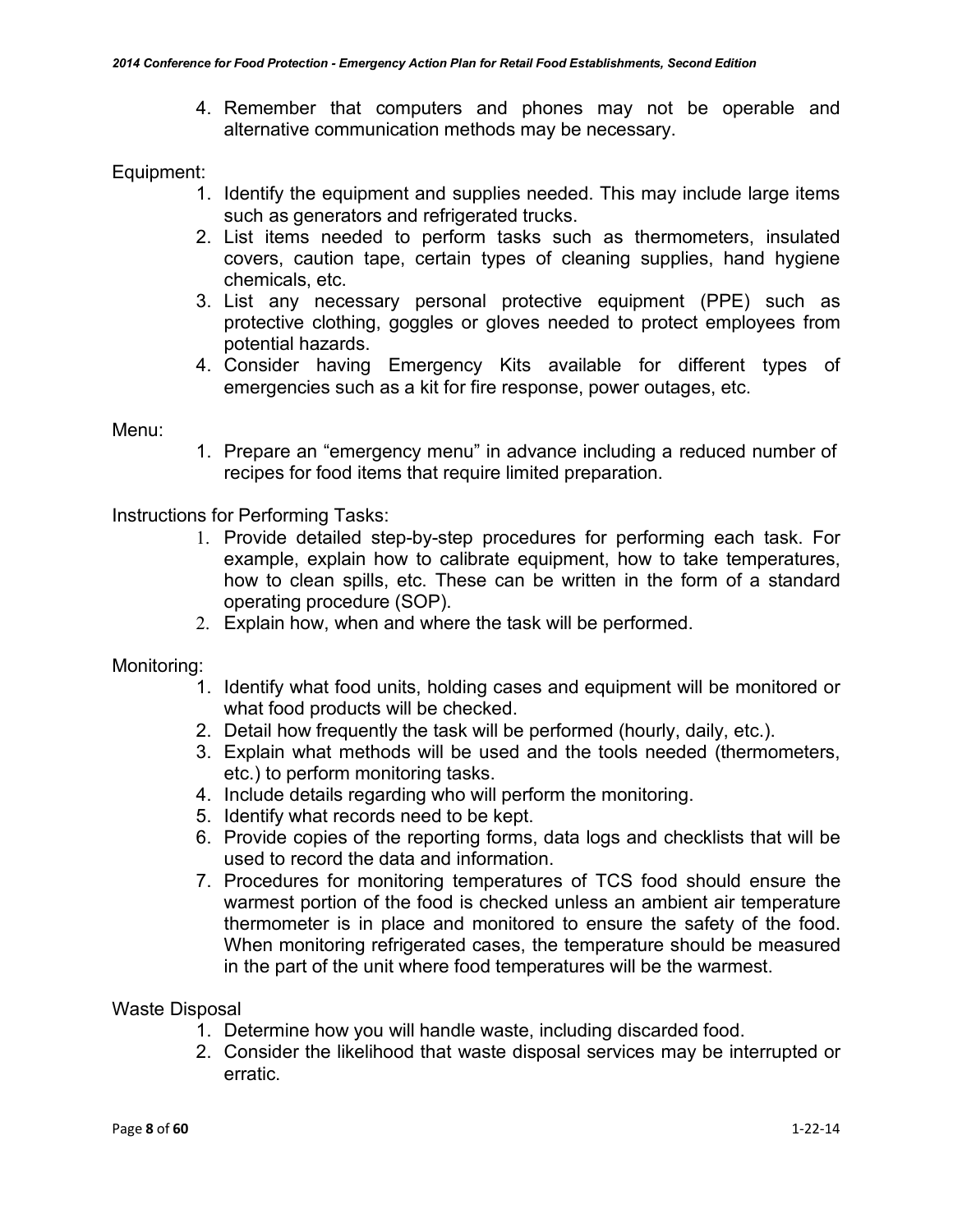- 3. Include method for handling small volumes of food that have been denatured or destroyed before placing in an outside refuse bin (closed, sealed container). Consideration will also need to be made for large volumes of food refuse that will have to be held and transported to a licensed landfill whenever pickup service is available.
- 4. Contact your disposal company to pre-plan for emergencies; when possible, have additional waste disposal units delivered onsite.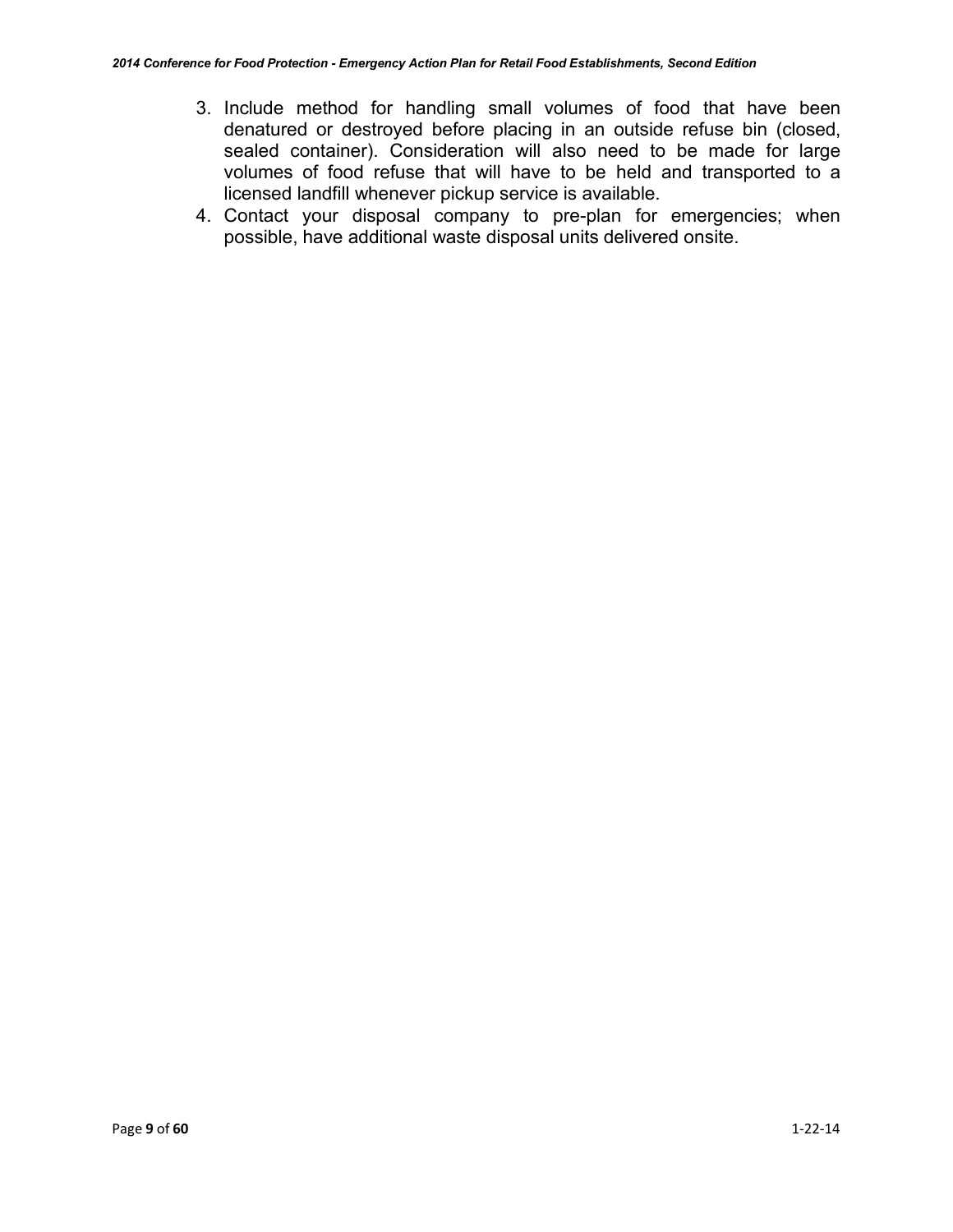# <span id="page-9-0"></span>*Interruption of Electrical Service*

*When there is an interruption of electrical service, it is recommended that the permit holder note the date and time of the event. The PIC should assess the situation. Brief interruptions that do not impact food safety may not require emergency procedures. When there is an extended loss of power it is recommended that the PIC implement emergency procedures. Immediately discontinue operation if a safe operation cannot be maintained or if food safety cannot be assured using an alternative procedure. If there is a significant threat or danger to health, then an Imminent Health Hazard may exist and the permit holder should immediately discontinue operations and notify the Regulatory Authority. Consider discussing your emergency plan with the Regulatory Authority. Emergency action plans should be available on-site for review. In some cases, the Regulatory Authority may want to pre-approve your plan.*

# I.*Planning for Response to a Power Outage Emergency*

Power outages are one of the most common emergencies that impact food establishment operations. Power outages may be short, lasting only minutes to a few hours, but in some cases, the loss of power may continue for several days. Responding to short term or extended loss of power will require careful planning. Determining whether TCS foods are safe to hold, sell or serve will require a detailed plan for how you will monitor temperatures and make disposition decisions on the safety of TCS food.

Your plan should include specific details on how temperatures are to be taken, where to take them and the frequency of monitoring. During a power outage, the temperatures of TCS food must be recorded. In developing your emergency plan, think about the decisions you will have to make at the time of the power outage. Asking these questions now and addressing them in your plan will minimize confusion and uncertainly when a power emergency occurs.

Examples of questions to incorporate into your plan include:

- 1. Who is responsible for calling the power company and determining how long there will be a loss of power?
- 2. Will the food establishment try to remain open during the outage?
	- a. Who will make the decision?
	- b. Will certain areas of the operation remain open, for example, departments that don't need refrigeration?
	- c. Will establishment remain open and continue to sell items such as shelf stable foods, bottled water, non-food items such as flashlights, batteries and coolers that would be important for the community during large scale events?
- 3. Which departments will close and which refrigerated cases will be emptied or covered first?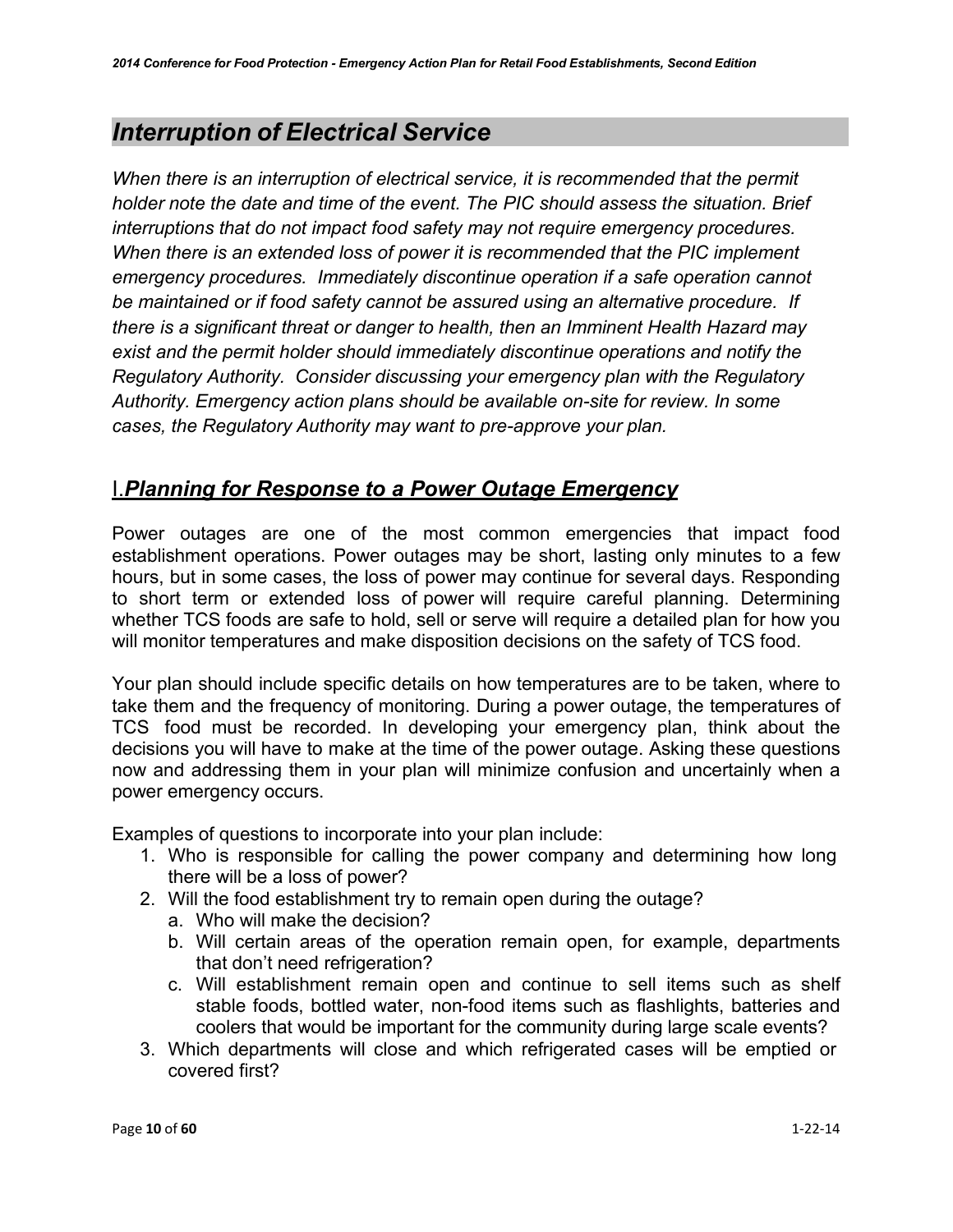- 4. Remember that opening refrigeration equipment doors will cause the temperature in the unit to rise and the food to warm more quickly.
	- a. How will loss of temperature be minimized for food product held under refrigeration?
	- b. How will monitoring and recording of a refrigeration unit and its product temperatures be conducted?
	- c. Will power generators keep electronic temperature recording devices operable?
	- d. Will you use other procedures to help maintain temperatures such as covering food with plastic tarps, insulated covers or cardboard, using dry ice, etc.?
- 5. Be mindful that some units such as open upright cases and small reach-in cases may lose temperature faster than closed units or coffin cases.
	- a. Are there units that need to be monitored more frequently than others?
- 6. Will TCS and other refrigerated food products be relocated from display cases to walk in coolers, freezers, or reefers (refrigerated trailers)?
- 7. Will food be moved to an off-site location? If so, how will temperatures be maintained and monitored while moving the food?
- 8. Do you have access to other equipment and supplies such as dry ice, portable generators, reefer trucks, totes to store food in trucks, plastic to wrap food, etc.?

The following sections provide additional guidance for answering these questions and developing your emergency plan.

# II.*Assessing a Power Outage Emergency*

In your assessment of an electrical interruption, consider (1) the nature of the power outage and the anticipated duration; (2) the potential impact on your operation; and (3) your ability to manage the safety of food, especially TCS food.

### **Nature of the power outage**

The nature and scope of a power outage will determine which steps in the emergency procedures need to be implemented. Power outages can be placed into three broad categories and you should plan for each of them:

- 1. Short term or localized outage such as electrical interruption at one facility or a limited area disruption that will be short in duration (less than four hours) and will not disrupt infrastructure services to the general community.
- 2. Large area power outage without disruption of community infrastructure which impacts telecommunications, fire and rescue services, etc. and may be of unknown duration.
- 3. Large area power outage with disruption of community infrastructure and services and of anticipated longer duration such as emergencies due to storms, floods, fires and earthquakes.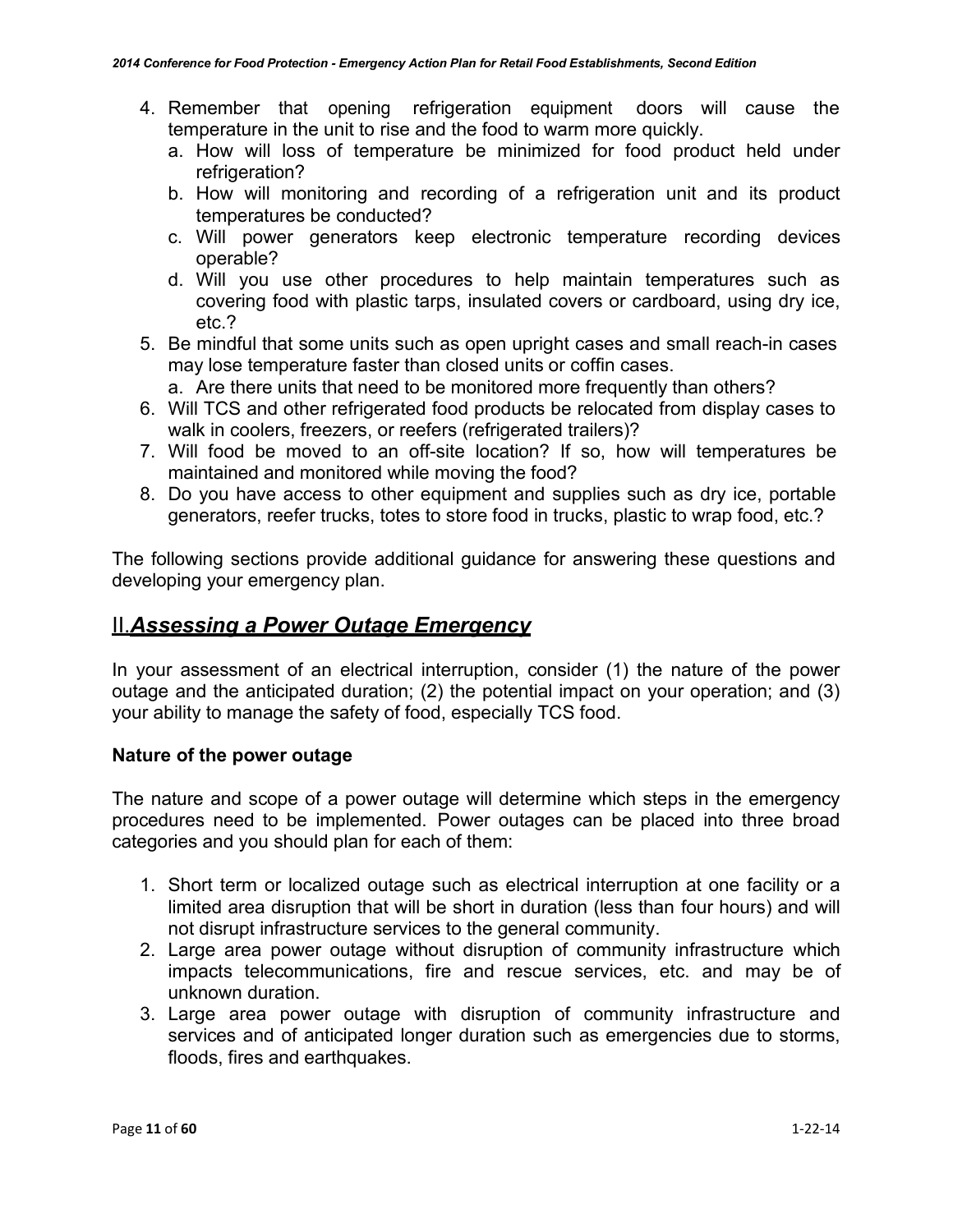### **Potential Impact on Operations**

Determine what operational systems and equipment will be impacted by a power outage.

- 1. Identify the refrigerated cases which are most vulnerable to cold temperature loss, such as open upright cases.
- 2. Prioritize which TCS foods will need immediate attention in the event of refrigeration loss.
- 3. Heating and air conditioning, water heaters, security systems, computers, cash registers, lighting, refrigeration systems, ice makers, food/beverage dispensing systems, cooking/heating equipment, dish washing machines, sensor handwashing sinks, hand driers and other equipment/systems will most likely be inoperative unless other power sources such as generators are available.
- 4. Determine and assess the priority of power needs.

In addition to food safety concerns, several of the following factors should be considered when determining whether the facility can remain open or if certain departments within the facility can remain operational.

- 1. Has there been an evacuation or other order that would require you to close the facility?
- 2. Can employees safely get to work and once they arrive, will they be safe in the facility?
- 3. Are alternative procedures or back-up systems available?
- 4. Does remaining open provide access to resources that will be of assistance to the community?

### **Food Safety Considerations**

During a power outage, the primary concern is for TCS food because temperature abuse could result in unsafe food.

- 1. Is there an imminent health hazard?
	- a. Has the Regulatory Authority been consulted as appropriate?
	- b. Can you implement your prepared emergency food safety plan?

A food establishment manager (or the "Person-in-Charge") is responsible for conducting both initial and ongoing assessments to ensure consistent compliance with food safety requirements.

### III.*Business Continuity During a Power Outage*

The following are food safety considerations and emergency procedures that can be taken to address specific affected equipment or facility operations during an interruption of electrical service. Consider discussing your emergency plan with your regulatory authority. In some cases, the Regulatory Authority may want to pre-approve your plan or temporary procedures.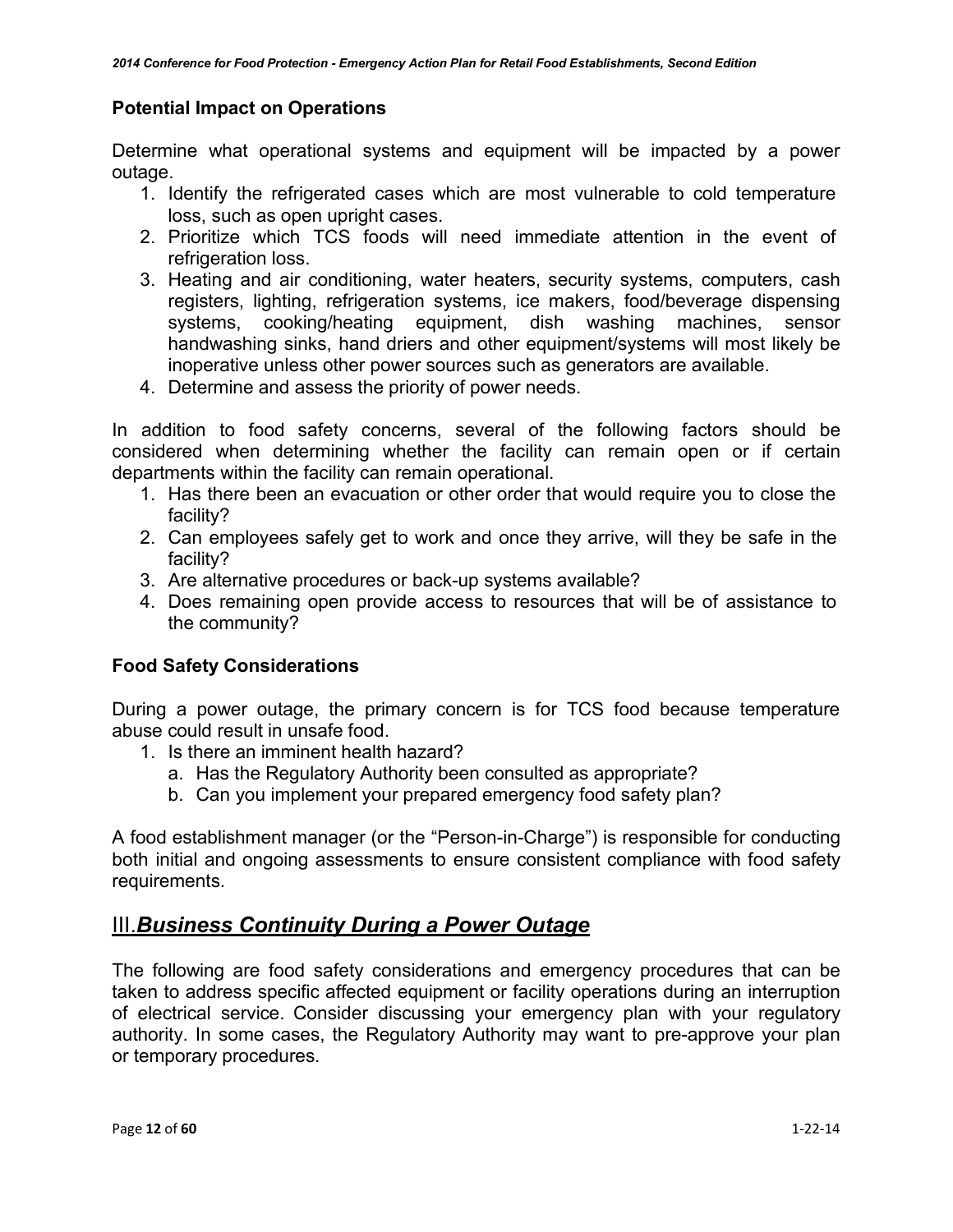### **Refrigeration**

### **Emergency Procedures**

- 1. Note the date and time the power outage begins.
- 2. Monitor and record equipment and TCS food temperatures from the start of the power outage. The Emergency Plan should include specific details on where to take temperatures, how frequently temperatures will be monitored and where to record the information.
- 3. Open upright retail cases without doors and small reach-in cases should be monitored more frequently since they will lose temperature faster than other equipment.
- 4. Keep refrigeration equipment doors closed. For open retail cases without doors, use insulated covers, cardboard, plastic or equivalent to retain cold air.
- 5. Relocate product in cases that cannot maintain safe temperatures to walk-in coolers, freezers, or reefers (refrigerated trucks).
- 6. Use tape and signs to alert staff to keep doors to walk-in coolers closed.
- 7. Seal display case doors with tape to prevent customers from opening them.
- 8. Do not put hot food into refrigeration equipment.

### **Methods for Maintaining Cold Food Temperatures**

**Refrigerated trucks**: Refrigerated trailers and trucks with insulated storage containers may be on-site or delivered to the food establishment during an emergency. Issues to consider include distance and time for delivery, ability to gain physical access to the location, source of fuel or energy to maintain truck refrigeration systems, manpower for food transfers, potential temperature abuse of foods awaiting transfer and security.

**Warehouse:** Determine if a refrigerated warehouse that is unaffected by the power outage or that has a back-up generator or alternate power source is available. Assure that the food can be transported and stored under adequate refrigeration. Transport to offsite storage will require access to vehicle(s), control of temperature, manpower, protection of food from contamination and secure holding capability.

**Ice or frozen gel packs**: These can be used to help keep food cold. Plan how and where you can obtain these items when they are in high demand by the general population. Issues of use include the ice/gel pack source availability, volume needed, transportation capability, and site handling of ice and melting ice waste water. Your plan should include procedures for how to use ice and/or gel packs to prevent cross-contamination of food. Consider storing frozen gel packs on-site to use during short term emergencies.

**Dry ice:** Dry ice is frozen carbon dioxide  $(CO<sub>2</sub>)$  gas that changes back to  $CO<sub>2</sub>$  gas when exposed to normal environmental temperatures. It is dangerous to handle because it is so cold. Also  $CO<sub>2</sub>$  gas is heavier than air and can displace the oxygen we need to breathe. If dry ice is used in enclosed spaces (i.e., a walk-in cooler)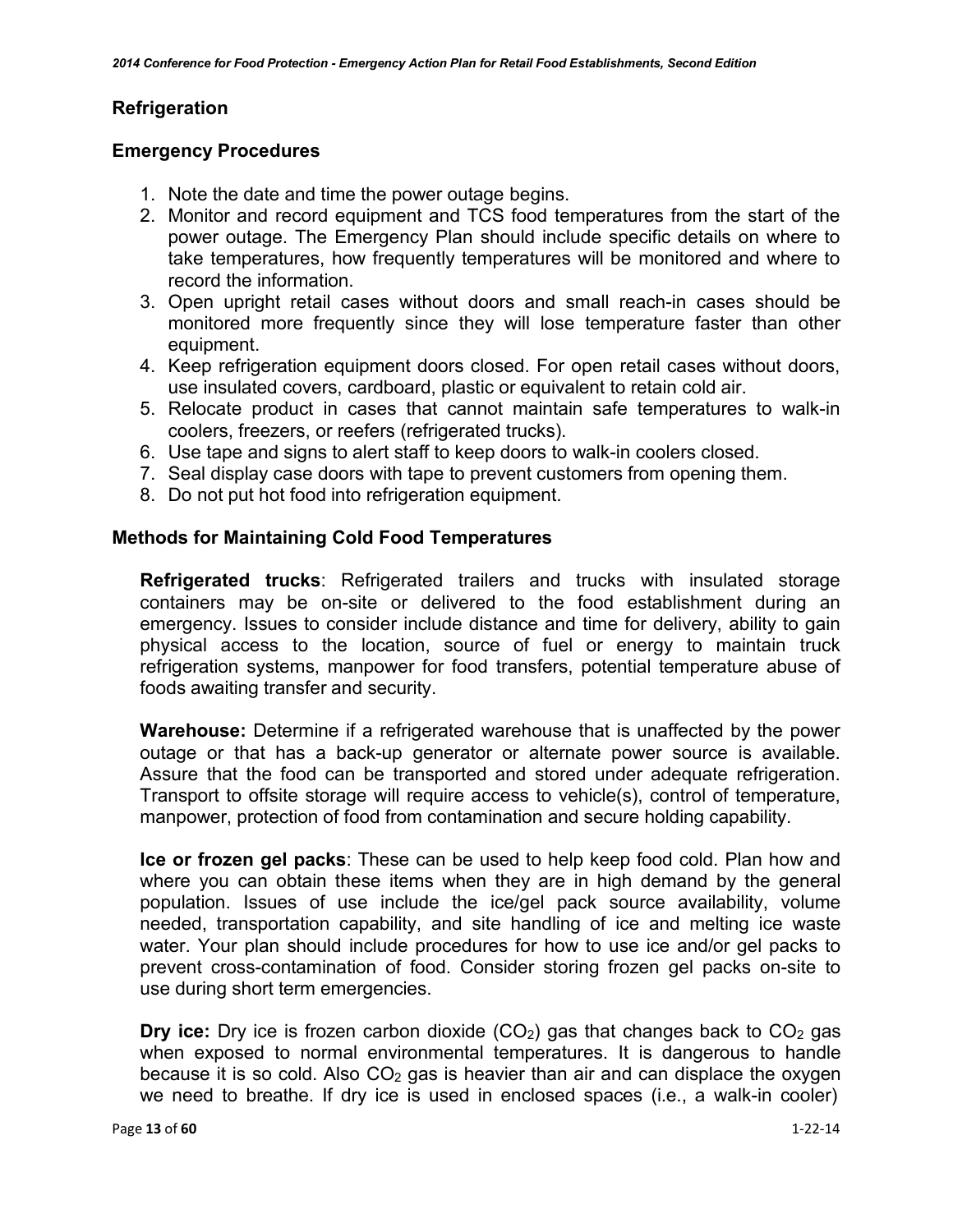employee and customer safety precautions must be followed because of the potential build-up of  $CO<sub>2</sub>$  gas and displacement of oxygen. Do not place dry ice into a sealed room, cooler or container without allowing a means for the gas to escape as it changes from its solid to gaseous state. If dry ice is used, pack TCS food tightly together and place dry ice above foods to allow the cold  $CO<sub>2</sub>$  gas to sink and fall over the food items. Precautions must be taken to avoid burns when handling dry ice, such as wearing insulated gloves. Refer to the material safety data sheet for specific hazardous identification, personal protective equipment requirements, ventilation, exposure controls and handling practices. Issues of use include dry ice availability, volume needed, transportation, and site handling and safety.

### **Other Power Sources**

Prioritize the equipment or systems that must be supported by supplemental power sources.

### **Generators**

Determine which equipment is operated by the generator. Generators may not routinely have the capacity to operate critical equipment such as refrigeration and freezer units. In that case, consider additional generators for maintaining refrigeration, including portable generators (owned or rented) that can be transported to the facility during an emergency.

- 1. A plan should be in place to refuel generators during long term power outages.
- 2. Make certain that individuals are trained to operate the supplemental power equipment safely. Be sure to consult with a licensed electrician.
- 3. The electrical utility company should be advised if you are using a generator as a safety precaution for utility workers.

### **Lighting**

- 1. Diminished or lack of artificial illumination may impact personal safety.
- 2. Without sufficient lighting, you may not be able to properly perform food safety related tasks such as food preparation, food handling, cleaning equipment/utensils and cleaning the premises.
- 3. Artificial light may be available if you are using a generator or other lighting source such as battery operated fixtures.
- 4. Restrict operations to those procedures that can be safely conducted using alternative lighting.
- 5. If sufficient natural light is available, limit operations to daylight hours.

### **Cooking Equipment**

1. Cooking equipment can be connected to an alternative power source such as a generator. However, fully assess if cooking operations can continue to be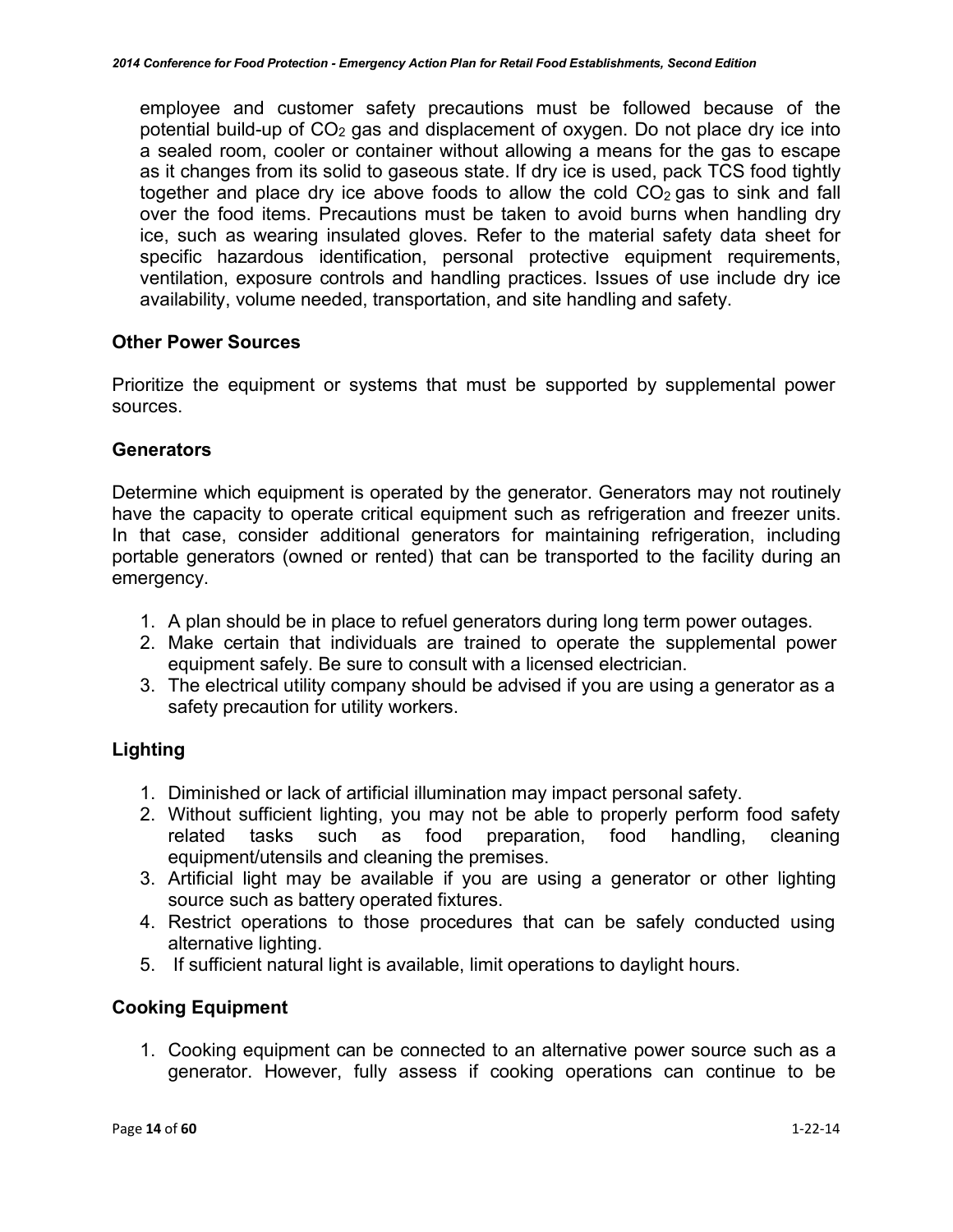performed safely - consider temperature controls, hot holding temperatures, food handling and equipment cleaning.

- 2. Unless the ventilation system is operating on alternative power there will be no way to remove cooking smoke, steam, grease laden air, etc. Without ventilation, you should discontinue cooking operations.
- 3. Discontinue cooking operations unless all safe cooking practices are in place,
- 4. Discard TCS foods that were in the cooking or re-heating process but did not reach a safe final temperature.

### **Dishwashing Equipment**

- 1. Use the three compartment sink if hot water is still available.
- 2. Use single service tableware.
- 3. Review chemical label or consult your chemical supplier to determine efficacy of detergents and degreasers as it relates to water temperature. When sanitizer solutions are used, the water temperature should be at or above the minimum temperature stated in the Food Code for that class of sanitizers. Sanitizer solutions may be used at temperatures lower than those stated in the Food Code when the lower temperature is listed on the EPA registered label.
- 4. Discontinue operations that generate soiled utensils/tableware if they cannot be properly washed and sanitized.

### **Water and Sewage**

- 1. See "Interruption of Water Service" procedures.
- 2. If sewage ejector pumps are inoperable discontinue operations.
- 3. Contact the local health department for possible alternative options.

### **Safe Food Handling Procedures**

### **Hot Food Holding**

- 1. Note the time the power outage begins.
- 2. If power returns within two hours, rapidly reheat food to 165°F within an additional two hours. The time the food is between the temperatures of 41ºF and 135°F should not exceed two hours.
- 3. If power does not return within two hours, product must be discarded within four hours from the time of power outage (unless it is kept above 135°F, as indicated in 4 below).
- 4. Alternatively, use an alternate heat source such as "canned heat" and monitor temperatures hourly to ensure product remains above 135ºF.

### **Cold Holding of TCS Food**

Guidelines have been developed specifically for cold holding TCS food during a power outage that affects refrigeration temperatures. The time and temperature (T/T) recommendations and disposition criteria presented in Chart 1 are based on science to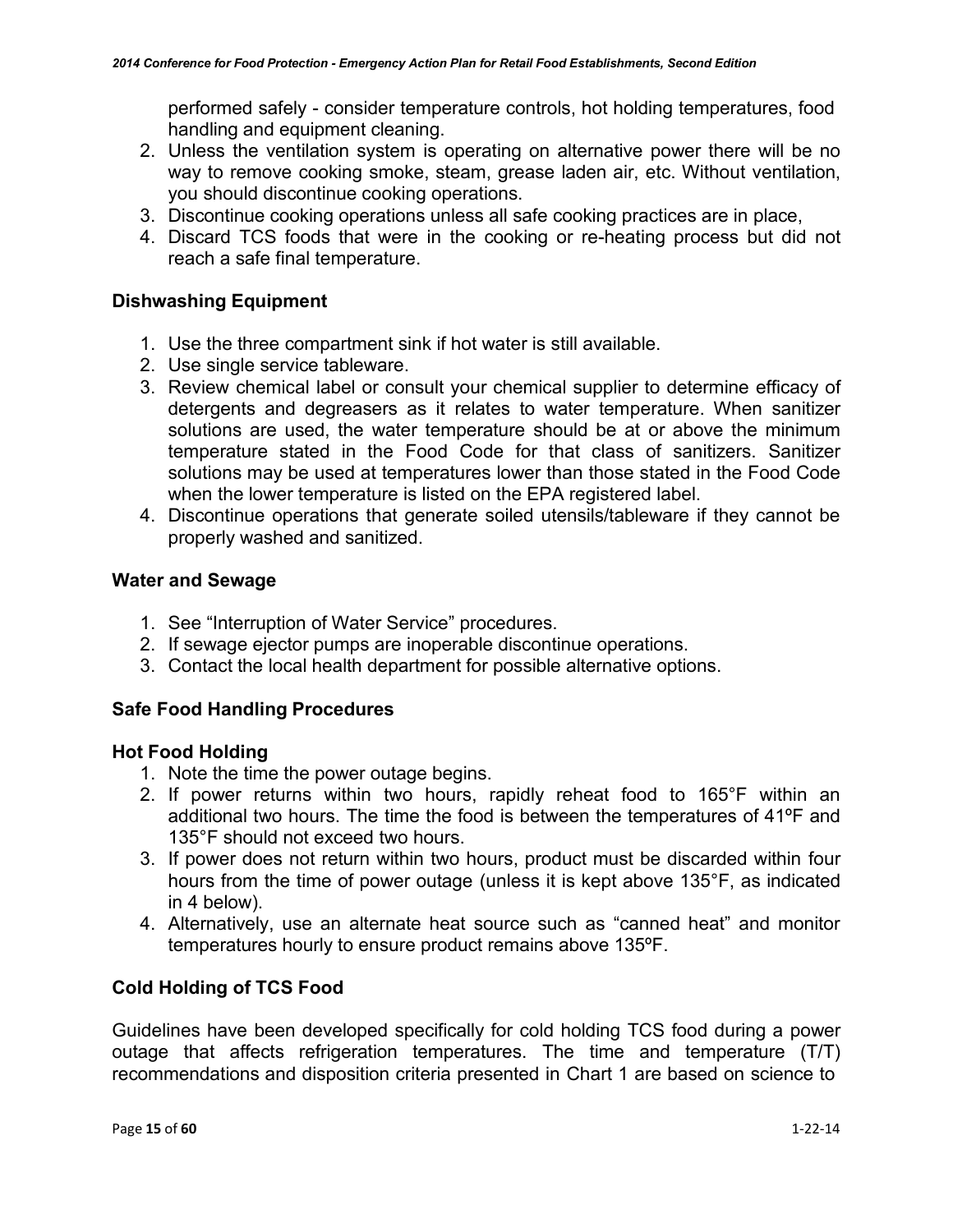ensure the safety of TCS food and were accepted at the 2012 Conference for Food Protection.

Important facts about the time and temperature (T/T) combinations in Chart 1:

- 1. The T/T combinations are based on conservative assumptions about pathogen growth and represent a wide margin of safety.
- 2. Some TCS foods have an even greater margin of safety because they have protective characteristics such as low pH and/or water activity. You may want to consult the Regulatory Authority for appropriate disposition criteria for these types of TCS foods.
- 3. If a facility intends to use Chart 1 for managing TCS foods during a power outage it must have a written plan prepared in advance, maintained at the facility and available to the Regulatory Authority upon request.
- 4. If TCS food does not exceed the T/T combinations in Chart 1 it is treated as if the deviation never occurred; the sell-by or use-by date is unchanged.
- 5. TCS foods are safe to sell/serve beyond the maximum time if they are back to 41°F (5°C) within the maximum time frame (see examples).
- 6. There are two ways to monitor the time:
	- a. You can "start the clock" for monitoring time based on the time when the power went out, or
	- b. You can "start the clock" based on when the food reaches 41°F(5°C) provided you have been checking the food temperature in accordance with your written plan.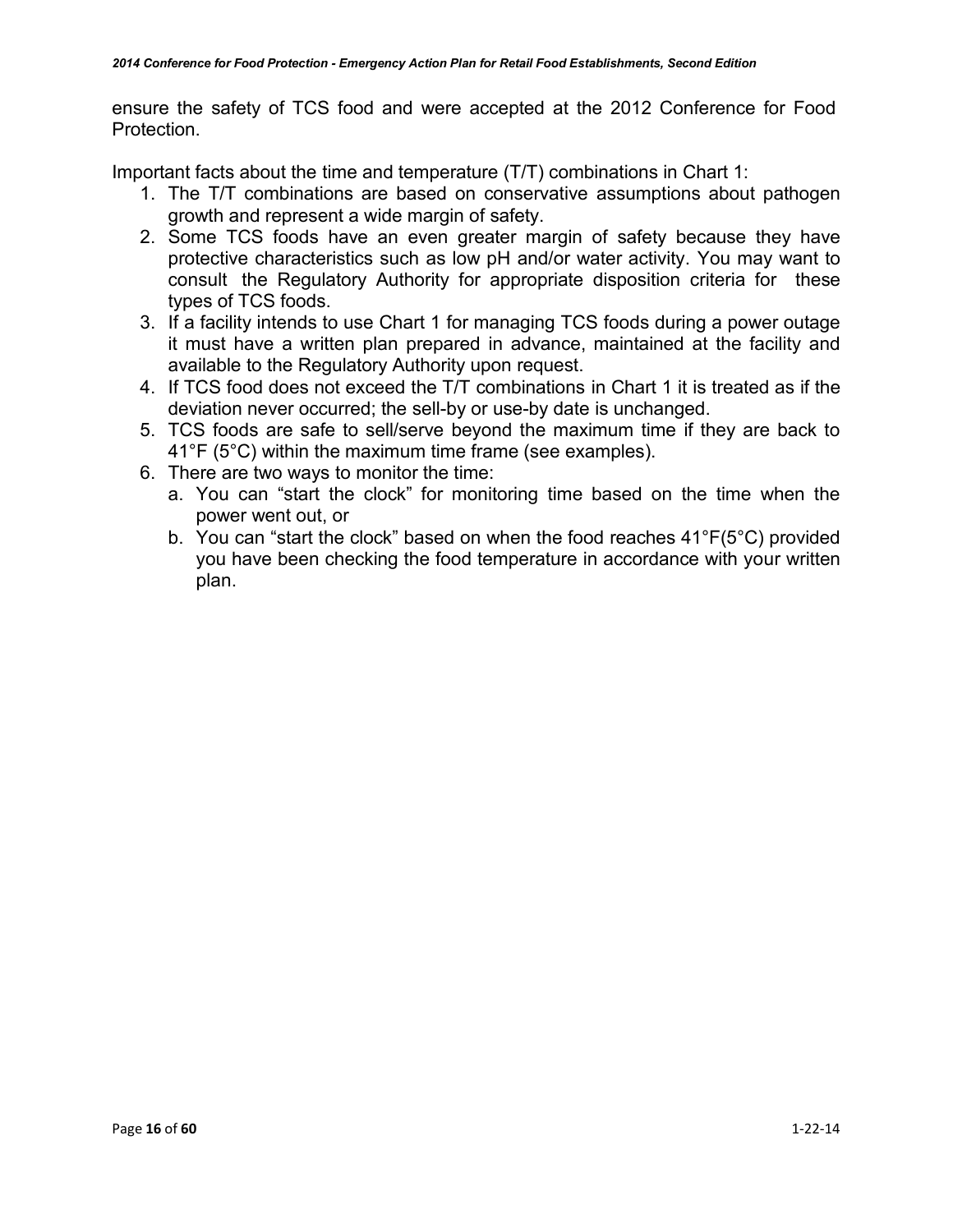| Chart 1: Procedures for Handling Refrigerated TCS Food During A Power Outage |                                                                                                                                                                                                     |                                                                                                                                                                                                    |                                                                                                                                                                                                    |                                                                                                                                                                                              |  |  |  |
|------------------------------------------------------------------------------|-----------------------------------------------------------------------------------------------------------------------------------------------------------------------------------------------------|----------------------------------------------------------------------------------------------------------------------------------------------------------------------------------------------------|----------------------------------------------------------------------------------------------------------------------------------------------------------------------------------------------------|----------------------------------------------------------------------------------------------------------------------------------------------------------------------------------------------|--|--|--|
| <b>TIME</b><br>(HOURS)                                                       | <b>PRODUCT TEMPERATURE</b>                                                                                                                                                                          |                                                                                                                                                                                                    |                                                                                                                                                                                                    |                                                                                                                                                                                              |  |  |  |
|                                                                              | <b>Maximum Temp</b><br>up to $45^{\circ}$ F (7 $^{\circ}$ C)                                                                                                                                        | <b>Maximum Temp</b><br>up to 50°F (10°C)                                                                                                                                                           | <b>Maximum Temp</b><br>up to 55°F (13°C)                                                                                                                                                           | <b>Maximum Temp</b><br>up to 60°F (15°C)                                                                                                                                                     |  |  |  |
| Up to 4                                                                      | <b>Hold/Serve/Sell</b>                                                                                                                                                                              | <b>Hold/Serve/Sell</b>                                                                                                                                                                             | <b>Hold/Serve/Sell</b>                                                                                                                                                                             | <b>Hold/Serve/Sell</b><br>At 4 hours, cook or<br>discard the food if it is<br>still over 41°F (5°C).<br>If food temp is back to<br>41°F within the 4 hours<br>it can be<br>held/served/sold. |  |  |  |
| $>4$ to 6                                                                    | <b>Hold/Serve/Sell</b>                                                                                                                                                                              | <b>Hold/Serve/Sell</b>                                                                                                                                                                             | <b>Hold/Serve/Sell</b><br>At 6 hours, cook or<br>discard the food if it is<br>still over 41°F (5°C).<br>If food temp is back to<br>41°F (5°C) within the 6<br>hours it can be<br>held/served/sold. |                                                                                                                                                                                              |  |  |  |
| >6 to 9                                                                      | <b>Hold/Serve/Sell</b>                                                                                                                                                                              | <b>Hold/Serve/Sell</b><br>At 9 hours, cook or<br>discard the food if it is<br>still over 41°F (5°C).<br>If food temp is back to<br>41°F (5°C) within the 9<br>hours it can be<br>held/served/sold. |                                                                                                                                                                                                    |                                                                                                                                                                                              |  |  |  |
| >9 to 15                                                                     | <b>Hold/Serve/Sell</b><br>At 15 hours, cook or<br>discard the food if it is<br>still over 41°F (5°C)<br>If food temp is back to<br>41°F (5°C) within the<br>15 hours it can be<br>held/served/sold. |                                                                                                                                                                                                    |                                                                                                                                                                                                    |                                                                                                                                                                                              |  |  |  |

**Note: This chart is intended for use as part of an emergency plan and not for day-to-day operations. See previous page and following examples for usage assistance.**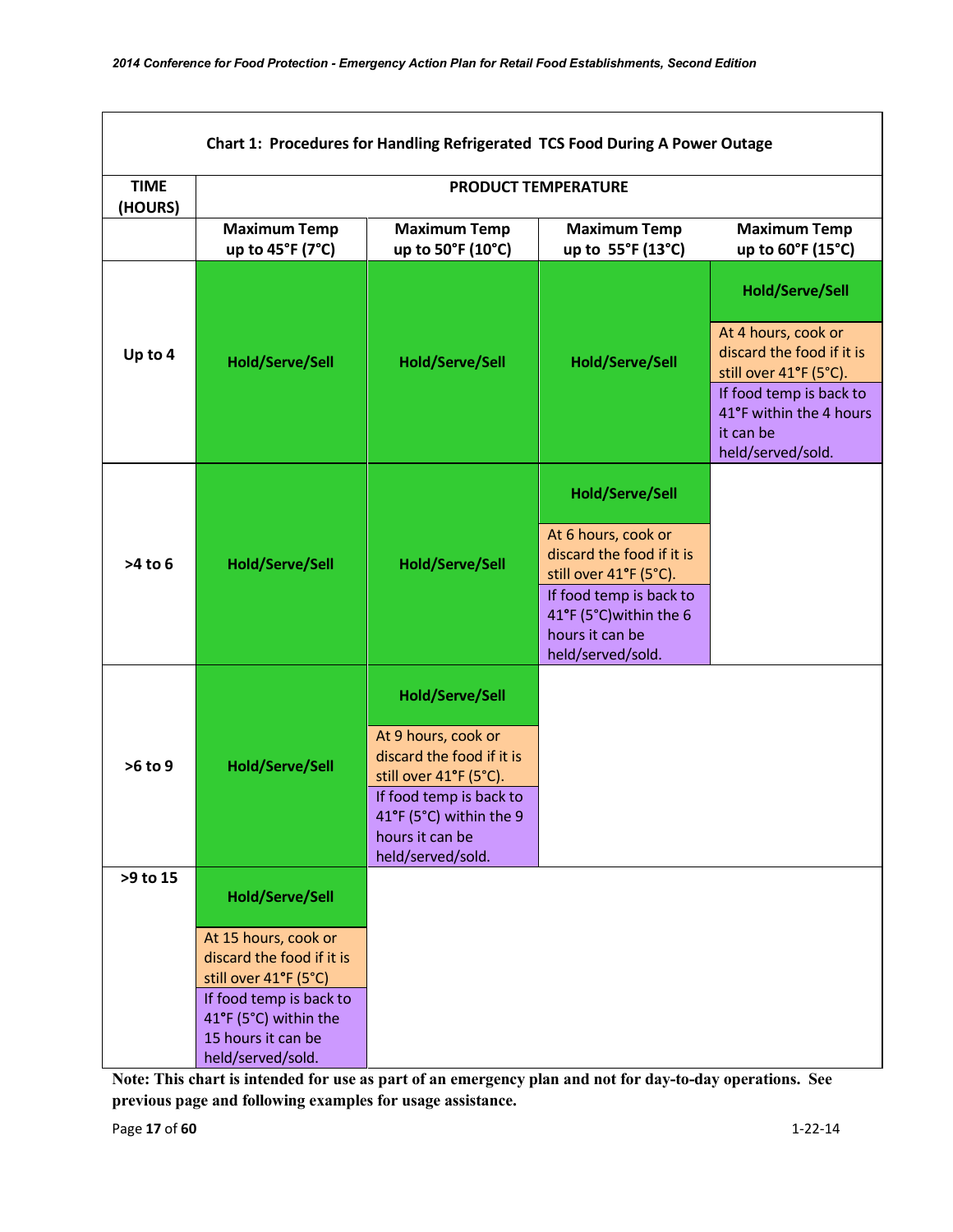### **Examples of Cold Holding T/T Monitoring and Disposition of TCS Food During a Power Outage**

The following are examples of monitoring TCS food during a power outage based on Chart 1, *Procedures for Handling Refrigerated TCS Food During A Power Outage.* Note that the location, date, time, temperature and disposition are recorded on the monitoring chart below.

### **In Example #1 the establishment is using the time of the power outage as the start time for monitoring.**

### **Example #1**:

In this example, the temperature of TCS food exceeds 41°F but never exceeds 45°F during 15 hours from the start of the power outage. The TCS food is back to 41°F in 15 hours from the start of the power outage. The sell-by date and/or shelf life does not change.

| Power outage start time:<br>10:00 PM | Date & Time<br>10-1-2012<br>(Elapsed Time) |      | <b>Temperature</b><br>$(^{\circ}F)$ | <b>Disposition</b>             |
|--------------------------------------|--------------------------------------------|------|-------------------------------------|--------------------------------|
| Location: Cooler #2                  |                                            |      |                                     |                                |
| <b>Start Time</b><br>Mon             | 10:00 PM                                   |      | $36^{\circ}$ F                      | Sell or Hold                   |
|                                      | 12:00 PM                                   | (2)  | 38°F                                | Sell or Hold                   |
| Tue                                  | $2:00$ AM                                  | (4)  | $40^{\circ}$ F                      | Sell or Hold                   |
|                                      | $4:00$ AM                                  | (6)  | $41^{\circ}$ F                      | Sell or Hold                   |
|                                      | $6:00$ AM                                  | (8)  | $42^{\circ}$ F                      | Sell or Hold                   |
|                                      | 8:00 AM                                    | (10) | $44^{\circ}$ F                      | Sell or Hold                   |
| Power is restored                    | 10:00 AM                                   | (12) | $45^{\circ}$ F                      | Sell or Hold                   |
|                                      | 12:00 AM                                   | (14) | $42^{\circ}F$                       | Sell or Hold                   |
|                                      | $1:00$ PM                                  | (15) | $41^{\circ}F$                       | Sell or Hold                   |
|                                      |                                            |      | Max temp: 45°F                      | Food can be cooked, sold,      |
| <b>Total Time</b>                    | 15 hours                                   |      | Temp at 15 hours is                 | served or held until the sell- |
|                                      |                                            |      | $41^{\circ}$ F                      | by date.                       |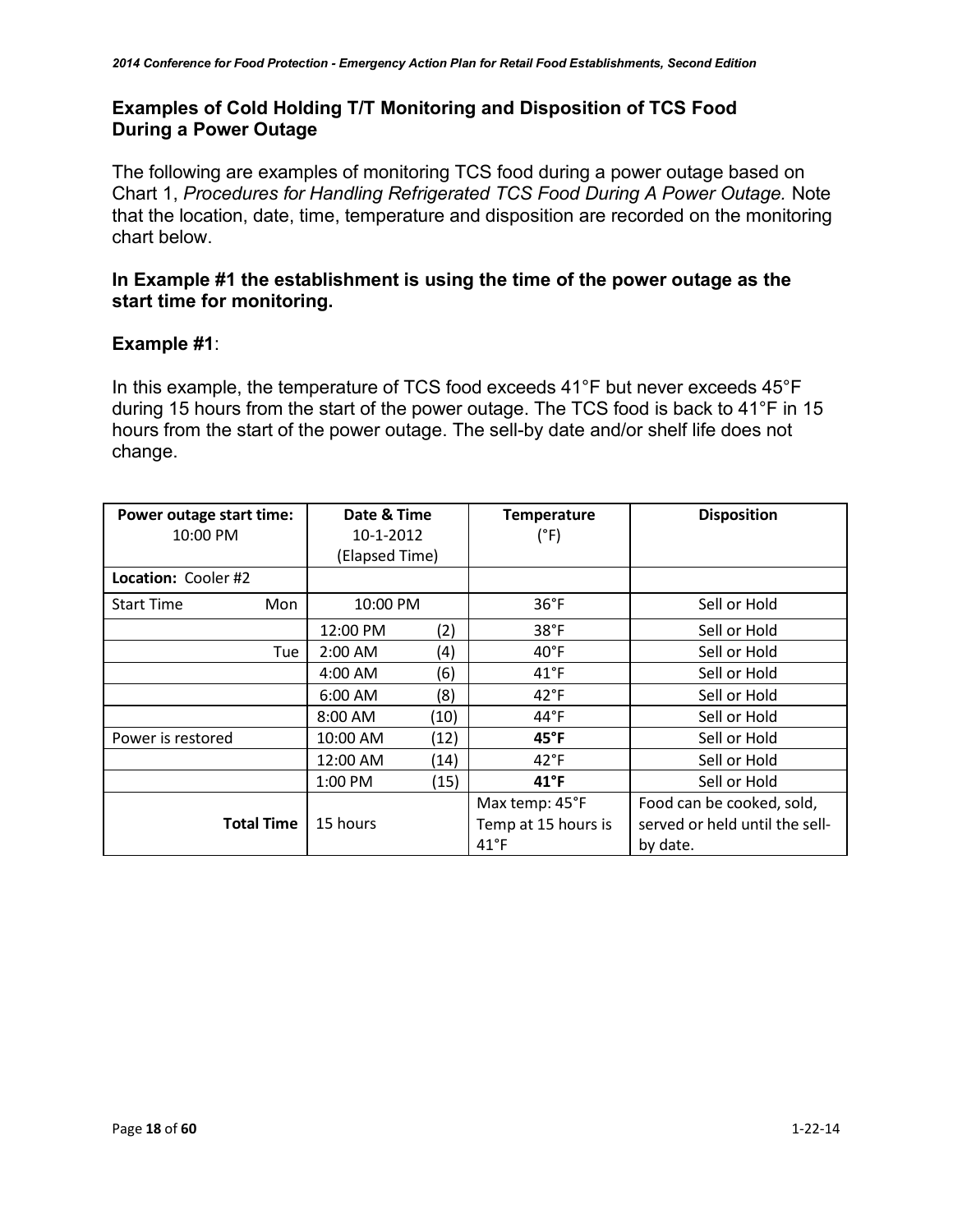### **In Example #2 the establishment is using the food temperature to determine the start time.**

### **Example #2**

In this example, the food temperature is monitored from the beginning of the power outage, but the time starts when the food reaches 41°F. The temperature of TCS food exceeds 41°F but never exceeds 45°F during the next 15 hours. The TCS food is back to 41°F within 15 hours from the "start time." The sell-by date and/or shelf life does not change.

| Power outage start       | Date & Time    |      | <b>Temperature</b>  | <b>Disposition</b>             |
|--------------------------|----------------|------|---------------------|--------------------------------|
| time:                    | 10-1-2012      |      | (°F)                |                                |
| 10:00 PM                 | (Elapsed Time) |      |                     |                                |
|                          |                |      |                     |                                |
| Location: Cooler #2      |                |      |                     |                                |
| Mon                      | 10:00 PM       |      | $34^{\circ}F$       | Sell or hold                   |
|                          | 12:00 PM       |      | 38°F                | Sell or hold                   |
| <b>Start Time</b><br>Tue | 2:00 AM        |      | $41^{\circ}$ F      | Sell or Hold                   |
|                          | 4:00 AM        | (2)  | $42^{\circ}F$       | Sell or Hold                   |
|                          | $6:00$ AM      | (4)  | $43^{\circ}F$       | Sell or Hold                   |
|                          | 8:00 AM        | (6   | $44^{\circ}$ F      | Sell or hold                   |
| Power is restored        | 10:00 AM       | (8)  | $45^{\circ}$ F      | Sell or hold                   |
|                          | 12:00 AM       | (10) | $44^{\circ}F$       | Sell or hold                   |
|                          | 2:00 PM        | (12) | $43^{\circ}F$       | Sell or hold                   |
|                          | 4:00 PM        | (14) | $42^{\circ}F$       | Sell or hold                   |
|                          | 5:00 PM        | (15) | $41^{\circ}$ F      | Sell or hold                   |
|                          |                |      | Max temp: 45°F      | Food can be cooked, sold,      |
| Total Time above 41°F    | 15 hours       |      | Temp at 15 hours is | served or held until the sell- |
|                          |                |      | $41^{\circ}F$       | by date.                       |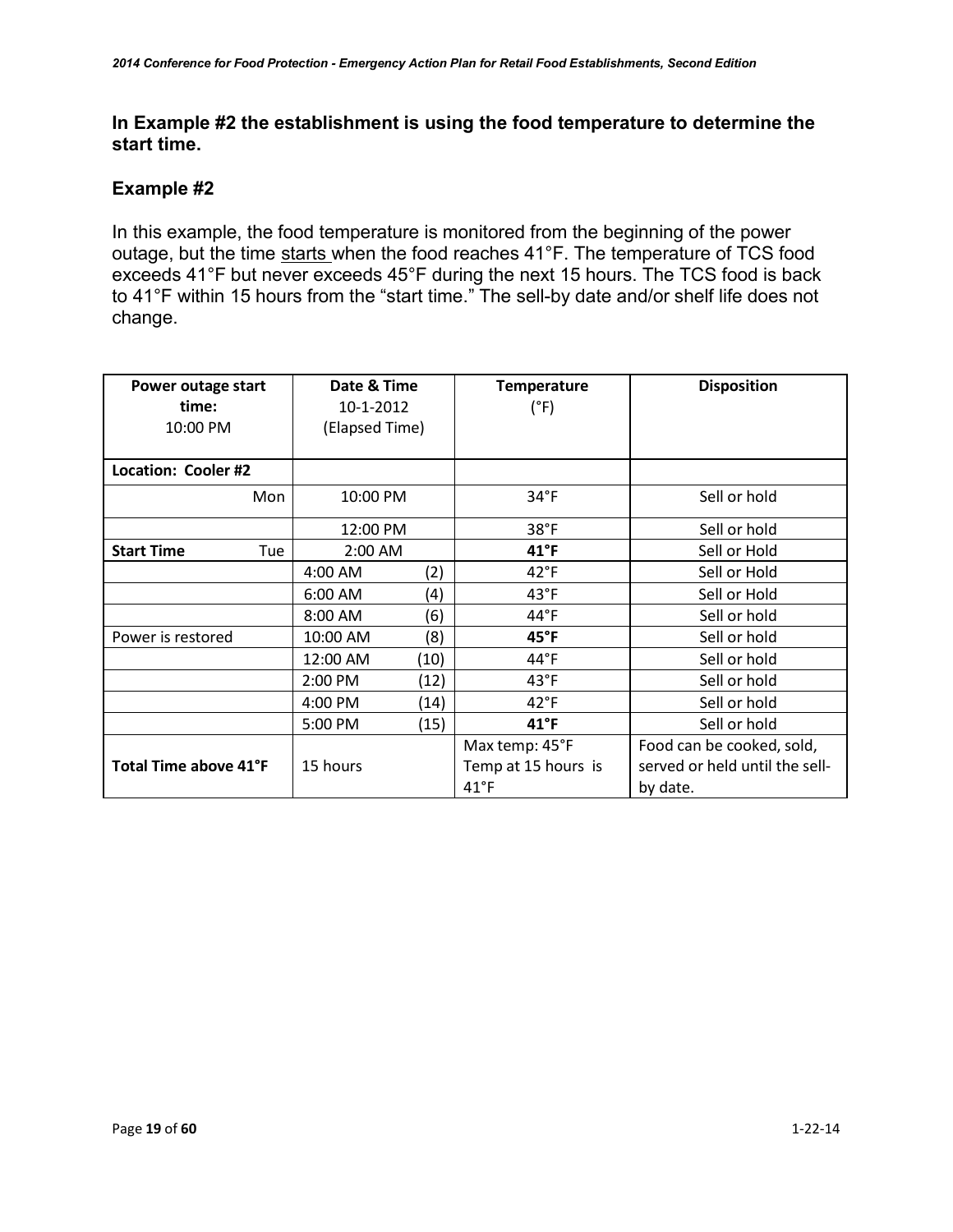### **In Example #3 the establishment is using the food temperature to determine the start time.**

### **Example #3:**

In this example, the food temperature is monitored from the beginning of the power outage, but the time starts when the food exceeds 41°F. The temperature of TCS food exceeds 41°F but never exceeds 50°F during nine hours from the start of the power outage. The TCS food is not back to 41°F within nine hours from the time monitoring started so it must be cooked or discarded.

| Power outage start time: | Date & Time    |     | <b>Temperature</b>    | <b>Disposition</b> |
|--------------------------|----------------|-----|-----------------------|--------------------|
| $7:00 \text{ am}$        | 10-1-2012      |     | $(^{\circ}F)$         |                    |
|                          | (Elapsed Time) |     |                       |                    |
| Location: Cooler #3      |                |     |                       |                    |
|                          | 7:00 am        |     | 38°F                  |                    |
|                          | $8:00$ am      |     | $40^{\circ}$ F        |                    |
| <b>Start Time</b>        | $9:00$ AM      |     | $41^{\circ}F$         | Sell or Hold       |
|                          | 11:00 AM       | (2) | $43^{\circ}F$         | Sell or Hold       |
|                          | 1:00 PM        | (4) | $45^{\circ}$ F        | Sell or Hold       |
| Power is restored        | 3:00 PM        | (6) | $50^{\circ}$ F        | Sell or hold       |
|                          | 5:00 PM        | (8) | $45^{\circ}$ F        | Sell or hold       |
|                          | 6:00 PM        | (9) | $43^{\circ}F$         | Cook or discard    |
|                          |                |     | Max temp: 50°F        | Cook or discard    |
| <b>Total Time</b>        | 9 hours        |     | Temp at 9 hrs is 43°F |                    |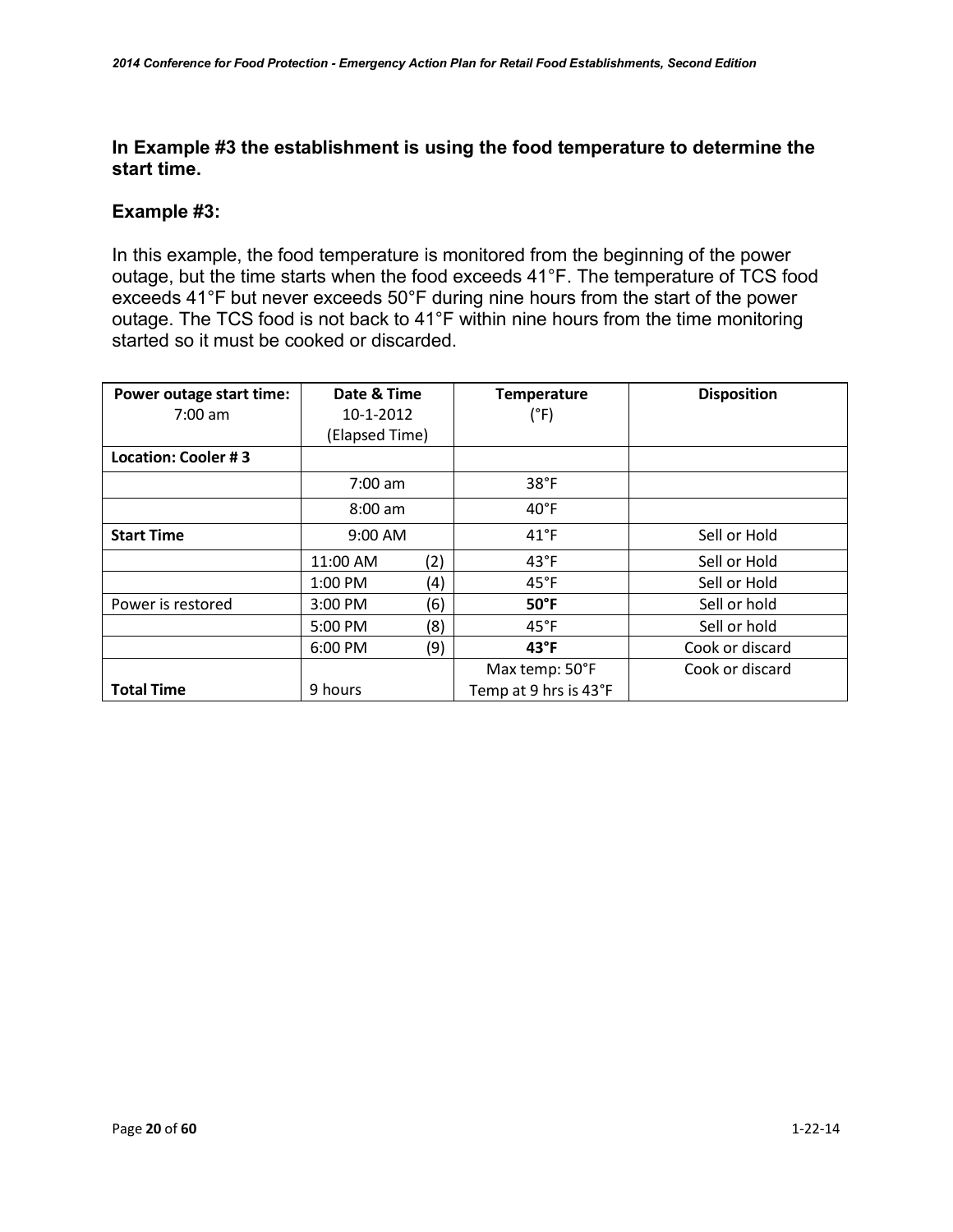### IV.*Recovery Following a Power Outage*

Recovery involves the necessary steps for returning to normal, safe business operations including re-opening if the facility had to close as a result of the power outage.

### **A food establishment that was ordered or otherwise required to cease operations may not re-open until authorization has been granted by the Regulatory Authority.**

(See Extended Interruption of Water Service for re-opening considerations relative to the water supply.)

### **Refrigerated TCS Food**

The procedures for monitoring TCS food and disposition criteria are explained above. These guidelines can only be used if the time and temperature were monitored according to a written plan. If the time/temperature of TCS foods were not monitored during the power outage and the temperature may have exceeded 41°F (5°C), the TCS food should be discarded. When in doubt, throw it out!

Although these guidelines are intended for all TCS foods, some commodities are less likely to support the growth of pathogens even though they are considered TCS foods. These foods may have other protective characteristics such as low pH and/or water activity. You may want to consult the Regulatory Authority for appropriate disposition criteria for these types of TCS foods.

It is advisable to discuss disposition of TCS foods that do not support the growth of pathogens in advance of an emergency and consider including a list of these TCS foods in your plan.

### **Refrigerated Non-TCS food**

Although non-TCS foods do not require temperature monitoring for safety, they should be closely examined for signs of spoilage, damage or loss of package integrity following a power outage. Disposition should take into consideration loss of quality. Non-TCS food may be suitable for selling, serving or donating to other organizations such as food banks or shelters.

### **Frozen food**

Frozen foods that remain solid or semi-solid can be refrozen if food packages show no evidence of damage such as weeping, stains, physical deterioration or evaporation.

1. If TCS frozen food product is somewhat thawed or soft and has not exceeded 41°F on the outside and the inner core is still solid, it can be refrozen or further processed/cooked by food service operators.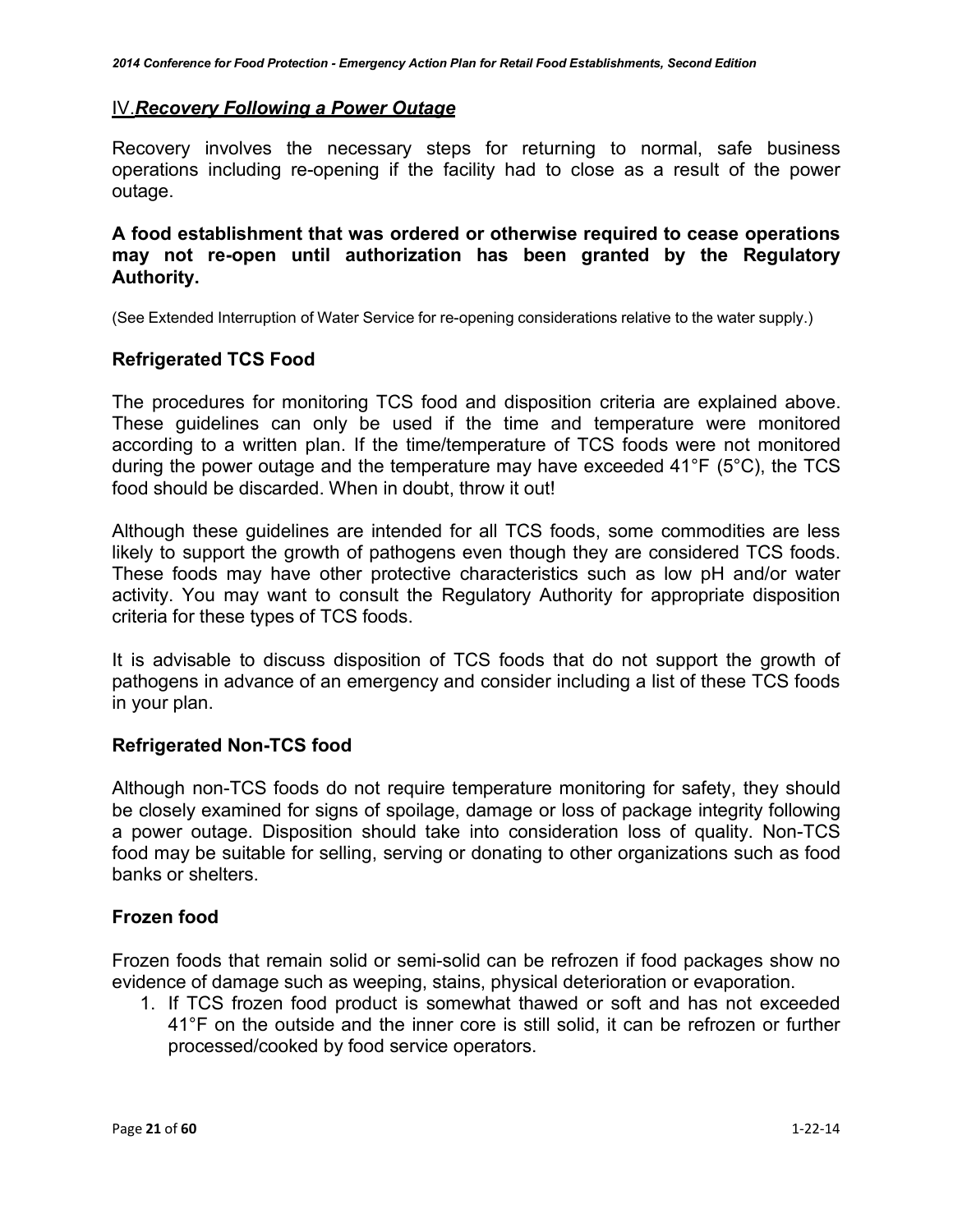2. Non-TCS frozen food that has thawed can be sold, further processed, cooked or donated. If this product is sold or donated, appropriate consumer notice should be provided.

### **Key areas to consider for returning to normal operation when power is restored:**

- 1. The Regulatory Authority may have to approve returning to regular operations; check local requirements.
- 2. A food establishment or an area within the facility that was ordered to cease operations due to an imminent health hazard may not re-open until authorization has been granted by the Regulatory Authority
- 3. Check to ensure that electricity, potable water, and/or gas services have been fully restored.
- 4. Document the date and time power was restored.
- 5. Verify that all circuit breakers have been properly re-set as needed.
- 6. Assure that all equipment and facilities are operating properly including: lighting, refrigeration (back to operating temperature of 41°F/5°C and below), hot holding, ventilation, water supply, sewage pumps, hot water heaters, toilet facilities, ware washing machines and hand washing facilities.
- 7. Food contact surfaces, utensils and equipment may need to be cleaned and sanitized before use. Remember to check such things as ice machines where water from melted ice may have accumulated.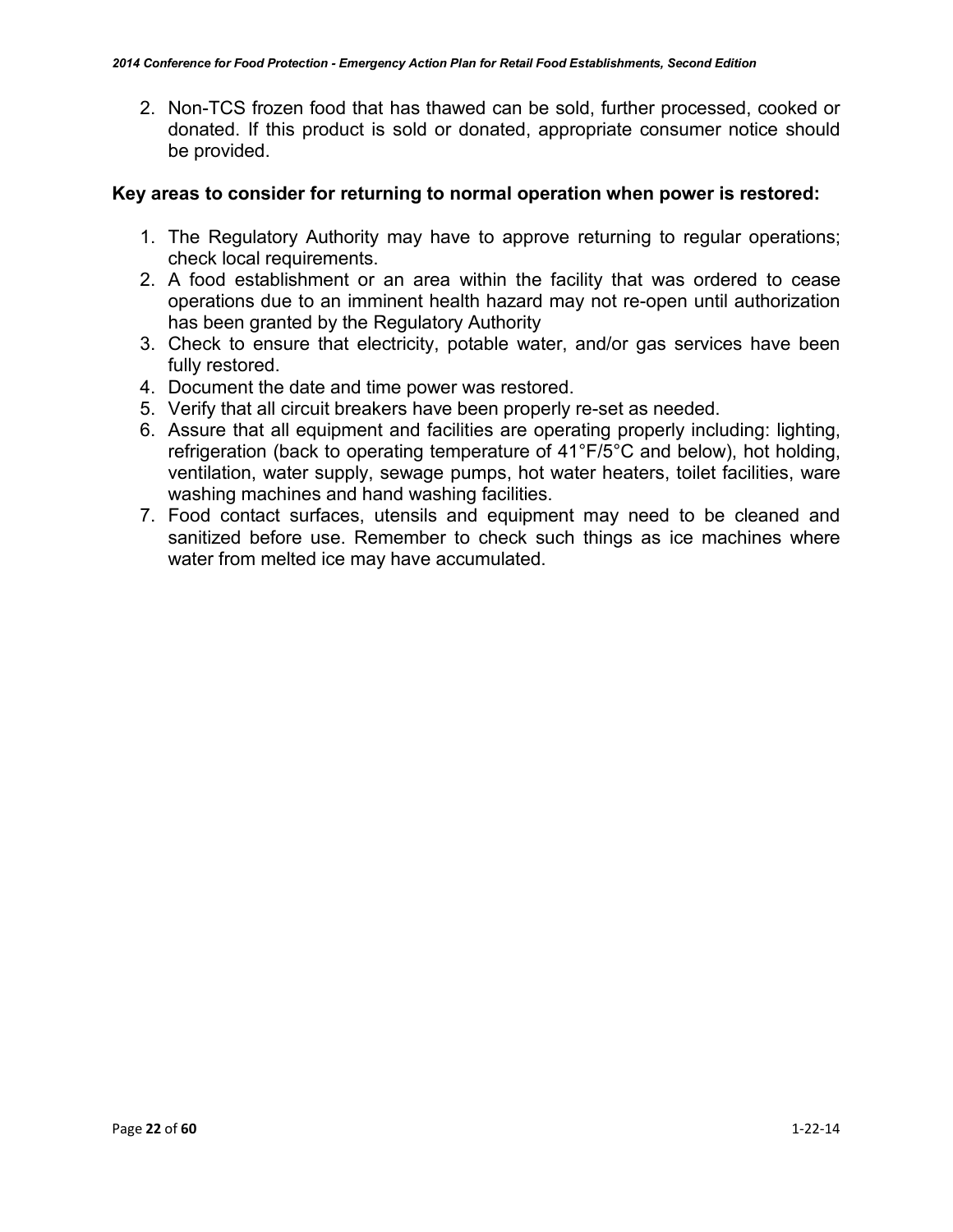# <span id="page-22-0"></span>*Interruption of Water Service*

*When there is an interruption of water service, it is recommended that the permit holder note the date and time of the event. The PIC should assess the situation. Brief interruptions that do not impact food safety may not require emergency procedures. When there is an extended interruption of water service it is recommended that the PIC implement emergency procedures. Immediately discontinue operation if a safe operation cannot be maintained or if food safety cannot be assured using an alternative procedure. If there is a significant threat or danger to health, then an Imminent Health Hazard may exist and the permit holder should immediately discontinue operations and notify the Regulatory Authority. Consider discussing your emergency plan with the Regulatory Authority. Emergency action plans should be available on-site for review. In some cases, the Regulatory Authority may want to pre-approve your plan.*

# I.*Planning for Response to an Interruption of Water Service*

*Note:* The following section includes procedures for when there is an actual loss of water service. Procedures for handling "boil water advisory" can be found in the next section called *Contaminated Water Supply Incident.*

In developing your written food safety emergency plan, think about the decisions you will have to make if there is an interruption in water service. Consider how water can be obtained to support continued operation during an emergency water interruption or how to limit operations to ensure a safe operation. The following are some tasks you may want to include in your plan as appropriate.

- 1. Determine how much water is needed to operate equipment and sinks, prepare emergency menu items, etc.
- 2. Determine the types of alternate water sources that may be available.
- 3. Identify contact information, address, directions and equipment/supplies needed to obtain alternate commercial, private or public water supplies and points where containers can be filled with potable water.
- 4. Develop a business agreement with a supplier of bottled water or a licensed drinking water hauler.
- 5. Locate public water supplies in your area and points where containers can be filled with drinking water.
- 6. Maintain an inventory of bottled water, containers suitable for hauling water and/or containers for storing water if delivered from a bulk carrier.
- 7. Maintain current contact information for service providers such as plumber, well contractor, utility company, water supplier and ice supplier.
- 8. Maintain an inventory of disposable gloves and hand sanitizer for use after washing hands with alternative water source.
- 9. Maintain an inventory of single-service and single-use articles to help get through a reasonable time period.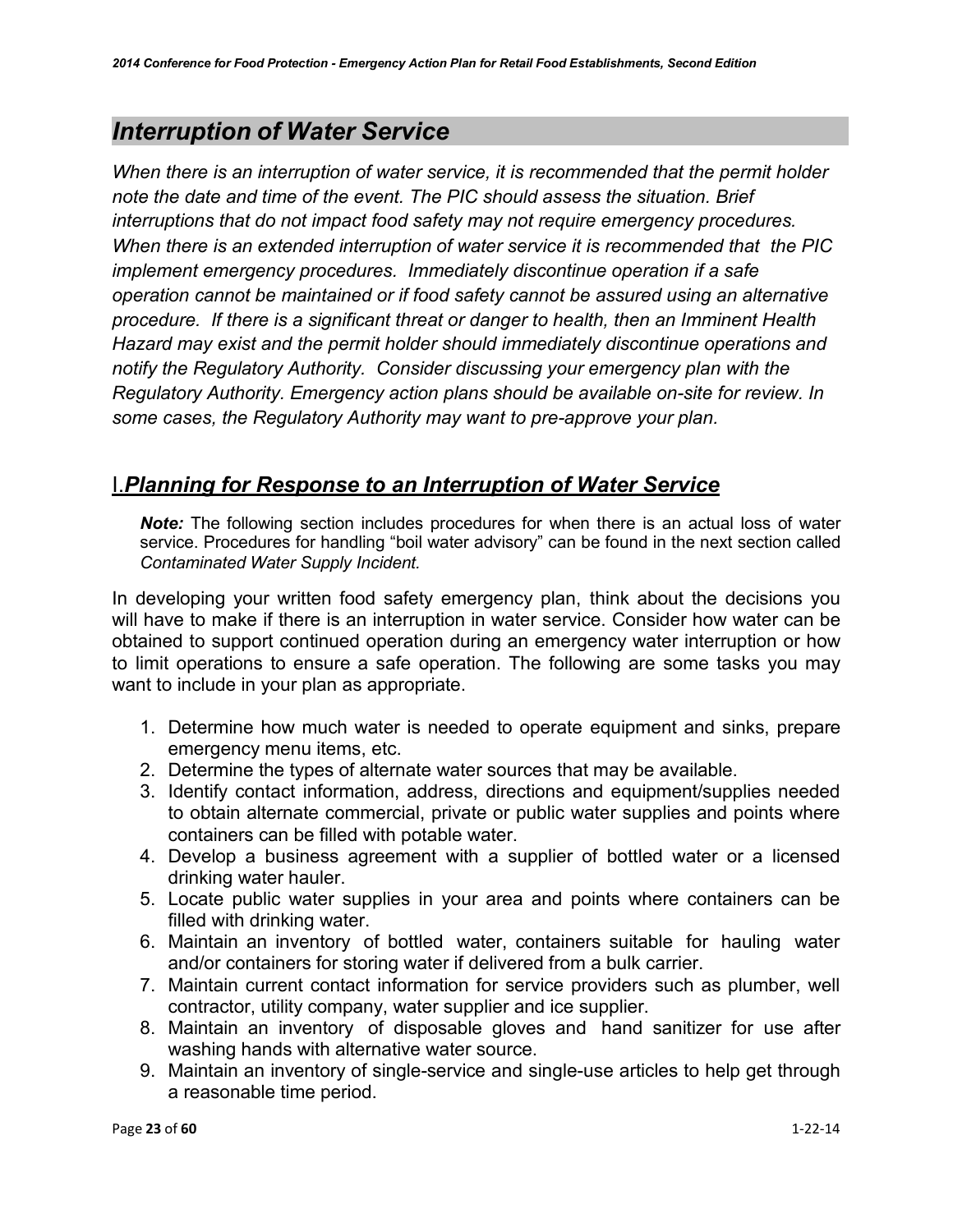- 10.Develop a contingency plan for toilets.
- 11.Develop a business agreement with a supplier of ice in order to assure you that you will have access to ice during an emergency.
- 12.Develop a list of equipment that uses water in your establishment and develop a contingency plan that describes what you would do if the water is either interrupted or contaminated.
- 13.Prepare an "emergency menu" in advance including recipes for food items that require no water or minimal amounts of water to prepare. Also, identify the number of servings/or people that can be served or supported.

### **Private Water Source (Non-community water supply)**

Food establishments using a Type II or Type III non-community water supply (such as a well) must follow the disinfection and sampling requirements of the Safe Drinking Water Act as found in 40 CFR 141 and 142 (Code of Federal Regulations). Contact your Regulatory Authority for specific instructions. Some municipalities may rely on other organizations such as EPA or local Department of Environmental Quality for assuring the safety of non-community water supplies.

# II.*Assessing an Interruption of Water Service*

In your assessment of a water service interruption, consider the nature, scope and anticipated duration of the emergency; the potential impact on your operation; and your ability to ensure the safety of food.

### **Nature, scope and duration**

The nature and scope of a water interruption will determine which steps in the emergency procedures need to be implemented. Interruption in water service can be placed into three broad categories and you should plan for each of them:

- 1. Short term or localized emergencies such as an interruption at one facility that will be short in duration (less than four hours) and will not disrupt infrastructure services to the general community.
- 2. Large area water interruption without disruption of community infrastructure which may be of unknown duration.
- 3. Large area water interruption with disruption of community infrastructure and services and of anticipated longer duration such as emergencies due to storms, floods, fires and earthquakes.

### **Potential Impact on Operations**

Determine what operation systems and equipment will be impacted by an interruption in water service.

1. Identify which systems, procedures and equipment are dependent on the availability of water.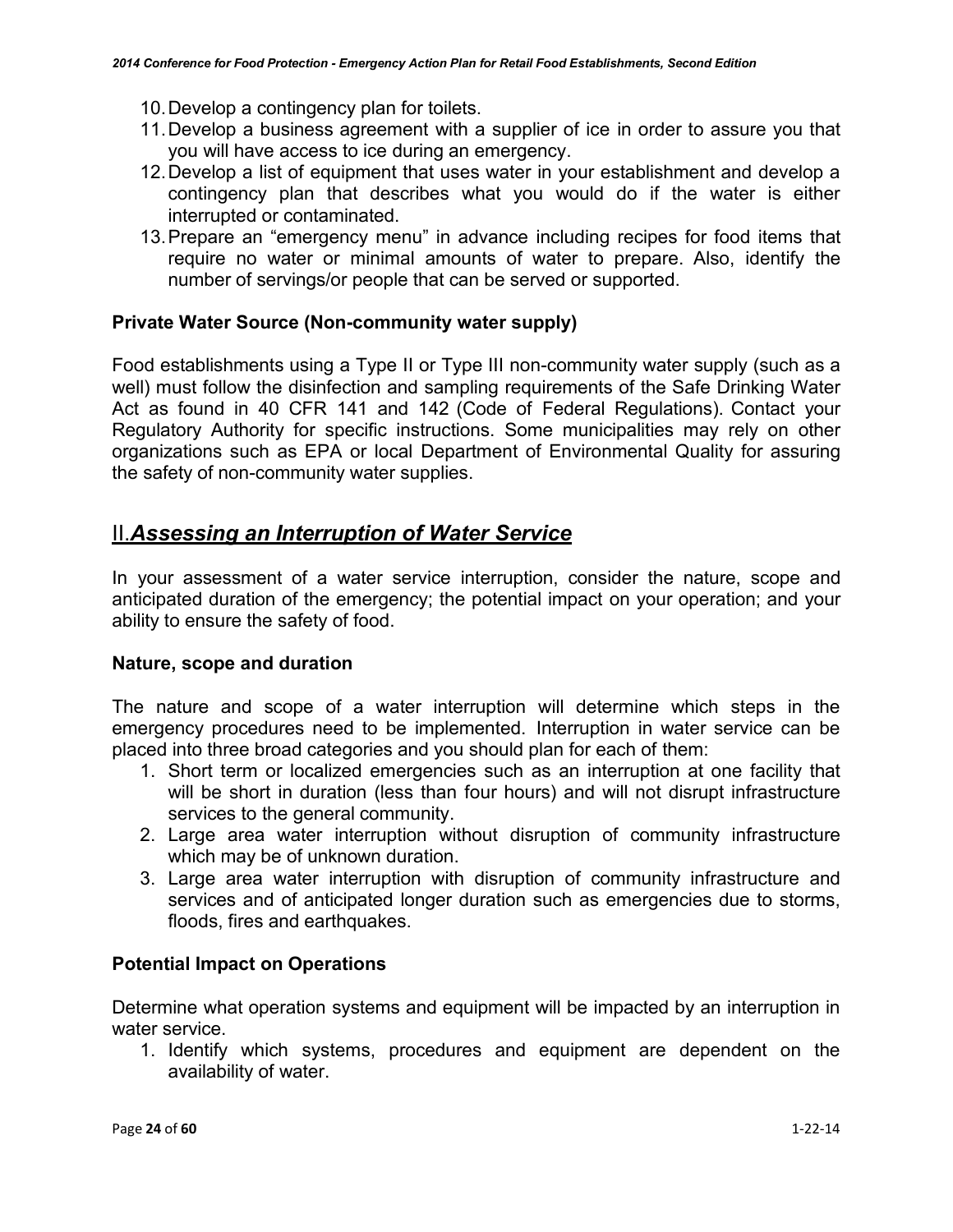- 2. Sinks (handwashing, prep, etc.), warewashing equipment, ice makers, beverage mixing/dispensing machines, toilets and other equipment that depend on water will most likely be unusable. Without sufficient safe water supplies, cleaning and sanitizing procedures will be disrupted.
- 3. Some systems that require water, but which may not use potable or drinking quality water such as heating/air conditioning equipment and cooling systems, should also be assessed.

Determine whether the facility can remain open or if parts of the facility can remain operational. Consider the following:

- 1. Are back-up or temporary systems available?
- 2. Has there been an evacuation or other order that would require you to close the facility?
- 3. Does remaining open provide assistance to the community and those in need?

### **Food Safety Considerations**

During an interruption in water service, the primary concern is for food safety.

- 1. Is there an imminent health hazard that would not permit a safe operation?
- 2. Has the Regulatory Authority been consulted as appropriate?
- 3. Can you implement your food safety plan under the circumstances of the emergency?

A food establishment manager (or the "Person-in-Charge") is responsible for conducting both initial and ongoing assessments to ensure consistent compliance with food safety requirements.

# III.*Business Continuity During an Interruption of Water Service*

The following are temporary alternative procedures that can be taken to address specific affected food operations during an extended interruption of water service. Consider discussing your emergency plan with your regulatory authority. In some cases, the Regulatory Authority may want to pre-approve your plan or temporary procedures.

### **Drinking Water and Approved Water Sources**

During an emergency, other approved sources of water may be available. Examples include:

- 1. Commercially bottled water.
	- a. Large water bottles used for water dispenser units. Some dispenser units have lever type faucets for hot or cold water if such a dispenser unit can be provided with electricity. A service company can provide delivery of large water bottles.
	- b. Individual retail sized containers of bottled water.
- 2. Municipal or approved water source delivered in bulk using a tanker truck, water buffalo style water tank that is pulled by a motor vehicle, approved portable water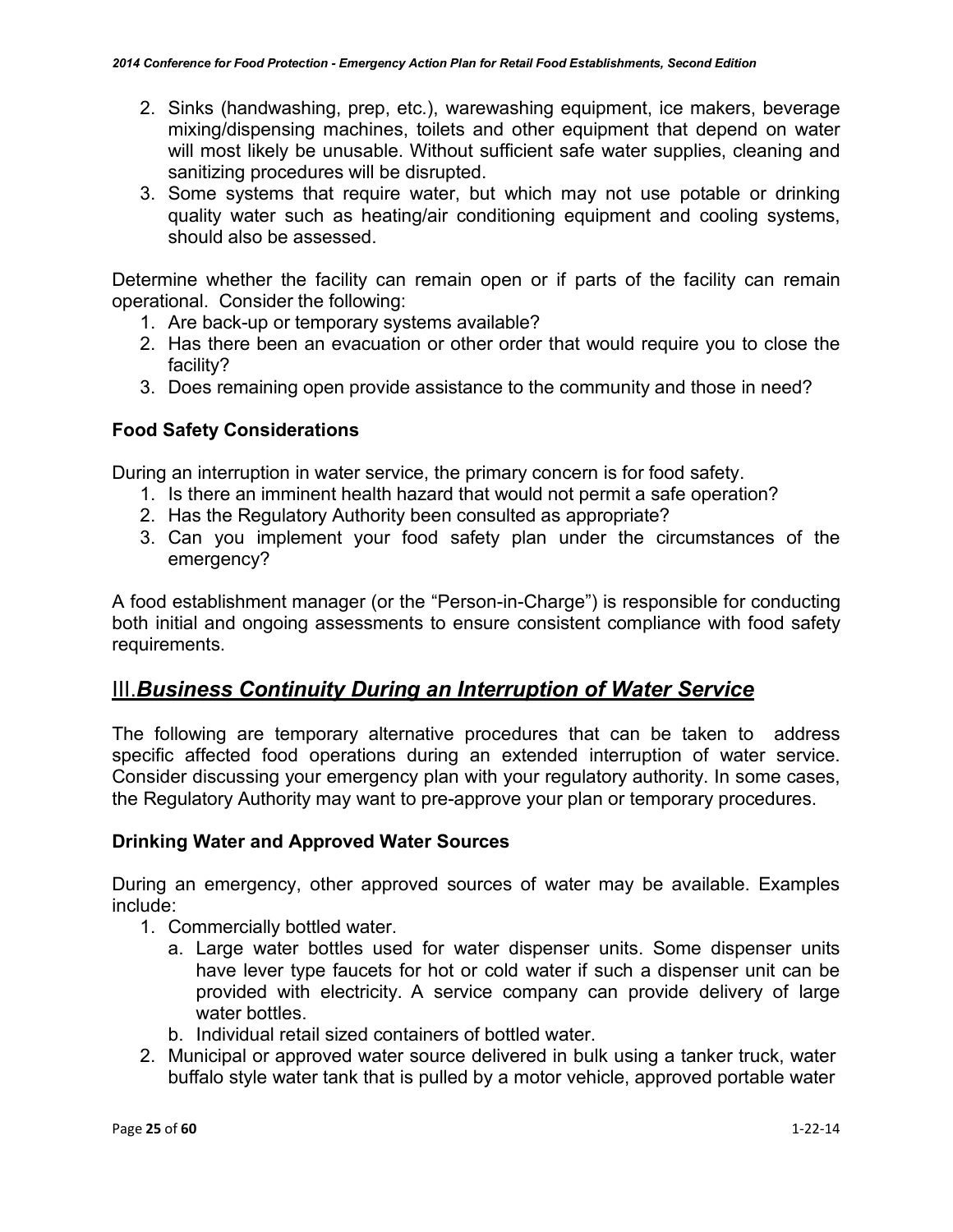containers, covered sanitized bulk water containers or other approved sanitary means of transporting water.

- 3. Haul water from an approved public water supply in a covered, food-grade container that has been cleaned and sanitized.
- 4. Use of an approved water supply from a neighboring location using approved sanitary hose(s) and fittings.
- 5. Use of fire system water when approved by the Regulatory Authority. This water is not usually considered potable and may require additional treatment prior to use.

### **Water as a Food Ingredient**

The alternative water sources listed under Drinking Water can also be used for food preparation and as an ingredient. Determine how safe drinking water will be provided and how this water will be stored and dispensed. Alternatively, restrict the menu or food preparation to items that don't require water.

### **Handwashing**

*Remember -* if no handwashing sinks are operational and no alternative handwashing facilities can be set up, food preparation **must** cease, and only pre-packaged food may be served.

- 1. When prepackaged foods are provided, the following must also be available if hand wash facilities are unavailable in the immediate area where the prepackaged food is handled:
	- a. Approved hand antiseptics or chemically treated towelettes must be used for cleaning hands; and
	- b. An operational handwashing sink or a handwashing set-up (as described in Section 2 below) must be provided for use in the immediate area of a toilet facility; and
	- c. A toilet facility, as described in the toilet section below, must be conveniently located and accessible. For example, locate the toilet facility within 200 feet of the food establishment's entrance.
- 2. When a facility has no operational handwashing sinks, but an alternative handwashing facility can be set up, the following procedures must be followed if food production is to continue:
	- a. A "gravity flow" handwashing set-up using potable water (e.g. commercially bottled water) in a clean, sanitized container with a continuous-flow type spigot allowing water to flow over one's hands into a catch bucket.
	- b. The catch bucket must be emptied into an operational drain such as a janitor sink or toilet.
	- c. Hands must be washed after emptying the catch bucket and before returning to food handling operations.
	- d. Suitable, dispensable hand soap, disposable towels, and a waste receptacle at designated hand wash stations must be provided.
	- e. Ready-to-eat foods may not be touched with bare hands.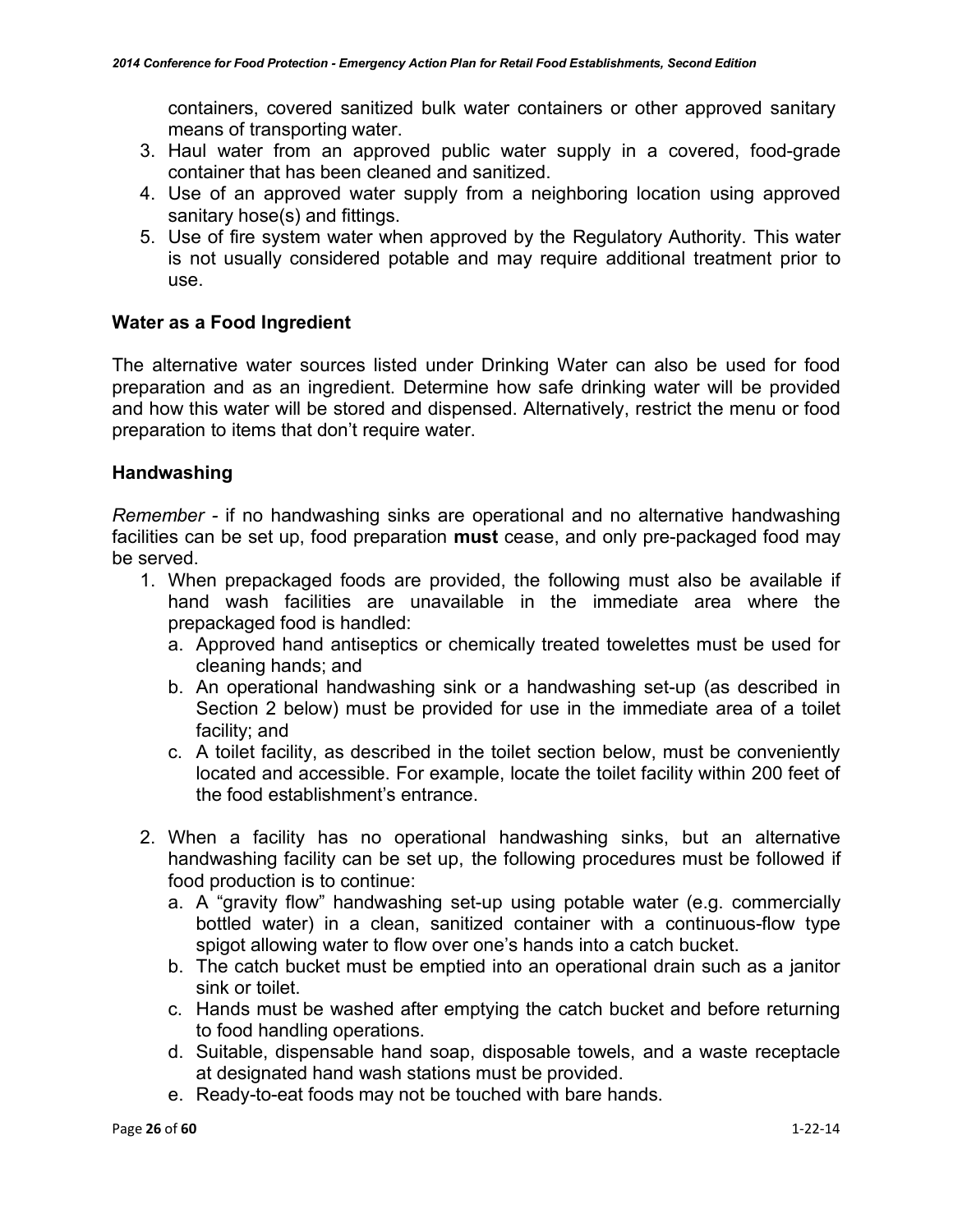- f. Suspend bare hand contact even if this process has been approved as an alternate procedure.
- 3. A handwashing sink that is backing up or not draining properly must not be used and must be posted, labeled or otherwise identified to prevent its use until draining issues are resolved.

### **Toilet Facilities**

A toilet that is not operational must be properly posted to prevent further use.

If there are no operational toilets accessible to employees during all hours of operation that can be used until service is restored, discontinue operation until toilet facilities are available.

When permitted or approved by the Regulatory Authority, use of portable mobile toilet facilities or alternate toilet facilities are acceptable provided they:

- 1. Are conveniently located and accessible. For example, locate the toilet facility within 200 feet of the food establishment's entrance.
- 2. Are properly ventilated, maintained and serviced in a manner that will not contaminate food or create a nuisance.
- 3. Have adequate handwashing facilities in the immediate vicinity of the toilet(s). Adequate handwashing facilities can include a "gravity flow" handwashing set-up as described in Section 2 of the Handwashing section.

When toilet facilities are not operational due to a lack of water for flushing, their use may be continued provided:

- 1. There is no sewage backup, and
- 2. There is an alternate supply of potable water that can be dumped into the toilet to flush waste down the drain.

### **Ice**

Use commercially manufactured ice.

### **Post-mix Fountain Drinks**

Discontinue service.

### **Cleaning/Sanitizing Equipment, Utensils, Tableware**

- 1. Use single service/use articles.
- 2. Use only water from an alternate approved source (as listed above) for cleaning equipment, utensils, tableware and surfaces that may contact food.
- 3. Determining the volume or quantity of water needed will be of particular importance. A standard utensil sink can require 10 to 20 gallons of water for each compartment. Water temperature must be at least at or above the minimum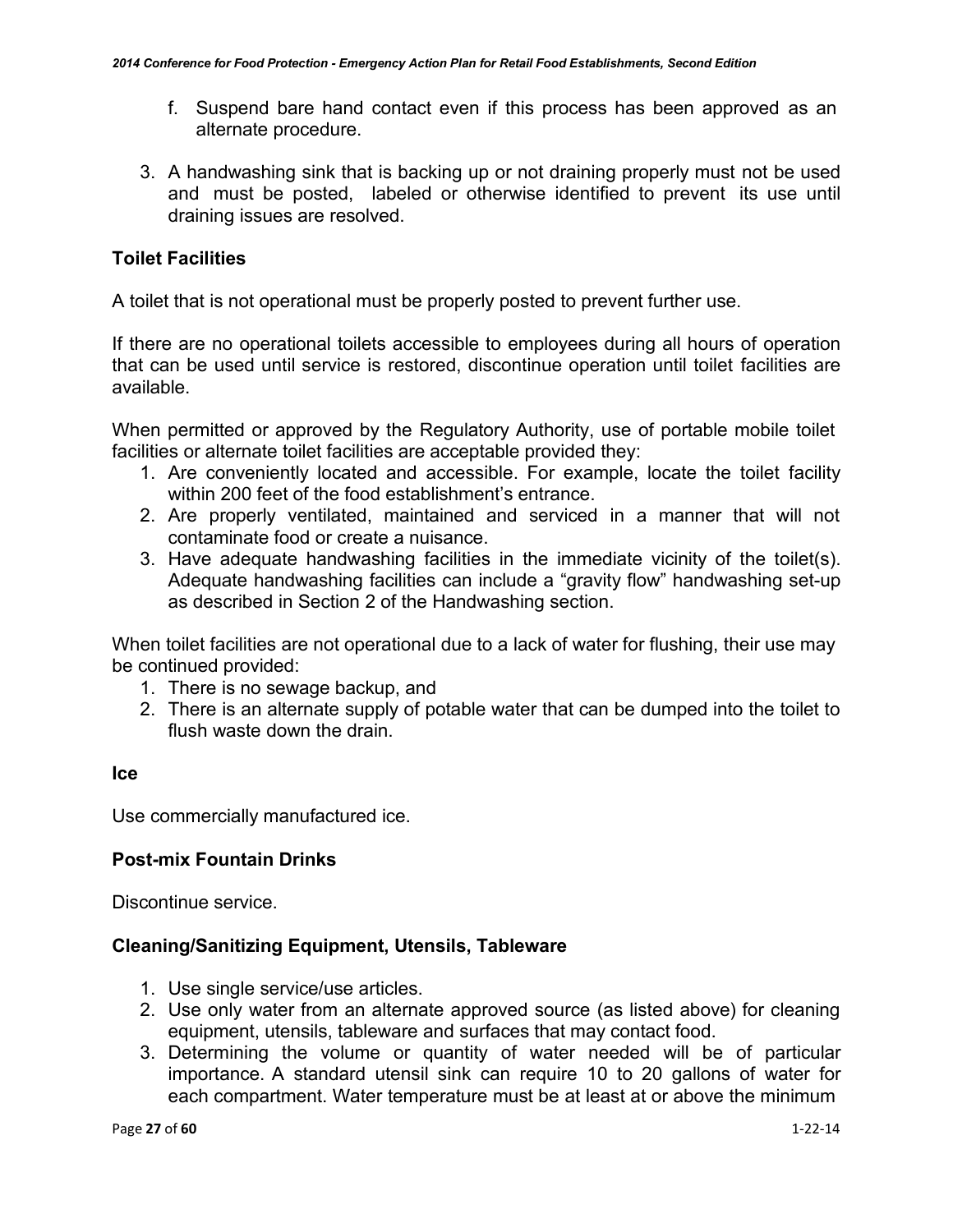temperature stated in the Food Code for that class of sanitizers (i.e. 75°F for Quaternary Ammonias), unless a different temperature is listed on the usage instructions on the EPA registered label.

- 4. If water from an alternate source can be obtained, then follow established procedures to wash, rinse, and sanitize. Pre-scrape prior to washing as necessary.
- 5. Discontinue operations as inventories of clean equipment, utensils, and tableware are exhausted.
- 6. Discontinue operations when cleaning and sanitizing procedures can no longer ensure food safety.

### **Cleaning Physical Facility**

- 7. Determine water use needs to maintain a clean facility. Using a mop bucket with detergent solution may require three to five gallons of water. After use additional water may be required to clean the mop and bucket.
- 8. Discontinue operations if cleanliness of the physical facility could jeopardize food safety.

# *lV. Recovery Following an Interruption of Water Service*

Recovery involves the necessary steps for returning to normal, safe business operations including re-opening if the facility had to close as a result of the interruption of water service.

Regulatory authorities may have to approve returning to regular operations; check local requirements. A food establishment or an area within the facility that was ordered to cease operations due to an imminent health hazard may not re-open until authorization has been granted by the Regulatory Authority

### **Key actions to consider for returning to normal operation:**

- 1. Document the date and time water service was restored.
- 2. Assure that all equipment and facilities are operating properly.
- 3. Assure that tools and equipment used for cleaning and sanitizing are clean and sanitized prior to use for the rest of the facility.
- 4. Flush pipes/faucets.
	- a. Follow the directions from your water municipality or, as general guidance, run cold water faucets for at least five minutes.
- 5. Equipment with waterline connections such as post-mix beverage machines, spray misters, coffee or tea urns, ice machines, glass washers, dishwashers, and other equipment with water connections must be flushed, cleaned, and sanitized in accordance with manufacturer's instructions.
- 6. Clean and sanitize food contact surfaces, utensils and other equipment before use.
- 7. Run water softeners through a regeneration cycle.
- 8. Drain reservoirs in tall buildings.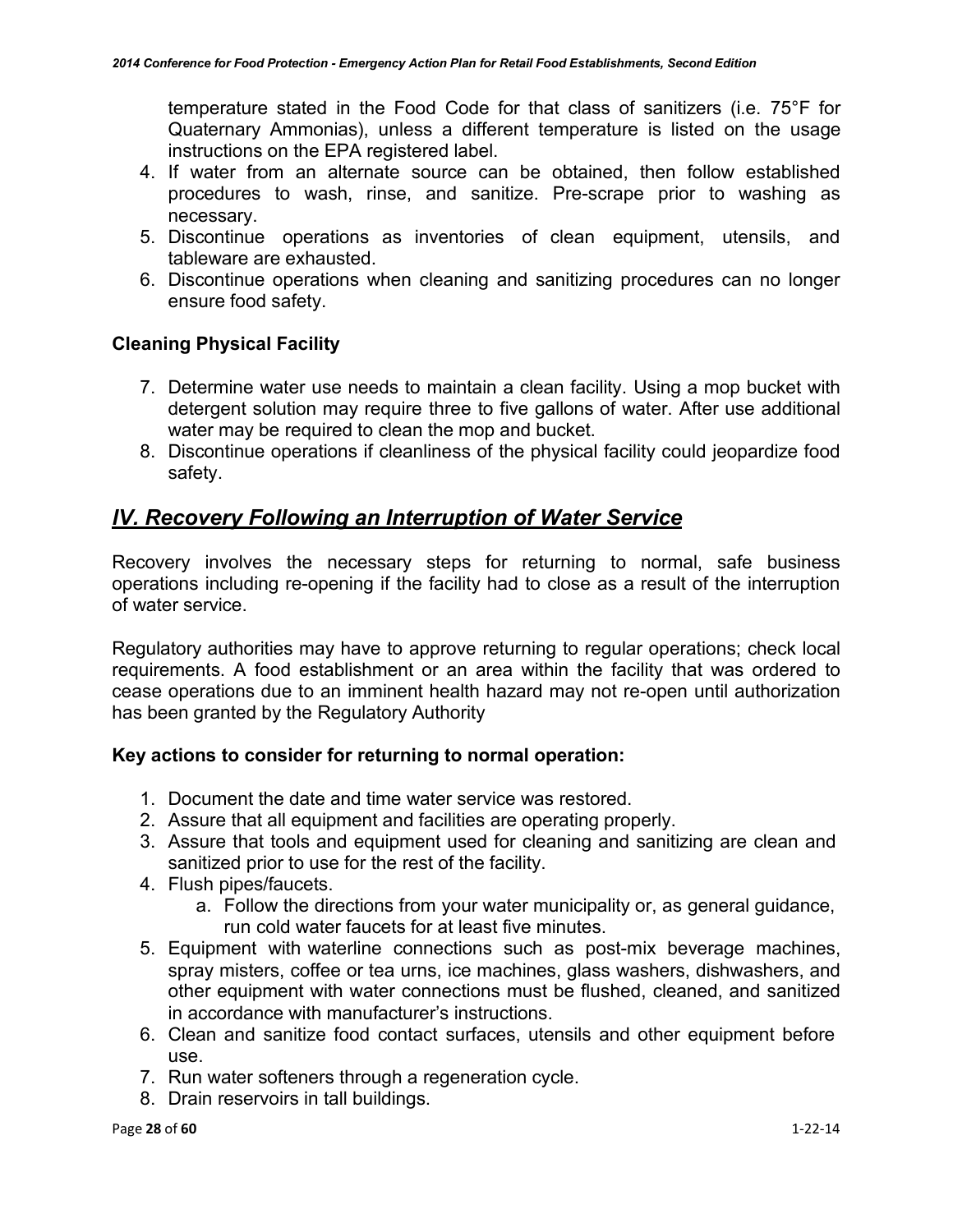- 9. Change out all water filters.
- 10.Flush beverage machines.
- 11.Flush drinking fountains by running water continuously for five minutes followed by sanitization of the water dispensing spigots.

### *Ice Machine Sanitation*

- 1. Follow the manufacturer's instructions for flushing and cleaning ice machines.
- 2. Below is a general example of a written cleaning/sanitizing procedure for an ice machine:
	- a. Flush the water line to the machine inlet
	- b. Close the valve on the water line behind the machine and disconnect the water line from the machine inlet.
	- c. Open the valve, run water through the valve for 10-15 minutes and dispose of the water.
	- d. Close the valve.
	- e. Reconnect the water line to the machine inlet.
	- f. Open the valve.
	- g. Flush the water lines in the machine.
	- h. All filters on equipment should be removed and replaced if not designed to be cleaned in place.
	- i. Turn on the machine.
	- j. Throw away the first three batches of ice that the machine makes.
	- k. Clean and sanitize all parts and surfaces that come in contact with water and ice, following the manufacturer's instructions.
- 3. Alternatively, contact cleaning service provider to clean equipment before putting back into service.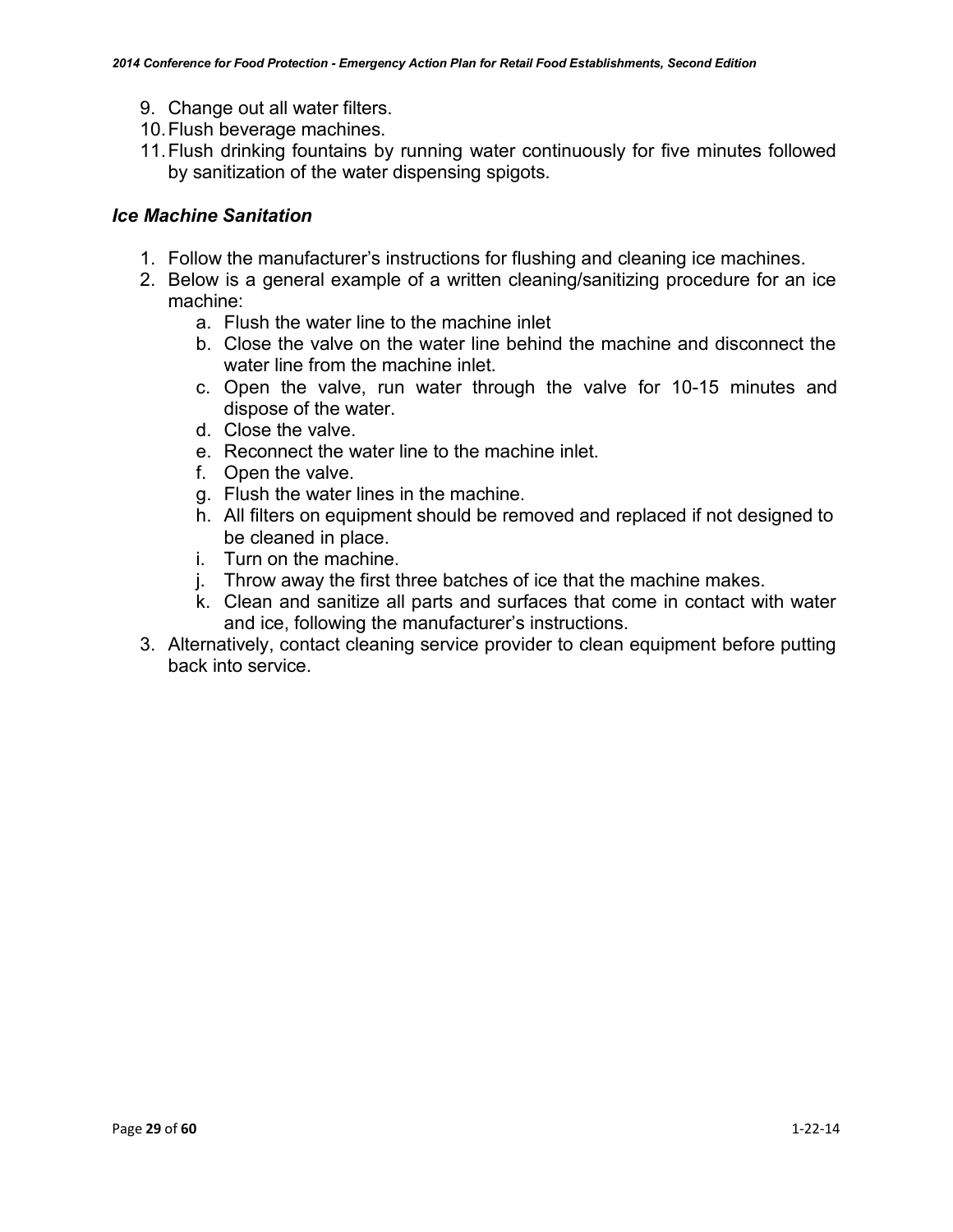# <span id="page-29-0"></span>*Contaminated Water Supply (Biological)*

*Note: The following section refers to procedures for when there is a Boil Water Advisory.*

*When a municipality has issued a Boil Water Advisory or when an onsite water supply has exceeded the maximum contaminant level for coliform bacteria the permit holder must report to the regulatory authority. The PIC should assess the situation and implement emergency procedures. Immediately discontinue operation if a safe operation cannot be maintained or if food safety cannot be assured using an alternative procedure. If there is a significant threat or danger to health, then an Imminent Health Hazard may exist and the permit holder should immediately discontinue operations and notify the Regulatory Authority. Consider discussing your emergency plan with the Regulatory Authority. Emergency action plans should be available on-site for review. In some cases, the Regulatory Authority may want to pre-approve your plan.*

### I.*Planning for Response to a Contaminated Water Supply Incident* Your

food safety emergency plan should include specific details for how you will respond to an official Boil Water Advisory or when an onsite water supply has exceeded the maximum contaminant level for coliform bacteria. **(Refer to EPA requirements or local regulatory authority for guidance.)** For single events affecting an individual establishment, the permit holder should report to the Regulatory Authority as required.

# II.*Assessing a Contaminated Water Incident*

Immediately discontinue operation if a safe operation cannot be maintained. Follow the appropriate emergency procedures if approved by the Regulatory Authority or remain closed until granted approval to re-open by the Regulatory Authority.

In the event of an emergency involving a contaminated water supply, appropriate food establishment responses must be taken after an assessment of the situation. Refer to the assessment factors detailed in the *Interruption of Water Service* section.

A food establishment manager (or the "Person-in-Charge") is responsible for conducting both initial and ongoing assessments to ensure consistent compliance with food safety requirements.

# III.*Business Continuity During a Contaminated Water Incident*

The following are temporary procedures that can be taken to address specific affected food operations during a boil water advisory or biological contamination of the water supply.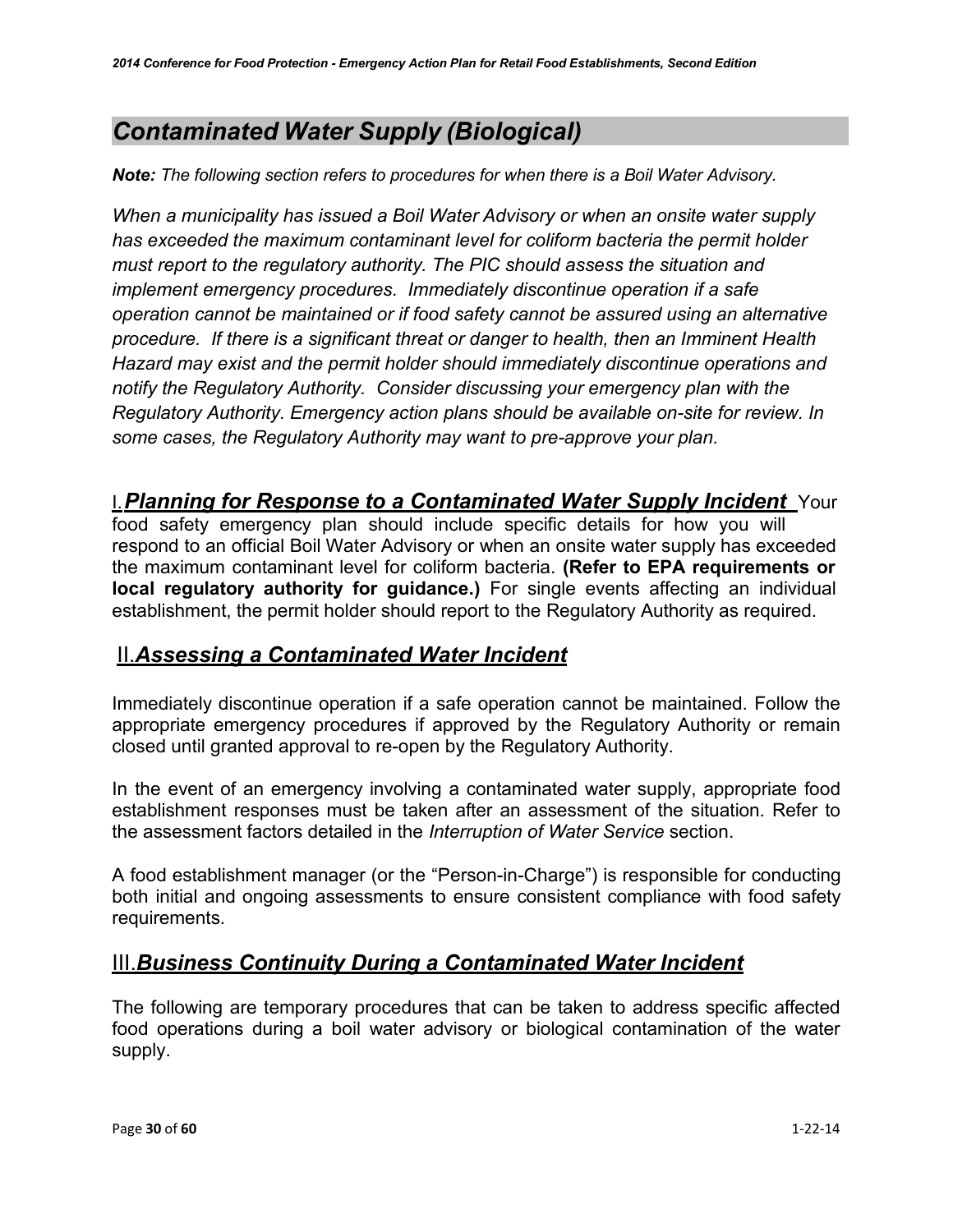During a boil water advisory, stop food service/food handling operations if safe water cannot be provided either by boiling or using an alternative source. Prepackaged food can still be provided.

Remember that a contaminated water incident impacts all uses of potable water including water for consumption, food preparation, warewashing, handwashing and cleaning/sanitizing food contact equipment and surfaces.

Consider discussing your emergency plan with your regulatory authority. In some cases, the Regulatory Authority may want to pre-approve your plan or temporary procedures.

### **Boiling Water**

Where "boiled" water is indicated for use as potable water, the water must remain at a rolling boil for at least one minute. Chemical disinfection is generally not an option for food establishments because of the lack of onsite equipment for testing chemical residuals. If chemical disinfection is being considered, check with the Regulatory Authority.

### **Drinking Water**

- 1. Use commercially bottled water and/or water that has been boiled for at least one minute.
- 2. Haul water from an approved public water supply in a covered, food-grade container that has been cleaned and sanitized.
- 3. Arrange to use a licensed drinking water tanker truck.
- 4. Additional information for safe drinking water can be found on the EPA Web site at: [www.epa.gov/ogwdw/faq/emerg.html.](http://www.epa.gov/ogwdw/faq/emerg.html)

### **Auto-fill Water Appliances and Equipment**

Automated equipment used to make beverages including post-mix carbonated beverages, auto-fill coffee makers, instant hot water dispensers, juice and tea dispensers, etc. do not sufficiently heat/boil water to make it safe to drink.

1. Discontinue use of auto-fill appliances and equipment.

### **Ice Making**

- 1. Discard existing ice.
- 2. Discontinue making ice.
- 3. Use commercially manufactured ice made from a safe water source.

### **Preparing Food Products Requiring Water**

- 1. Immediately discontinue preparing food with potentially contaminated water.
- 2. Discard ready-to-eat food prepared on-site that may have been prepared with or may have come in contact with contaminated water.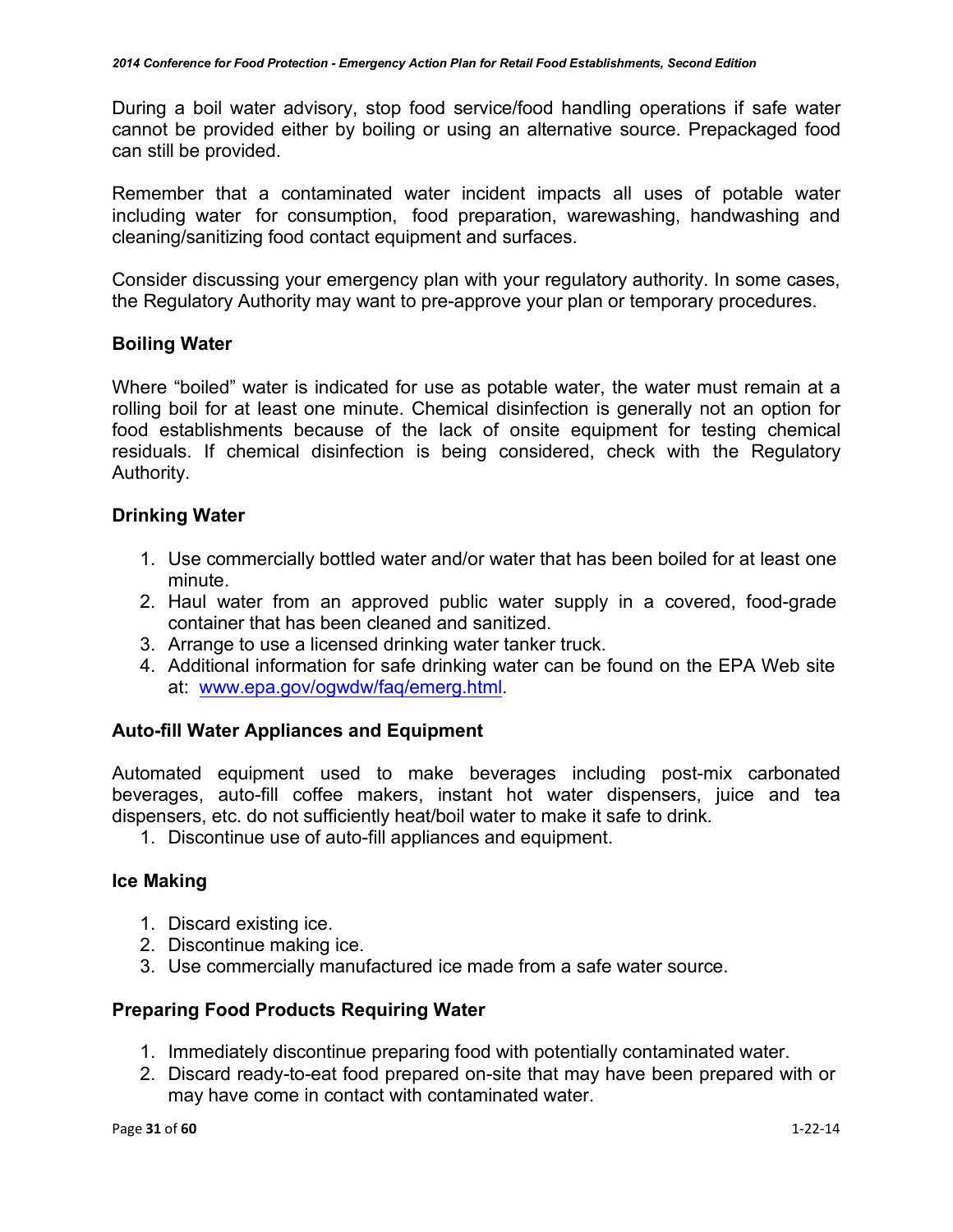- 3. RTE food items stored with ice or displayed on ice that could have been made from contaminated water should be discarded.
- 4. Prepare food using potable water from an approved source such as commercially bottled or boiled water (see above for proper procedures for boiling water).

### **Washing/Soaking Fresh Produce**

- 1. Use pre-washed packaged produce.
- 2. Use frozen or canned fruits and vegetables.
- 3. Clean and sanitize sink with potable water then wash fresh produce with water that has come to a rolling boil for one minute, commercially bottled water or potable water from a safe alternate source.

### **Thawing frozen foods**

1. Thaw food only in the refrigerator or as part of the cooking process.

### **Handwashing**

*Remember -* if no alternative handwashing procedures can be set up, food preparation must cease, and only pre-packaged food may be served.

When water has known microbiological contamination, remember to use these special procedures:

- 1. Use bottled water, boiled water, or safe water from an approved source.
- 2. Do not allow bare hand contact with ready-to-eat food. Suspend otherwise approved alternative procedures for bare hand contact.

Follow these handwashing procedures to ensure safe food handling:

- 1. When prepackaged foods are provided, the following must also be available if hand wash facilities are unavailable in the immediate area where the prepackaged food is handled:
	- a. Approved hand antiseptics or chemically treated towelettes must be used for cleaning hands; and
	- b. An operational handwashing sink or a handwashing set-up (as described in Section 2 below) must be provided for use in the immediate area of a toilet facility.
- 2. When a facility has no handwashing sinks with potable water available, but an alternative handwashing facility can be set up, the following procedures can be followed if food production is to continue: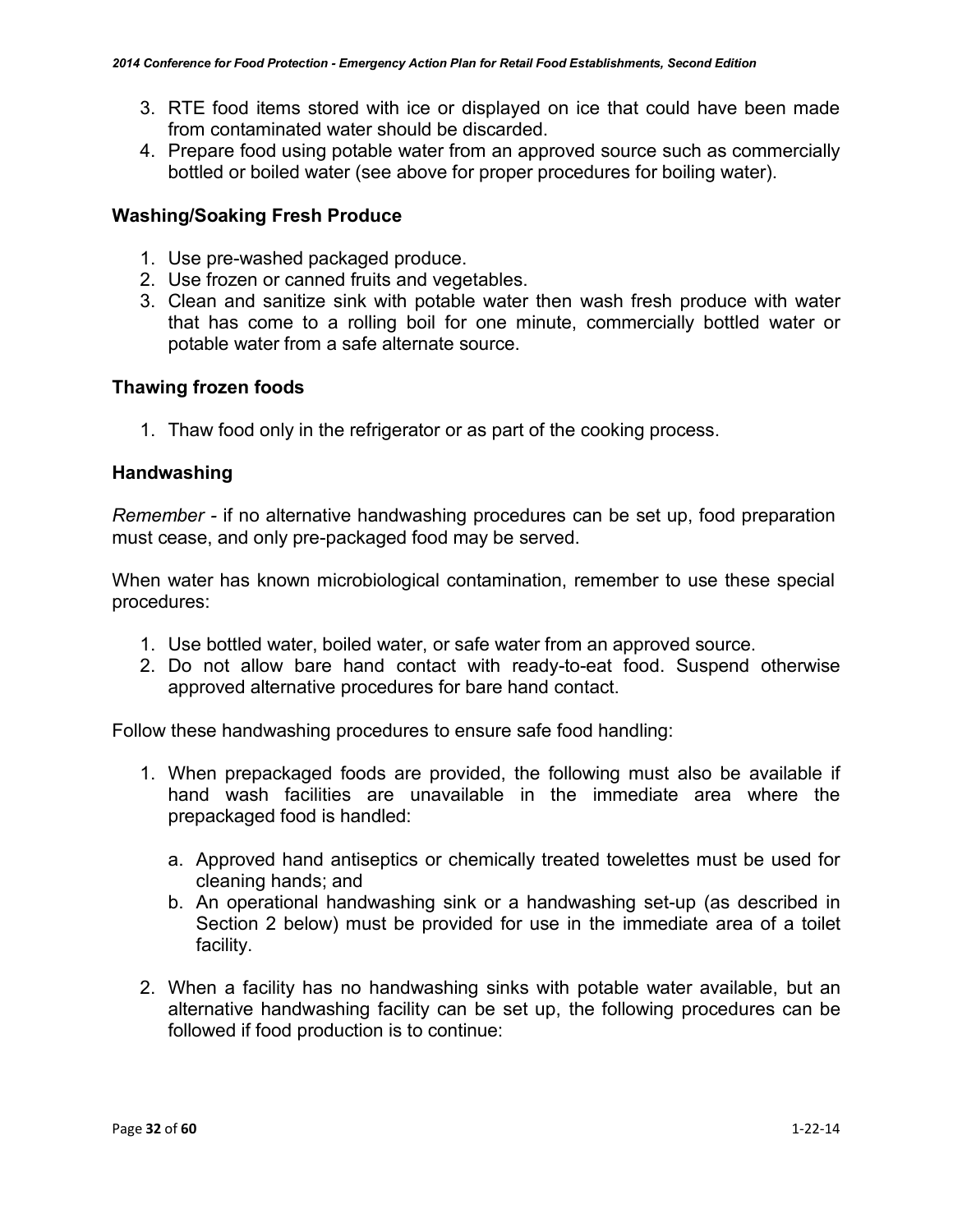- a. A "gravity flow" handwashing set-up using potable water (e.g. commercially bottled water) in a clean, sanitized container with a continuous-flow type spigot allowing water to flow over one's hands into a catch bucket.
- b. The catch bucket must be emptied into an operational drain such as a janitor sink or toilet.
- c. Hands must be washed after emptying the catch bucket and before returning to food handling operations.
- d. Suitable, dispensable hand soap, disposable towels, and a waste receptacle at designated hand wash stations must be provided.
- e. Ready-to-eat foods may not be touched with bare hands.
- f. Suspend bare hand contact even if this process has been approved as an alternate procedure.
- 3. A handwashing sink with non-potable water must be labeled or otherwise identified to prevent its use.

### **Cleaning and Sanitizing Utensils and Tableware**

During a boil water advisory, it is recommended that you use single service utensils and tableware.

Under emergency situations some regulatory authorities may allow the use of nonpotable water for warewashing and sanitizing processes*.* Sanitizers may not be effective against eliminating parasites and viruses that could be present in contaminated water. Therefore, before using water under a boil water advisory for warewashing or sanitizing, contact the Regulatory Authority for approval.

Before using the existing automatic warewashing machine with non-potable water, consider if the water temperature, cleaning agents and/or heat cycle are sufficient to clean and sanitize utensils and tableware.

Likewise, if using a three compartment sink with non-potable water, consider if the sanitizer concentration and contact time are sufficient to clean and sanitize utensils and tableware.

If using an automatic chemical dispensing system, manually mix chemicals using the manufacturer's label directions for mixing and provide personal protective equipment required for chemical usage.

### **Spray Misting Units**

- 1. Automatic misting units should be turned off during boil water advisories.
- 2. If using a sprayer bottle, it must contain potable water (boiled, bottled or other approved source). The spray bottle needs to be cleaned and sanitized and properly labeled.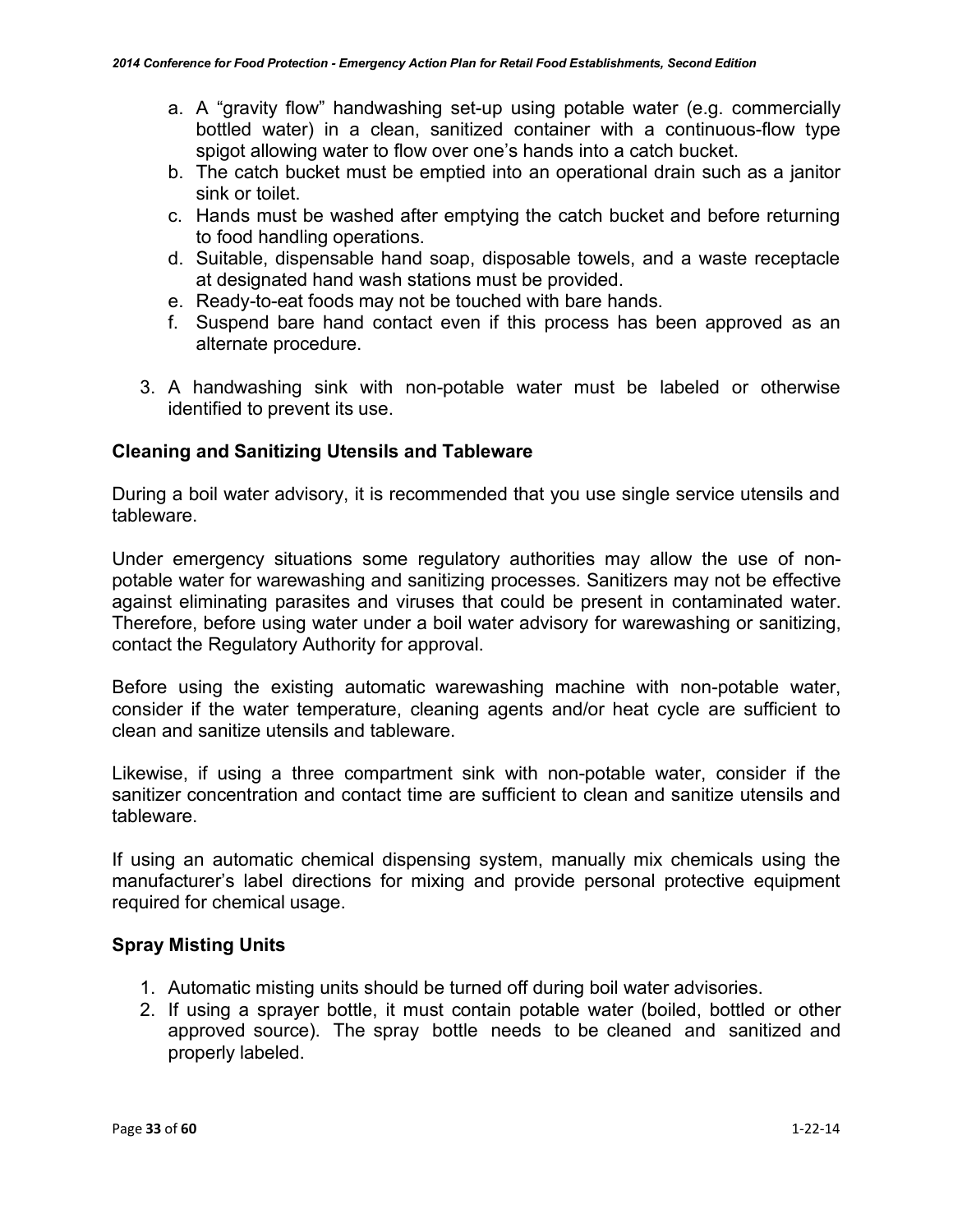### **Cleaning Physical Facility**

- 1. Discontinue operations if cleanliness of the physical facility could jeopardize food safety.
- 2. Non-potable water can be used for mopping floors and cleaning other non-food contact surface cleaning.

# IV.*Recovery from a Contaminated Water Incident*

Recovery involves the necessary steps for returning to normal, safe business operations including re-opening if the facility had to close as a result of an unsafe water supply.

Regulatory authorities may have to approve returning to regular operations; check local requirements. A food establishment or an area within the facility that was ordered to cease operations due to an imminent health hazard may not re-open until authorization has been granted by the Regulatory Authority.

Consider the following steps for returning to normal operations after safe water service has been restored and after either the municipality or regulatory authority has lifted the "Boil Water Advisory."

### **Key actions to consider for returning to normal operation:**

- 1. Document the date and time when the boil water advisory is lifted or when water has been tested and deemed safe for use.
- 2. Assure that cleaning and sanitizing equipment such as dishwashing machines, three compartment sinks, buckets, etc. are clean and sanitized.
- 3. Flush pipes/faucets. Follow the directions from your water municipality or, as general guidance, run cold water faucets for at least five minutes.
- 4. Equipment with waterline connections such as post-mix beverage machines, spray misters, coffee or tea urns, ice machines, glass washers, dishwashers, and other equipment with water connections must be flushed, cleaned, and sanitized in accordance with manufacturer's instructions.
- 5. Clean and sanitize food contact surfaces, utensils and other equipment before use.
- 6. Run water softeners through a regeneration cycle.
- 3. Drain reservoirs in tall buildings.
- 4. Flush drinking fountains by running continuously for five minutes.
- 5. Replace filters in equipment such as water chillers, ice machine, etc.

### **Ice Machine Sanitation**

- 1. Follow the manufacturer's instructions for flushing and cleaning ice machines.
- 4. Below is a general example of a written cleaning/sanitizing procedure for an ice machine:
	- a. Flush the water line to the machine inlet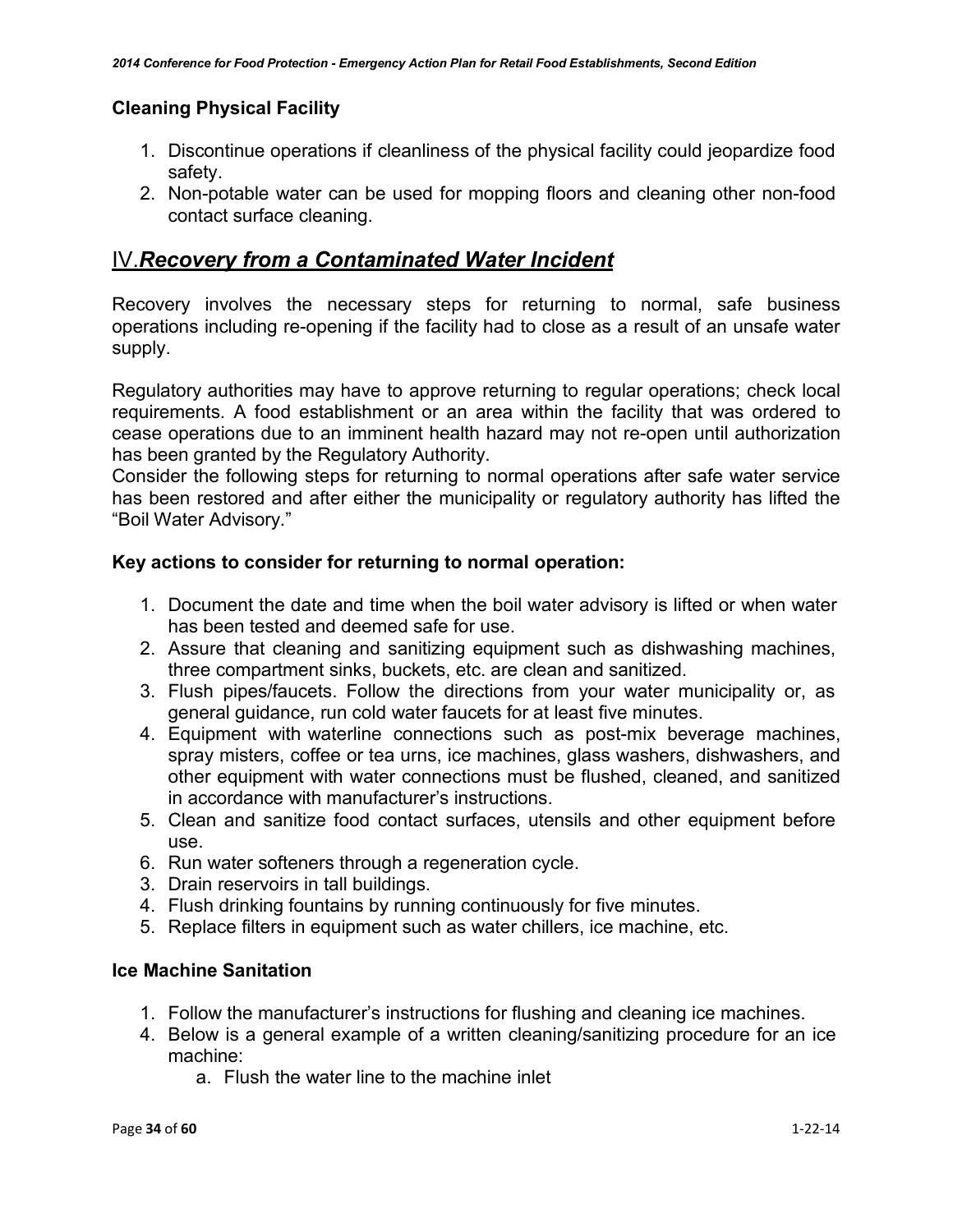- b. Close the valve on the water line behind the machine and disconnect the water line from the machine inlet.
- c. Open the valve, run water through the valve for 10-15 minutes and dispose of the water.
- d. Close the valve.
- e. Reconnect the water line to the machine inlet.
- f. Open the valve.
- g. Flush the water lines in the machine.
- h. All filters on equipment should be removed and replaced if not designed to be cleaned in place.
- i. Turn on the machine.
- j. Throw away the first three batches of ice that the machine makes.
- k. Clean and sanitize all parts and surfaces that come in contact with water and ice, following the manufacturer's instructions.
- 2. Alternatively, contact cleaning service provider to clean equipment.

### **Private Water Source (Non-community water supply)**

Food establishments using a Type II or Type III non-community water supply (such as a well) must follow the disinfection and sampling requirements of the Safe Drinking Water Act as found in 40 CFR 141 and 142 (Code of Federal Regulations). Contact your Regulatory Authority for specific instructions. Some municipalities may rely on other organizations such as EPA or local Department of Environmental Quality for assuring the safety of non-community water supplies.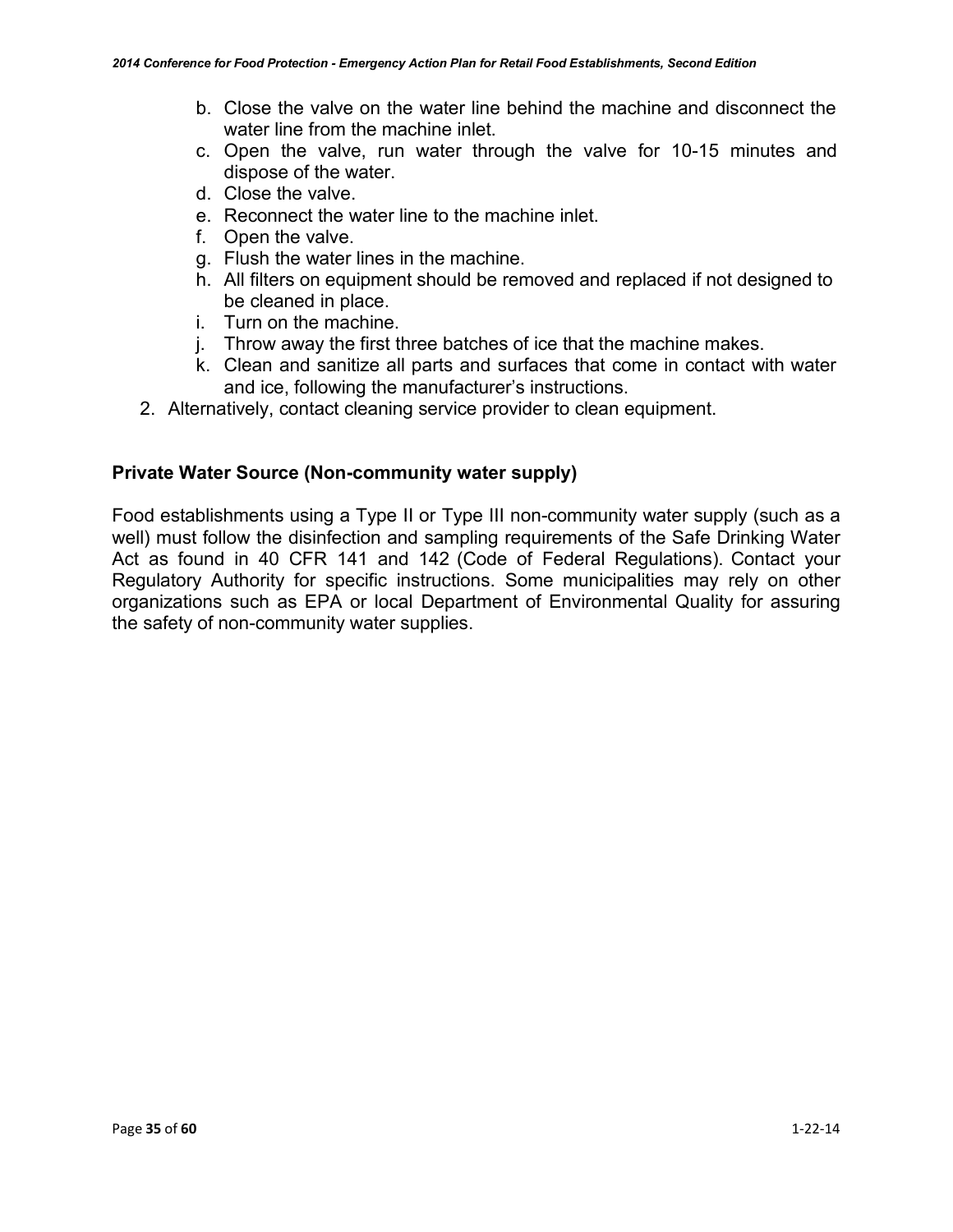# <span id="page-35-0"></span>*Sewage Backup*

*When there is a sewage backup, it is recommended that the permit holder note the date and time of the event. The PIC should assess the situation and implement emergency procedures. Immediately discontinue operation if a safe operation cannot be maintained or if food safety cannot be assured using an alternative procedure. If there is a significant threat or danger to health, then an Imminent Health Hazard may exist and the permit holder should immediately discontinue operations and notify the Regulatory Authority. Consider discussing your emergency plan with the Regulatory Authority. Emergency action plans should be available on-site for review. In some cases, the Regulatory Authority may want to pre-approve your plan.*

### I.*Planning for Response to a Sewage Backup*

For the purpose of this guidance, a sewage backup means the overflow of sewage from equipment or plumbing facilities within a food establishment. The following information is intended for use when a true emergency occurs and not for sewage backups due to negligence or failure to properly maintain equipment and facilities. The Food Code defines sewage as "liquid waste that contains animal or vegetable matter in suspension or solution and may also include liquids containing chemicals in solution." Clear water waste (i.e. ice bin/machine drainage, condensation from refrigeration and air conditioning equipment) is not considered sewage.

Sewage can contain pathogens that could become a source of contamination on equipment, environmental surfaces, cleaning tools, employee and/or customer shoes and clothing. Limiting contamination from sewage requires control of affected areas and preventing contamination from being spread to non-contaminated areas, items, people and food.

In developing your written food safety emergency plan, think about the decisions you will have to make if there is a sewage backup within the establishment. Consider alternative operations, how to limit operations to ensure a safe operation, when to discontinue operations, and cleaning and sanitizing. The following are some tasks you may want to include in your plan as appropriate.

- 1. Maintain current information for emergency contacts such as repair companies and service providers, plumber, pumping service, cleaning/sanitizing company, municipal sewer company, and local regulatory authority.
- 2. Identify equipment/supplies needed to handle a sewage backup incident.
- 3. Identify emergency cut-off valves, back-siphonage preventers and water supply lines.
- 4. Maintain an inventory of cleaning/sanitizing supplies, disposable gloves, hand soaps, hand sanitizers, disinfectants and emergency personal protective equipment. [Note: Disinfectants identified by the food establishment for use during vomiting and diarrheal events (e.g. norovirus) would be suitable for these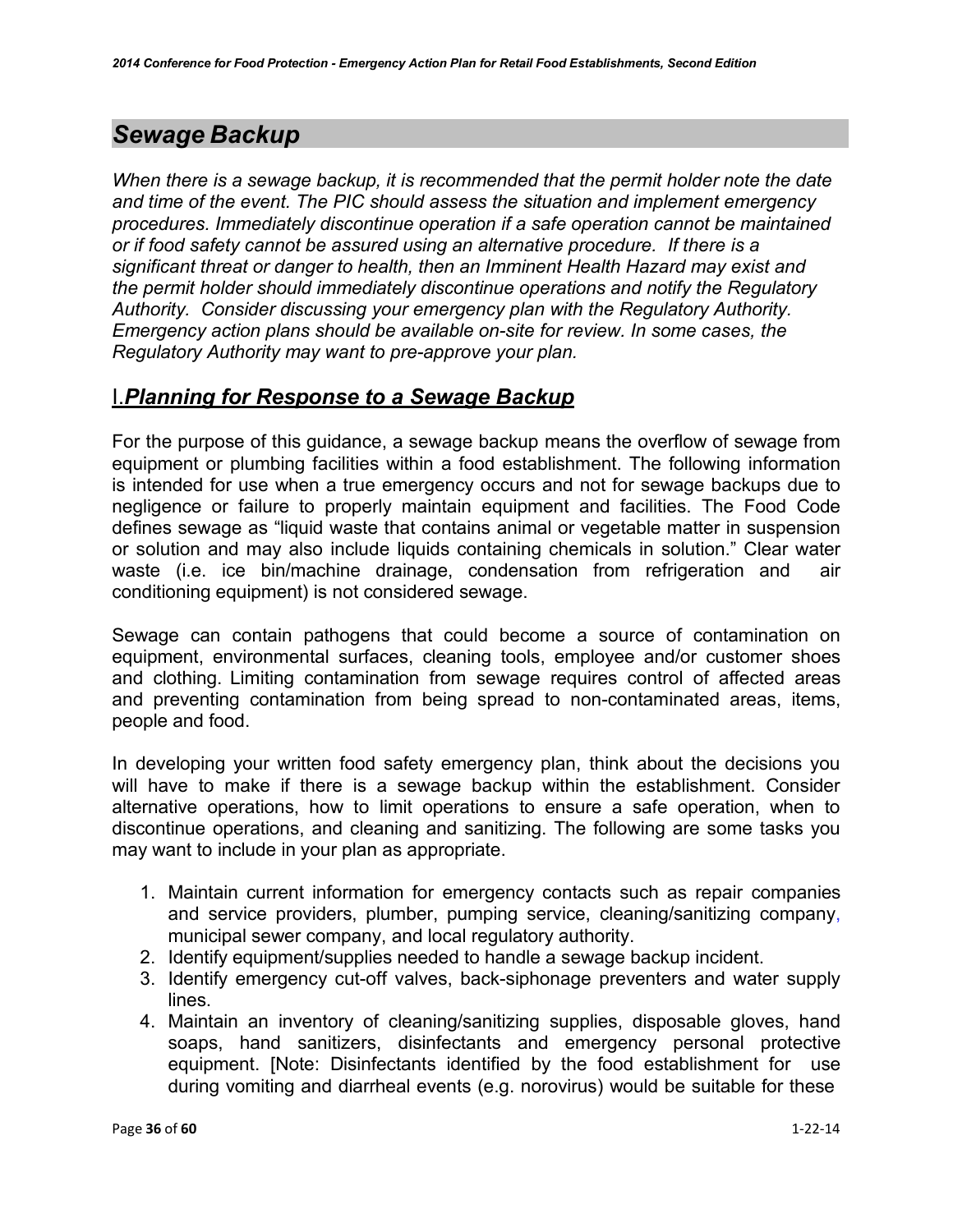situations. Reference: Supplement to the 2009 FDA Food Code §2-501.11 – Clean-up of Vomiting and Diarrheal Events.]

- 5. Develop a contingency plan for toilets.
- 6. If possible, have a plumbing-drainage schematic that identifies how the waste drainage system is designed. This will help identify drains and equipment that may be impacted by plumbing line stoppages causing sewage back up. Note: Usually the lowest opening in the drainage system will overflow or back-up first.

### II.*Assessing the Impact of a Sewage Backup*

In your assessment of a sewage backup, consider the nature, scope and anticipated duration of the emergency; the potential impact on your operation; your ability to ensure the safety of food; and the potential impact on public health of both employees and customers.

### **Nature, scope and duration**

The nature and scope of a sewage backup will determine which steps in the emergency procedures need to be implemented. A sewage backup may affect only a single piece of equipment such as a single toilet or sink, a localized area such as a bathroom or the meat department, or a larger area including the entire facility.

### **Potential Impact on Operations**

Determine what areas, systems and equipment will be impacted by a sewage backup when drains or equipment are not draining as required or those which may be contaminated by sewage backup or overflow. Consider the following:

- 1. Specific areas where equipment could potentially come in contact with sewage.
- 2. Procedures such as handwashing, warewashing, cleaning and sanitizing that may be disrupted.
- 3. Other systems not specifically within food areas that use water and require water drainage such as heating/air conditioning equipment and cooling systems that may also be affected.

### **Food Safety Considerations**

During a sewage backup a primary concern is for food safety. Ask these questions:

- 1. Can you implement your food safety plan under the circumstances of the emergency?
- 2. Are food and/or food equipment and surfaces exposed to sewage?

### **Public Health Considerations**

During a sewage backup one of the primary concerns is to protect the health of employees and customers. Ask these questions:

- 1. Is there an imminent health hazard that would not permit a safe operation?
- 2. Are employees and/or customers exposed to sewage?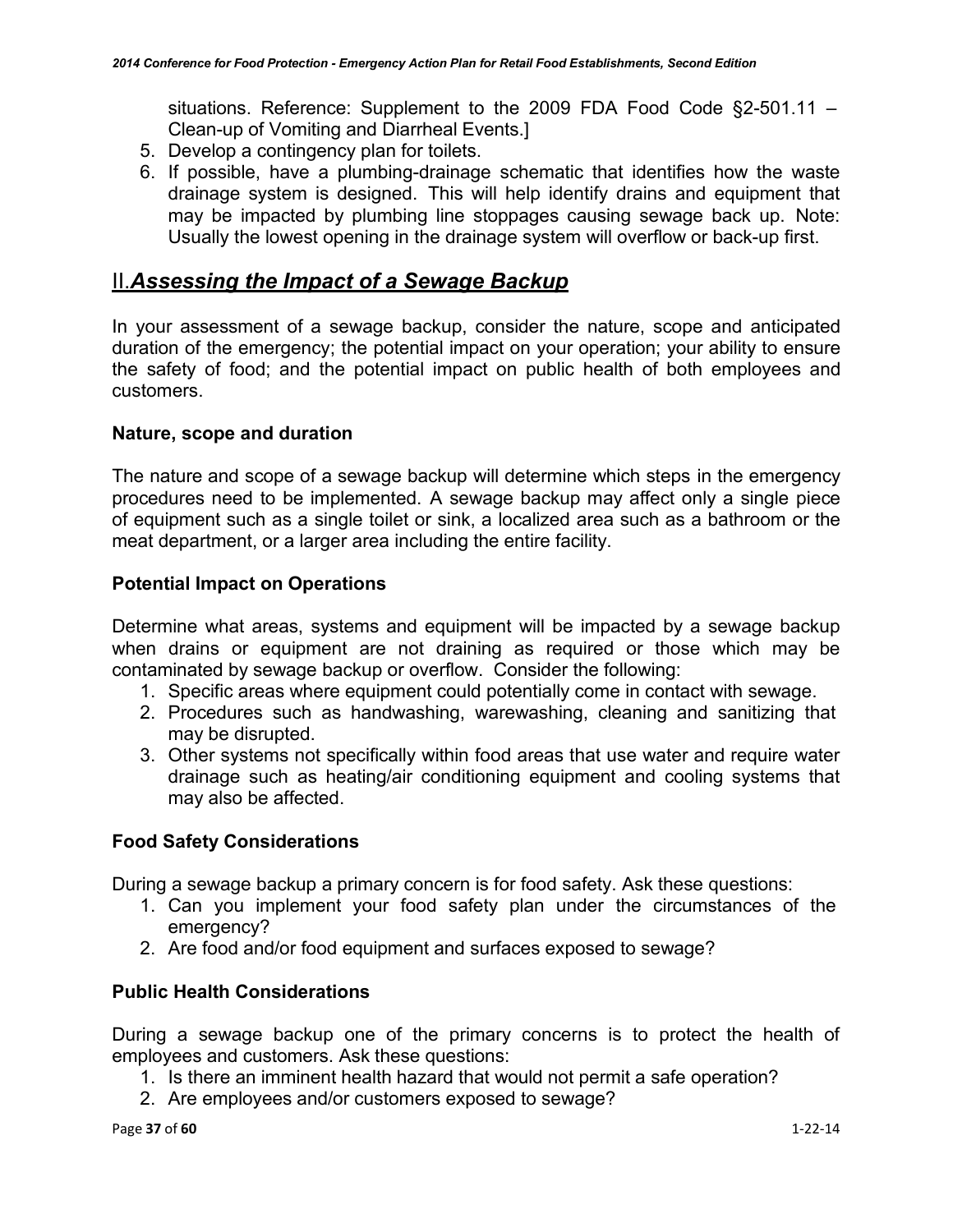### **Operation Ability and Capacity**

Determine whether the facility can remain open or if parts of the facility can remain operational. Consider the following:

- 1. Has the Regulatory Authority been consulted as appropriate?
- 2. Are specific steps identified to address each area and the effected equipment that is no longer operable due to a drainage problem?
- 3. Are back-up or temporary systems available?
- 4. Can contaminated areas and/or equipment be isolated?
- 5. Can a safe food environment and operation be assured?
- 6. Does remaining open provide assistance to the community and those in need?
- 7. Can alternative procedures be used to meet food safety or other applicable requirements? These may include critical infrastructure and services such as:
	- a. Food handling or preparation practices and procedures
	- b. Equipment used for sanitation
	- c. Utensil sanitation
	- d. Linen use and laundering
	- e. Single service/use item supply and practicality including waste handling
	- f. Employee health and hygiene practices

A food establishment manager (or the "Person-in-Charge") is responsible for conducting both initial and ongoing assessments to ensure consistent compliance with food safety requirements.

### III.*Business Continuity During a Sewage Backup*

The following are temporary alternative procedures that can be taken to address specific affected food operations and facilities during a sewage backup. Consider discussing your emergency plan with your regulatory authority prior to reopening a previously closed section of the food establishment. In some cases, the Regulatory Authority may want to pre-approve your plan or temporary procedures.

### **Continuous Overflow of Sewage into the Establishment**

Discontinue operations if sewage continues to backup into the facility from a floor drain, toilet, sink or other appliance(s).

### **Affected Operations and Areas**

Following are general guidelines when sewage from equipment directly connected to the plumbing system is either slow to drain or does not drain:

- 1. Discard all contaminated food.
- 2. Remove the affected equipment/fixture from service.
- 3. Remove the obstruction or call a service company.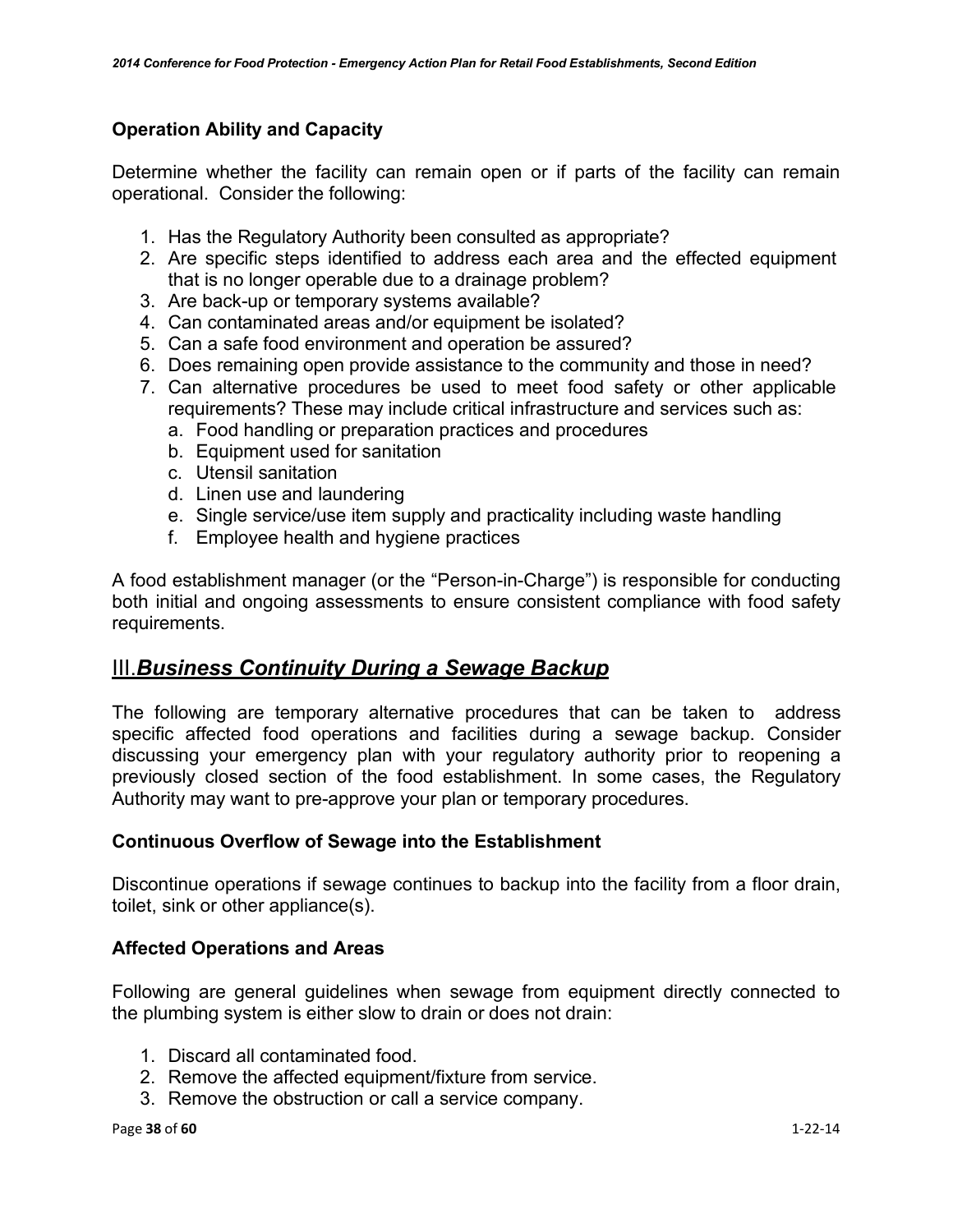- 4. All equipment, utensils and environmental surfaces in contact with sewage must be cleaned and disinfected prior to being used or placed back into use and service. Follow disinfectant use instructions listed on EPA registered label, or the procedure approved by local authorities. [Note: Disinfectants identified by the food establishment for use during vomiting and diarrheal events (e.g. norovirus) would be suitable for these situations. Reference: Supplement to the 2009 FDA Food Code §2-501.11 – Clean-up of Vomiting and Diarrheal Events.]
- 5. When food contact surfaces are affected, clean and disinfect contaminated areas first and then follow with a rinse and sanitize prior to use.
- 6. Isolate and keep foot traffic away from areas that are flooded or wet from sewage.
- 7. Use other appliances or fixtures in the establishment that are properly operating.

### **Handwashing**

*Remember -* if no handwashing sinks are operational and no alternative handwashing facilities can be set up, food preparation **must** cease, and only pre-packaged food may be served.

- 1. When prepackaged foods are provided, the following must also be available if hand wash facilities are unavailable in the immediate area where the prepackaged food is handled:
	- a. Approved hand antiseptics or chemically treated towelettes must be used for cleaning hands; and
	- b. An operational handwashing sink or a handwashing set-up (as described in Section 2 below) must be provided for use in the immediate area of a toilet facility; and
	- c. A toilet facility, as described in the toilet section below, must be conveniently located and accessible. For example, locate the toilet facility within 200 feet of the food establishment's entrance.
- 2. When a facility has no operational handwashing sinks, but an alternative handwashing facility can be set up, the following procedures must be followed if food production is to continue:
	- a. A "gravity flow" handwashing set-up using potable water (e.g. commercially bottled water) in a clean, sanitized container with a continuous-flow type spigot allowing water to flow over one's hands into a catch bucket.
	- b. The catch bucket must be emptied into an operational drain such as a janitor sink or toilet.
	- c. Hands must be washed after emptying the catch bucket and before returning to food handling operations.
	- d. Suitable, dispensable hand soap, disposable towels, and a waste receptacle at designated hand wash stations must be provided.
	- e. Ready-to-eat foods may not be touched with bare hands.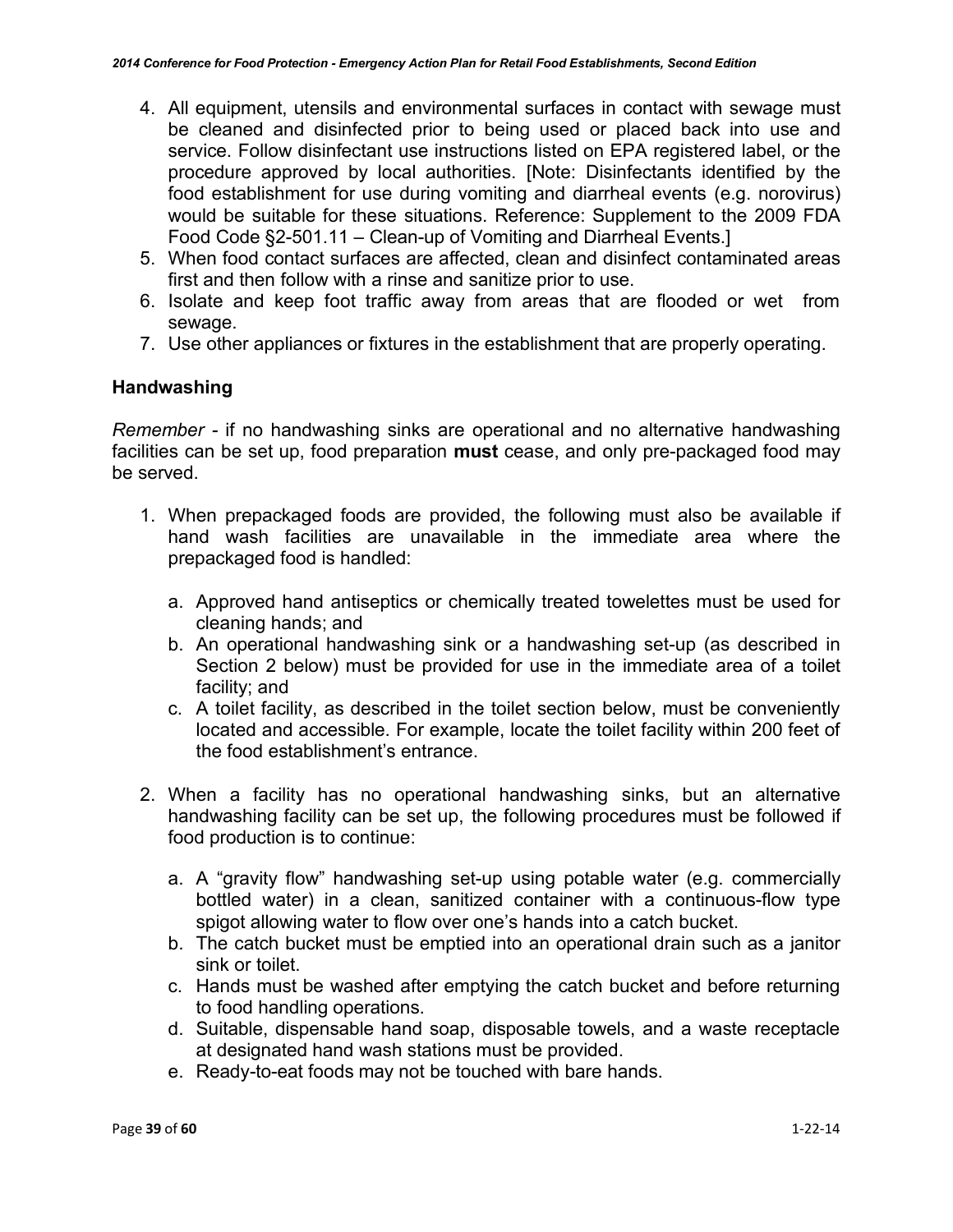- f. Suspend bare hand contact even if this process has been approved as an alternate procedure.
- 3. A handwashing sink that is backing up or not draining properly must be labeled or otherwise identified to prevent its use until draining issues are resolved.

### **Toilet Facilities**

A toilet that is not operational must be properly posted to prevent further use. If there are no operational toilets accessible to employees during all hours of operation that can be used until service is restored, discontinue operation until toilet facilities are available.

When permitted or approved by the Regulatory Authority, use of portable mobile toilet facilities or alternate toilet facilities are acceptable provided they:

- 1. Are conveniently located and accessible. For example, locate the toilet facility within 200 feet of the food establishment's entrance.
- 2. Are properly ventilated, maintained and serviced in a manner that will not contaminate food or create a nuisance.
- 3. Have adequate handwashing facilities in the immediate vicinity of the toilet(s). Adequate handwashing facilities can include a "gravity flow" handwashing set-up as described in Section 2 of the Handwashing section.

When toilet facilities are not operational due to a lack of water for flushing, their use may be continued provided:

- 1. There is no sewage back up, and
- 2. There is an alternate supply of potable water that can be dumped into the toilet to flush waste down the drain.

### **Culinary and Prep Sinks**

If all of the sinks used for thawing food, washing fruits and vegetables, cooling food, etc., do not drain, the following alternative procedures can be implemented:

- 1. Thaw food in the refrigerator or as part of the cooking process.
- 2. Use pre-washed packaged produce.
- 3. Use frozen/canned fruits and vegetables that do not require washing.
- 4. Use alternate cooling methods.
- 5. Modify the menu to avoid procedures requiring the use of a culinary/prep sink.

### **Warewashing Equipment**

If utensils and equipment cannot be properly cleaned and sanitized, or if dish machines, three compartment sinks, pot sinks or similar equipment do not drain, the following alternative procedures can be implemented: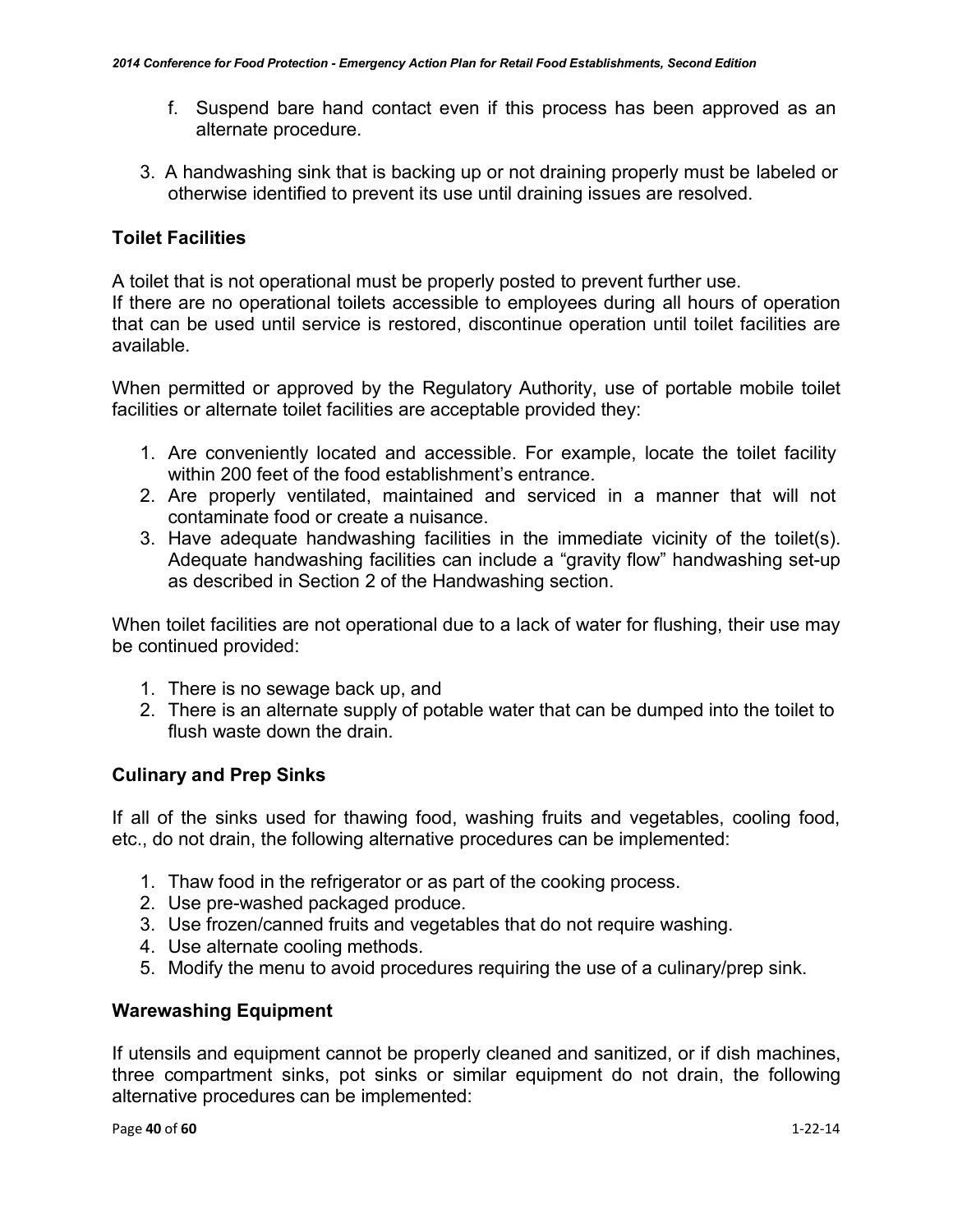- 1. Discontinue dish/utensil washing and use single service/use items.
- 2. Discontinue affected operations after supply of clean equipment, utensils, and single service items is exhausted.

### **Janitor / Utility Sink**

If other sinks such as janitor or utility sinks do not drain discontinue their use and identify them in such a way to prevent further use. Liquid cleaning waste water requires disposal into the sanitary waste drainage system. Alternate disposal of liquid cleaning waste water can include:

- 1. Dump mop or cleaning waste water into a toilet.
- 2. Use existing floor drains in areas not impacted.
- 3. Use adjacent or neighboring facilities if practical.

Discontinue operation if the physical facility cannot be maintained in a sanitary condition.

### *lV. Recovery Following a Sewage Backup*

Recovery involves the necessary steps for returning to normal, safe business operations including re-opening if the facility had to close as a result of the sewage backup.

Regulatory authorities may have to approve returning to regular operations; check with local requirements. A food establishment or an area within the facility that was ordered to cease operations due to an imminent health hazard may not re-open until authorization has been granted by the Regulatory Authority..

### **Corrective Action**

Take corrective action to eliminate the cause of the sewage back-up.

- 1. In the case of plugged drain lines, the permit holder should consider the following:
	- a. Contact a service company to find and remove the obstruction.
	- b. Replace worn or damaged plumbing as needed.
- 2. If the onsite sewage disposal system is malfunctioning, consider the following:
	- a. Contact the local health department for permit requirements.
	- b. Contact a sewage pumping contractor to pump the septic tank and haul away sewage to an approved disposal site until repairs can be made.
	- c. Contact a sewage disposal system installation contractor to arrange for repairs.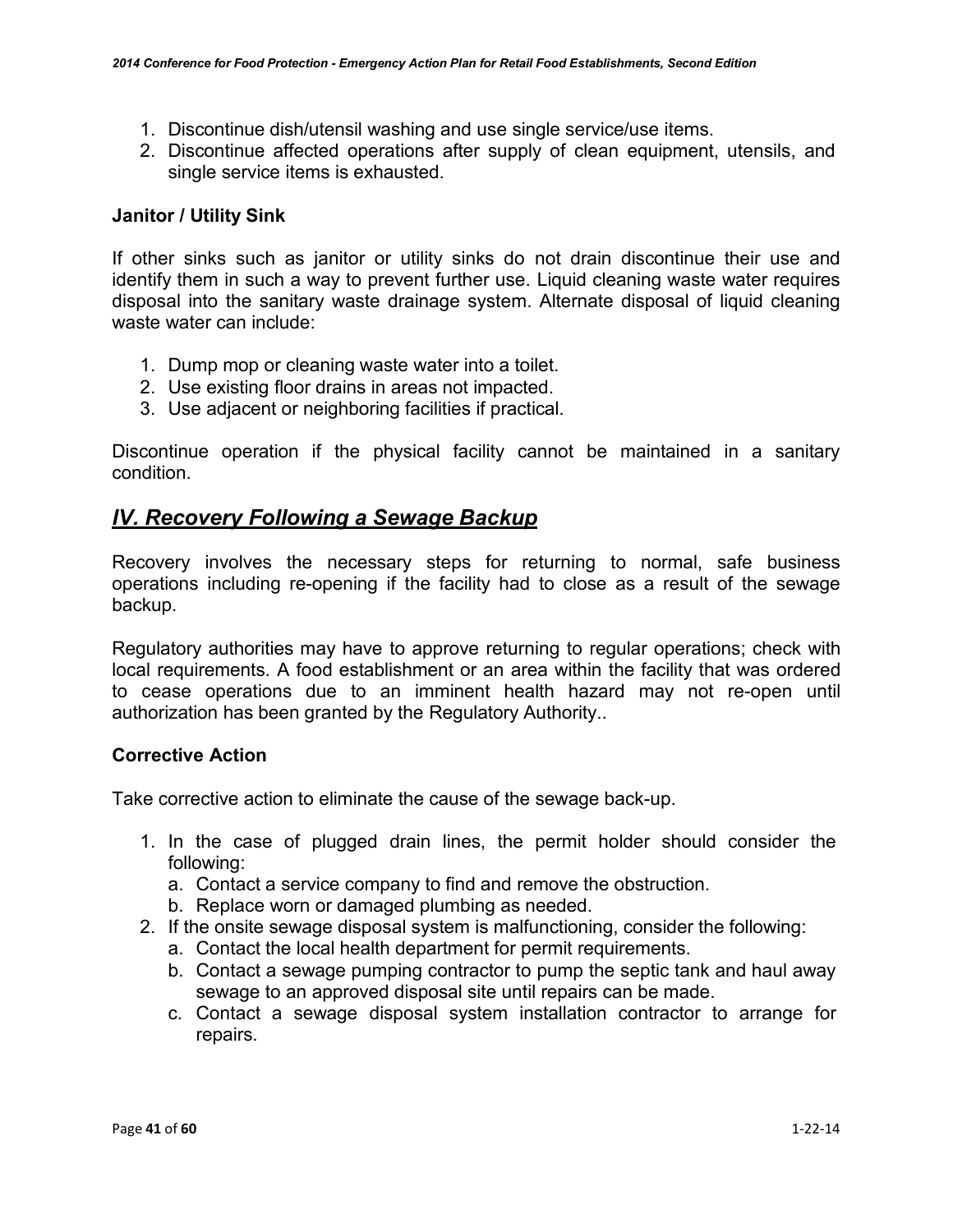### **Sewage Clean-Up**

All equipment, utensils and environmental surfaces in contact with sewage must be cleaned and disinfected prior to being used or placed back into use and service. Follow the disinfectant use instructions listed on the EPA registered label, or the procedure approved by local authorities. [Note: Disinfectants identified by the food establishment for use during vomiting and diarrheal events (e.g. norovirus) would be suitable for these situations. Reference: Supplement to the 2009 FDA Food Code §2-501.11 – Clean-up of Vomiting and Diarrheal Events.]

When food contact surfaces are affected, clean and disinfect contaminated areas first and then follow with a rinse and sanitize prior to use.

Sewage clean-up procedures should include:

- 1. Disposal and replacement of cleaning equipment or tools that cannot be decontaminated after use for sewage clean-up activities.
- 2. Procedures to ensure that employees do not walk between the affected area and other areas of the establishment without removing footwear and protective clothing.
- 3. Adherence to OSHA rules for handling detergents, sanitizers, and other chemicals used in the cleaning process.

### **Employee Safety and Protection**

During the clean-up process, be aware of employee safety and protection needs. Employees should immediately report to the manager any injuries or exposures during clean-up. Examples of items/procedures that may be needed for clean-up include:

- 1. Eye protection.
- 2. Rubber boots that can be washed and disinfected after use.
- 3. Protective clothing such as coveralls or disposable outer garments.

Require double handwashing immediately after working with contaminated materials and before engaging in any food preparation activities such as handling exposed food, clean equipment and utensils, and unwrapped single service/use articles.

Double handwashing procedures should include:

- 1. Clean hands and exposed portions of the arms using a cleaning compound in a lavatory that is properly equipped by vigorously rubbing together the surfaces of their lathered hands and arms for at least 20 seconds and thoroughly rinsing with clean water. Repeat.
- 2. Dry hands using disposable towels.
- 3. Use a disposable towel to turn off the water to prevent re-contaminating the hands.
- 4. Follow-up with a hand antiseptic.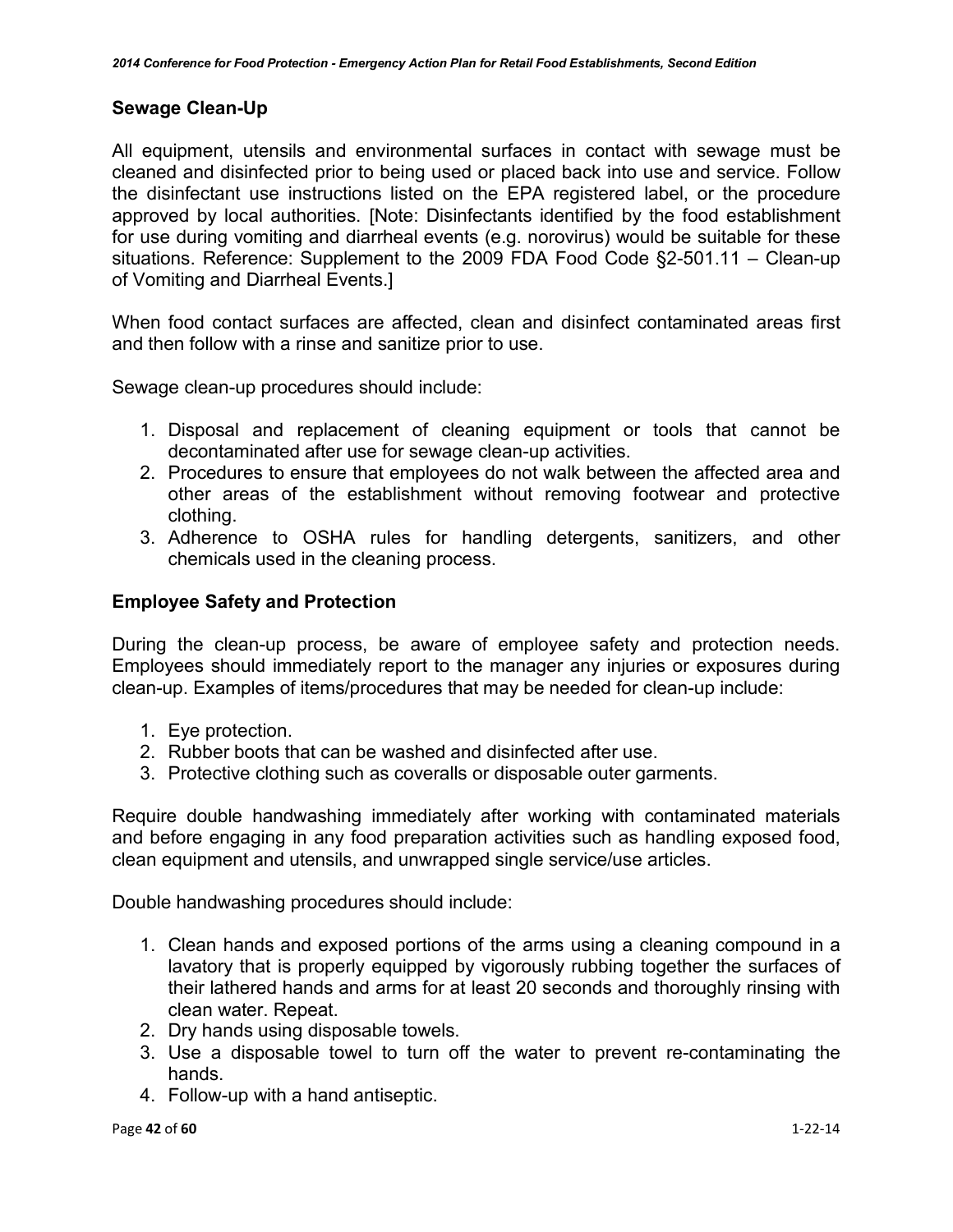5. Clean and disinfect lavatory faucets and other portions of the lavatory after use to prevent transferring any contamination to food handlers.

### **General Cleaning Procedures**

- 1. Remove any standing sewage as soon as possible and prior to starting clean-up procedures. Sewage can contain pathogens that could become a source of contamination and therefore clean-up requires disinfecting affected areas, equipment, surfaces, cleaning tools and utensils.
	- a. Disinfectants identified by the food establishment for use during vomiting and diarrheal events (e.g. norovirus) would be suitable for these situations or use chlorine solutions at 1000 to 5000 parts per million (5–25 tablespoons of household bleach [5.25%] per gallon of water. [Reference: Supplement to the 2009 FDA Food Code §2-501.11 - Clean-up of Vomiting and Diarrheal Events.]
	- b. It is recommended that you calculate solutions prior to an emergency and test surface compatibility with bleach prior to use since bleach may be corrosive to metals or incompatible with other surfaces resulting in discoloration or "bleaching."
	- c. Follow product's EPA registered label or manufacturer's instructions.
- 2. Disinfect the floors, walls and other affected areas by using an approved disinfectant.
	- a. Certain absorbent wall and insulation materials are especially susceptible to mold and should be removed and replaced as soon as possible.
	- b. Clean and disinfect any utensils, equipment and surfaces in the affected area.
	- c. When food contact surfaces are affected, clean and disinfect contaminated areas first and then follow with a rinse and sanitize prior to use.
- 3. Air-dry the affected areas, utensils, surfaces and equipment.
- 4. Discard mop heads and other cleaning tools/aids that contacted the sewage.
- 5. Alternative measure: Hire a janitorial service having expertise in cleaning food establishments exposed to sewage backups.
- 6. Unsalvageable food, food equipment, and all single service items, packaged or unpackaged, that came in contact with sewage must be destroyed and properly disposed.

### **WARNING: Always use extreme caution when working on or restarting equipment with electrical components.**

### **Cleaning Contaminated Linens and Uniforms**

Linens or uniforms contaminated by sewage must be discarded or alternatively, they can be professionally laundered prior to use.

If these items are to be laundered, they should be cleaned by a commercial laundry service that can properly disinfect the items.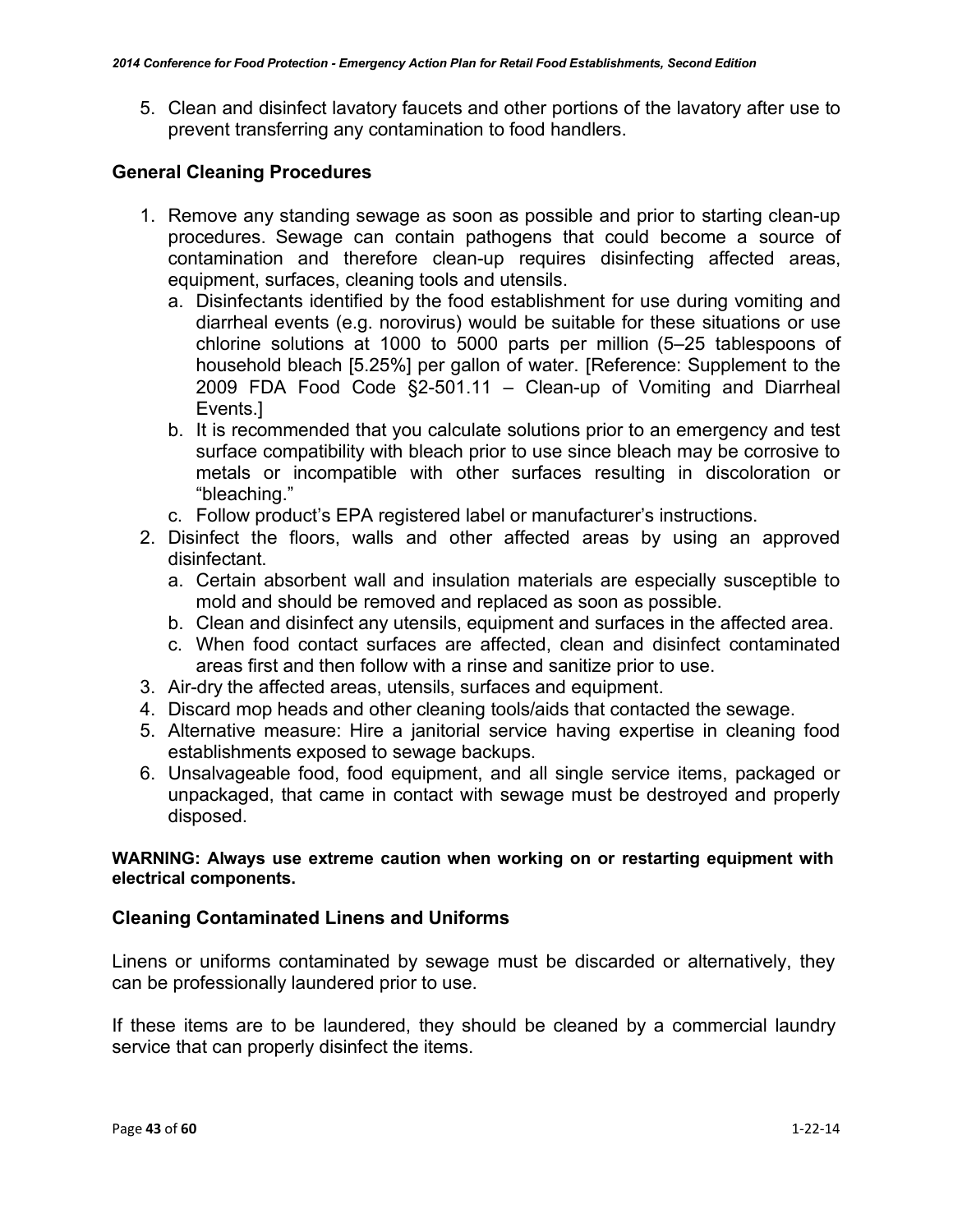### **General Food Salvage Assessment**

Discard any food or food packaging materials that have come in contact with sewage. Food items in soft packaging or with screw-top lids must be destroyed. In some cases canned goods in metal cans or rigid plastic containers can be saved. The condition of the can or container should be evaluated since the presence of rust, soil, or other contaminants or destroyed labeling precludes salvage. Contact the local regulatory authority concerning the salvaging and destruction of food.

**Discard** the following foods if sewage has covered, splashed, dripped on or seeped into the package:

- 1. Alcoholic beverages
- 2. Exposed foods, bulk foods, fresh produce, meat, poultry, fish and eggs
- 3. Any foods packaged in paper, plastic, cloth, or fiber
- 4. Cardboard boxes, even if the contents seem dry, including cereals, pasta products, rice, salt
- 5. Foods with cardboard seals, such as mayonnaise and salad dressing, or foil or cellophane packages
- 6. Food in glass jars, including unopened jars with waxed paper, foil, cellophane or cloth covers
- 7. Foods, liquids or beverages in crown-capped bottles or containers with pull-tab tops, corks or screw caps
- 8. All opened containers and packages
- 9. Foods in bags or canisters
- 10.Cans that are dented, leaking, bulging or rusted
- 11.Cans with damaged labels (Cans without all required labeling information cannot be sold).

### **Salvaged Goods – Reconditioning**

If the quantities of food involved are large (e.g., a large supermarket or a food warehouse) it may be feasible to attempt salvage for either human or animal consumption. The items must either be destroyed or moved to an approved location that has reconditioning capability. Such movement should be coordinated with state officials and/or FDA.

### **Disposal of Food**

If it is determined that food must be discarded, consider the following actions:

1. Place food to be discarded in a designated condemned food storage area away from food preparation, other food and equipment storage. Secure food in covered refuse containers or by other means in a designated area to prevent the food from being put back into stock rotation or from being served. Assure that the food cannot accidentally contaminate other food or the facility.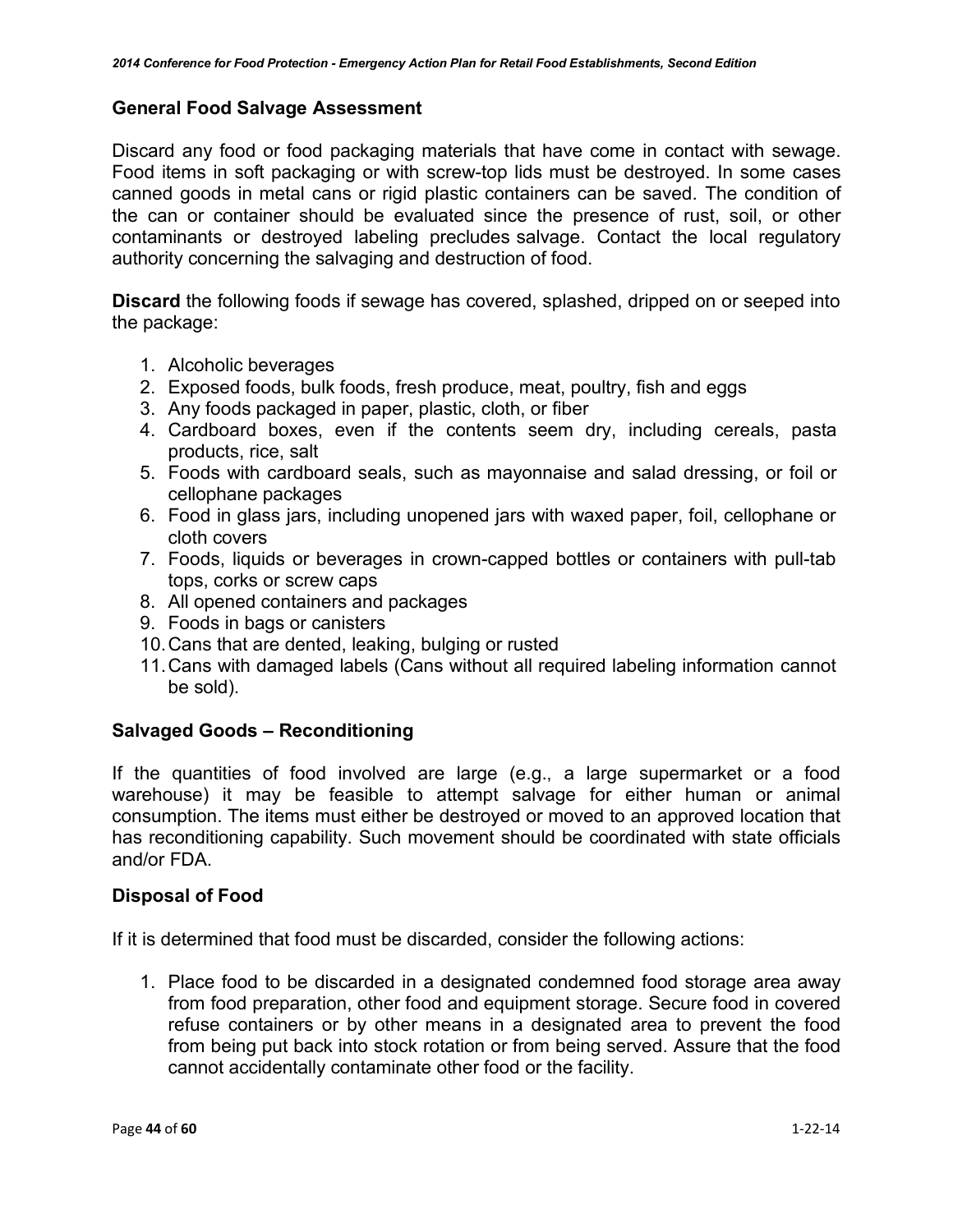- 2. The Regulatory Authority and/or insurance companies may request that you document the type and amount of food being discarded/disposed. If the food is temporarily retained, it must be clearly labeled or marked as "NOT FOR SALE".
- 3. Discarded refrigerated food may be temporarily stored in a refrigerated location separate from other food. (Note: Refrigerated units must be thoroughly washed and disinfected after the contaminated food is removed.)
- 4. Food to be disposed should be stored in covered refuse containers or by other means in a secure location and disposed of by a refuse disposal company as soon as possible.
- 5. All food waste is to be disposed of in accordance with state and local waste disposal regulations in a licensed landfill.
- 6. Local landfills should be contacted prior to delivery of food from a private individual or carrier to ensure acceptance of the waste.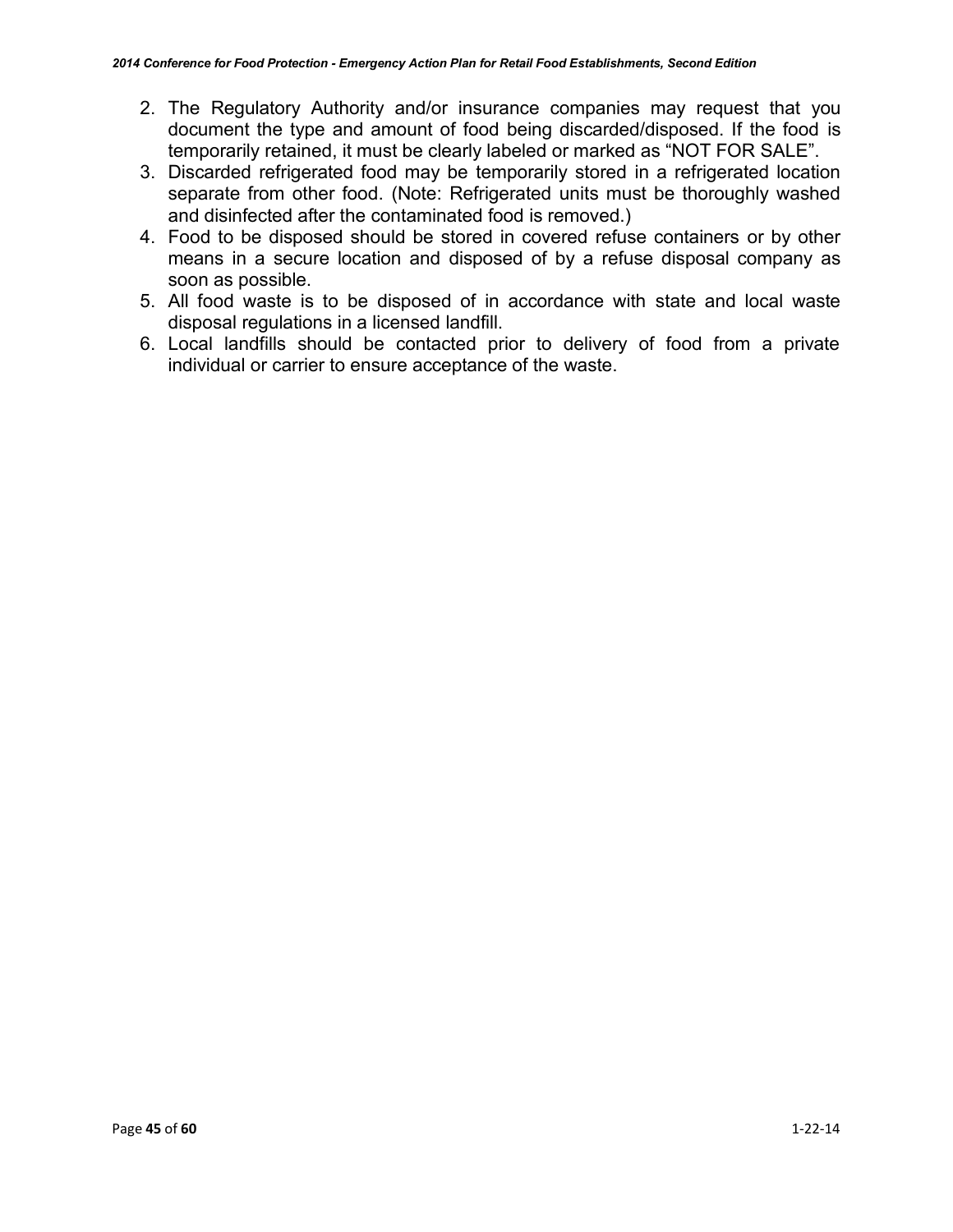# *Flood*

# I.*Planning for Response to a Flood Emergency*

*Following a flood, it is recommended that the permit holder note the date and time of the event. The PIC should assess the situation and implement emergency procedures. Immediately discontinue operation if a safe operation cannot be maintained or if food safety cannot be assured using an alternative procedure. If there is a significant threat or danger to health, then an Imminent Health Hazard may exist and the permit holder should immediately discontinue operations and notify the Regulatory Authority. Consider discussing your emergency plan with the Regulatory Authority. Emergency action plans should be available on-site for review. In some cases, the Regulatory Authority may want to pre-approve your plan.*

Flood water can contain pathogens that could become a source of contamination on equipment, environmental surfaces, cleaning tools, employee and/or customer shoes and clothing. Limiting contamination from flood water requires control of affected areas and preventing contact of flood water with equipment, people, food and packaging.

In developing your written food safety emergency plan, think about the decisions you will have to make if there is a flooding incident within the establishment. Consider alternative operations, how to limit operations to ensure a safe operation, when to discontinue operations, and cleaning and sanitizing. The following are some tasks you may want to include in your plan as appropriate.

- 1. Maintain current information for emergency contacts such as repair companies and service providers, cleaning/sanitizing company, and local regulatory authority.
- 2. Monitor the National Weather Service and NOAA websites to determine potential tidal crests and estimated times of high tide or rivers cresting to plan accordingly.
- 3. Develop a plan to move food items and packaging materials to an alternate location to avoid contact with flood water.
- 4. Identify equipment/supplies needed to handle a flood incident.
- 5. Identify emergency cut-off valves, back-siphonage preventers and water supply lines.
- 6. Maintain an inventory of cleaning/sanitizing supplies, disposable gloves, hand soaps, hand sanitizers, disinfectants and emergency personal protective equipment. [Note: Disinfectants identified by the food establishment for use during vomiting and diarrheal events (e.g. norovirus) would be suitable for these situations. Reference: Supplement to the 2009 FDA Food Code §2-501.11 – Clean-up of Vomiting and Diarrheal Events.]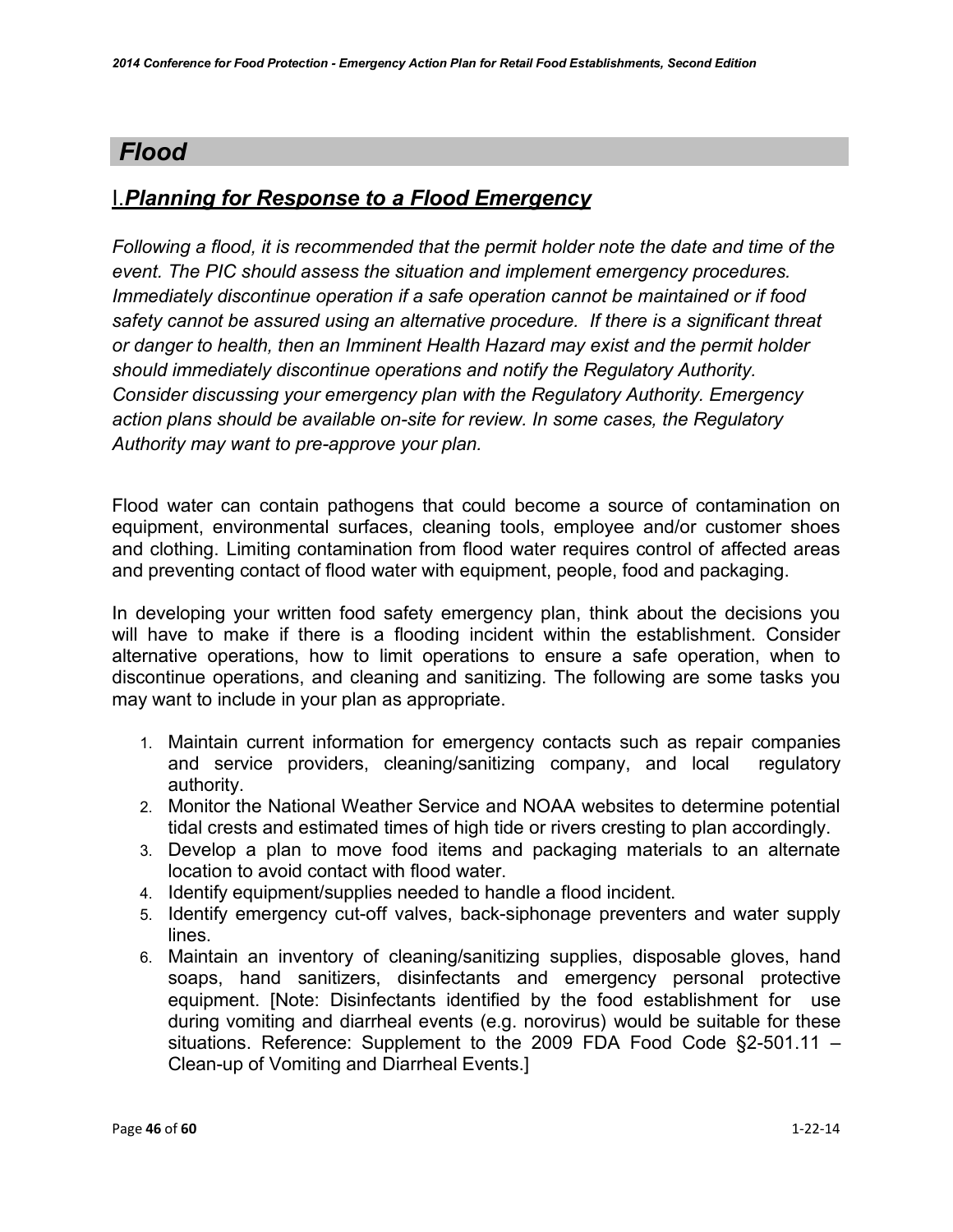7. If possible, have a drainage schematic that identifies how the waste drainage system is designed. This will help identify drains and equipment that may be impacted by a flood.

# II.*Assessing the Impact of a Flood*

In your assessment of a flood emergency, consider the nature, scope and anticipated duration of the emergency; the potential impact on your operation; your ability to ensure the safety of food; and the potential impact on public health of both employees and customers.

### **Nature, scope and duration**

The nature and scope of a flood will determine which steps in the emergency procedures need to be implemented. A flood may affect only a single facility or it may impact multiple facilities within a geographic area. The amount and depth of flood water can vary greatly and drainage systems may not be able to handle the excess volume of water for an extended period of time. The cause of the flood, such as heavy rain over a period of days, a sudden hurricane or a water line leak will determine the impact on the facility and how long the flooding continues. Floods may also impact other systems such as electrical power.

### **Potential Impact on Operations**

Determine what areas, systems, equipment, food, and packaging may be impacted by a flood. Consider the following:

- 1. Site access and safety. Submerged electrical equipment may create an electrocution hazard.
- 2. Food and packaging materials that may come in contact with flood water.
- 3. Areas where equipment and supplies could potentially come in contact with flood water.
- 4. Procedures such as handwashing, warewashing, cleaning and sanitizing that may be disrupted. Other systems that may be disrupted such as electrical power, potable water supply, sewage drainage and waste disposal.
- 5. Special removal procedures of nonfood hazardous waste items affected by flood waters such as batteries, fluorescent lights, and chemicals.

### **Food Safety Considerations**

During a flood a primary concern is for food safety. Ask these questions:

- 1. Can you implement your food safety plan under the circumstances of the emergency?
- 2. Are food and/or food equipment and surfaces exposed to flood water?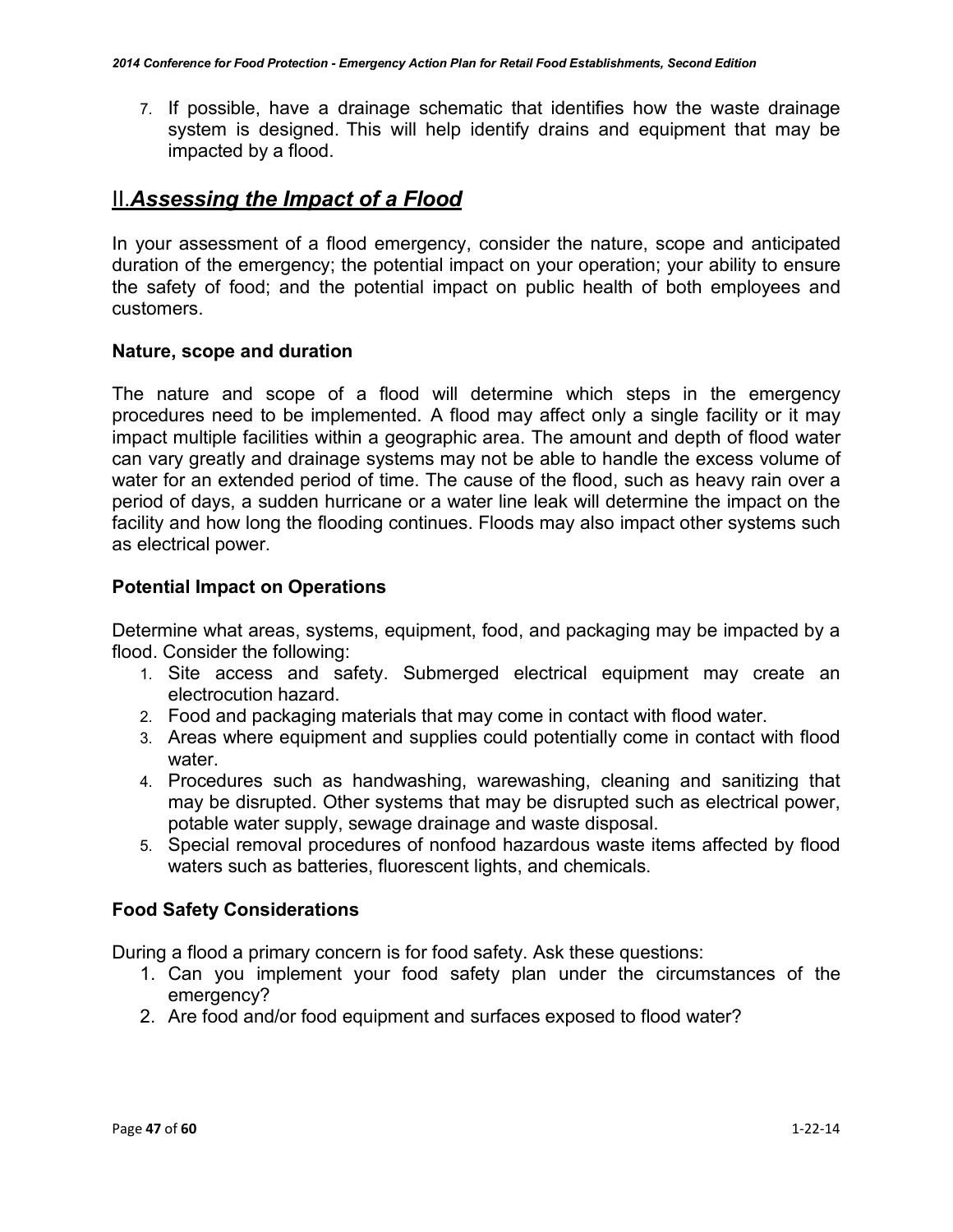### **Public Health Considerations**

During a flood one of the primary concerns is to protect the health of employees and customers. Ask these questions:

- 1. Is there an imminent health hazard that would not permit a safe operation?
- 2. Could employees and/or customers be exposed to flood water or safety hazards such as submerged objects or electrical hazards?

### **Operation Ability and Capacity**

Determine whether the facility can remain open or if parts of the facility can remain operational. Consider the following:

- 1. Has the Regulatory Authority been consulted as appropriate?
- 2. Are specific steps identified to address food, packaging materials, equipment, surfaces, supplies, and hazardous waste that are no longer safe to use or sell?
- 3. Are back-up or temporary systems available?
- 4. Can flooded areas be isolated?
- 5. Can a safe food environment and operation be assured?
- 6. Does remaining open provide assistance to the community and those in need?
- 7. Can alternative procedures be used to meet food safety or other applicable requirements? These may include critical infrastructure and services such as:
	- a. Food handling or preparation practices and procedures
	- b. Equipment used for sanitation
	- c. Utensil sanitation
	- d. Linen use and laundering
	- e. Single service/use item supply and practicality including waste handling
	- f. Employee health and hygiene practices
	- g. Temporary dumpsters for waste removal

A food establishment manager (or the "Person-in-Charge") is responsible for conducting both initial and ongoing assessments to ensure consistent compliance with food safety requirements.

# III.*Business Continuity During a Flood*

The following are temporary alternative procedures that can be taken to address specific affected food operations and facilities during a flood. Consider discussing your emergency plan with your regulatory authority prior to any flood incident. In some cases, the Regulatory Authority may want to pre-approve your plan or temporary procedures.

### **Affected Operations**

Flooding can impact an isolated area or the entire facility. Immediately discontinue operations if a safe operation cannot be maintained using an alternative procedure.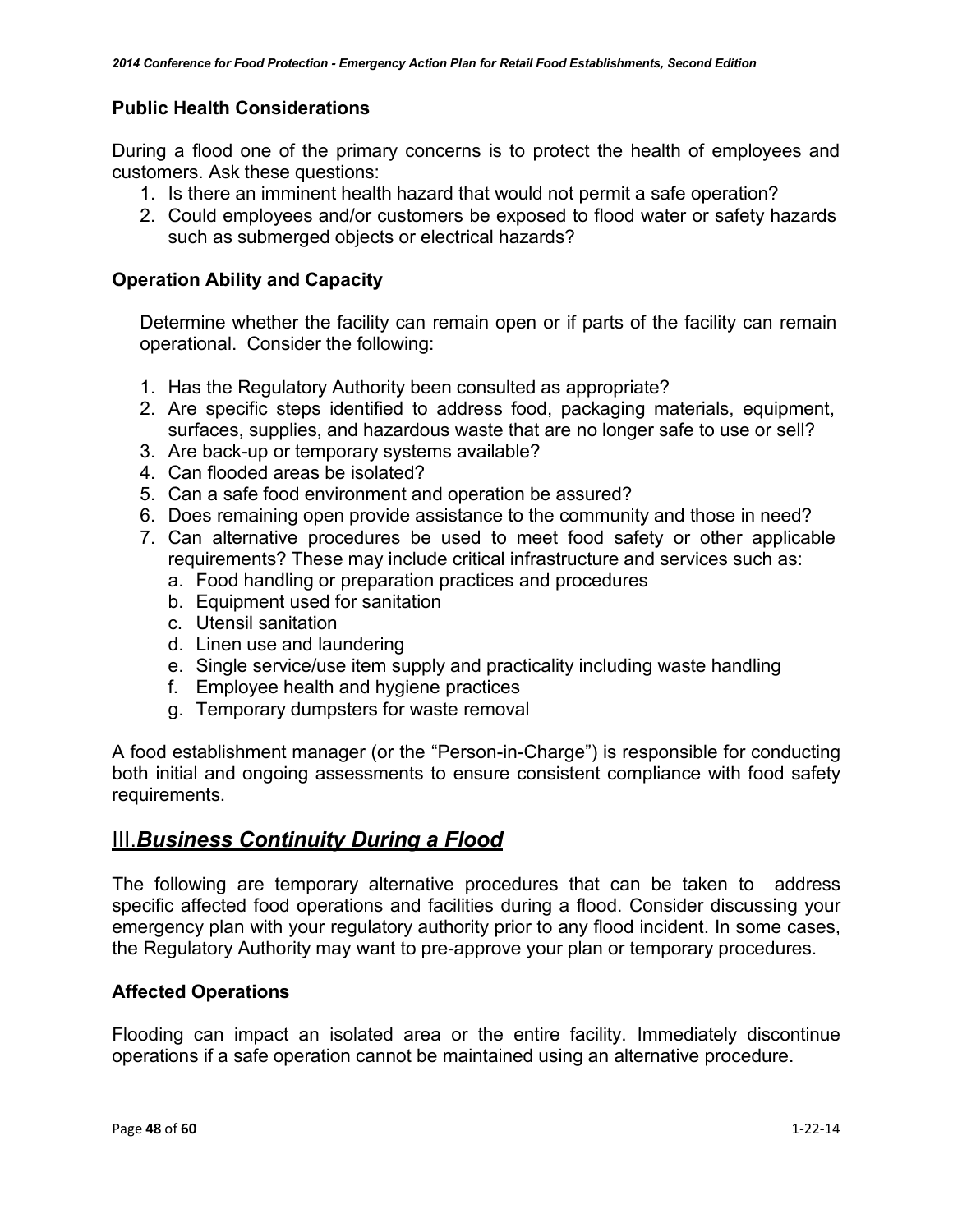*Note:* If flooding is the result of sewage backup or sewage drainage failure refer to the section of this document called *Sewage Backup*.

### **Isolated or Minor Flooding**

When flood water can be isolated, such as when caused by a water line leak, unaffected areas of the establishment may remain open while repairs/recovery take place.

- 1. Isolate the affected area(s) and prevent traffic from flooded areas to unaffected areas.
- 2. Discard all contaminated food, packaging materials and utensils.
- 3. Remove affected equipment from service.
- 4. All equipment, utensils and environmental surfaces in contact with flood water must be cleaned and disinfected prior to being used or placed back into use and service. Follow disinfectant use instructions listed on EPA registered label, or the procedure approved by local authorities. [Note: Disinfectants identified by the food establishment for use during vomiting and diarrheal events (e.g. norovirus) would be suitable for these situations. Reference: Supplement to the 2009 FDA Food Code §2-501.11 – Clean-up of Vomiting and Diarrheal Events.]
- 5. When food contact surfaces are affected, clean and disinfect contaminated areas first and then follow with a rinse and sanitize prior to use.
- 6. Food, packaging materials, utensils, equipment, clean linens and single service/use items not affected by flood water can be used.

### **Flooding in a Food Establishment**

Flood water due to the overflow of a body of water, poor surface drainage, a major break in a water line, a weather emergency, etc. can affect food, packaging materials, utensils, equipment, linens and single service/use items.

When flood water impacts the facility and cannot be isolated or contained, discontinue operations.

### *lV. Recovery Following a Flood*

Recovery involves the necessary steps for returning to normal, safe business operations including re-opening if the facility had to close as a result of flooding.

Regulatory authorities may have to approve returning to regular operations; check local requirements. A food establishment or an area within the facility that was ordered to cease operations due to an imminent health hazard may not re-open until authorization has been granted by the Regulatory Authority.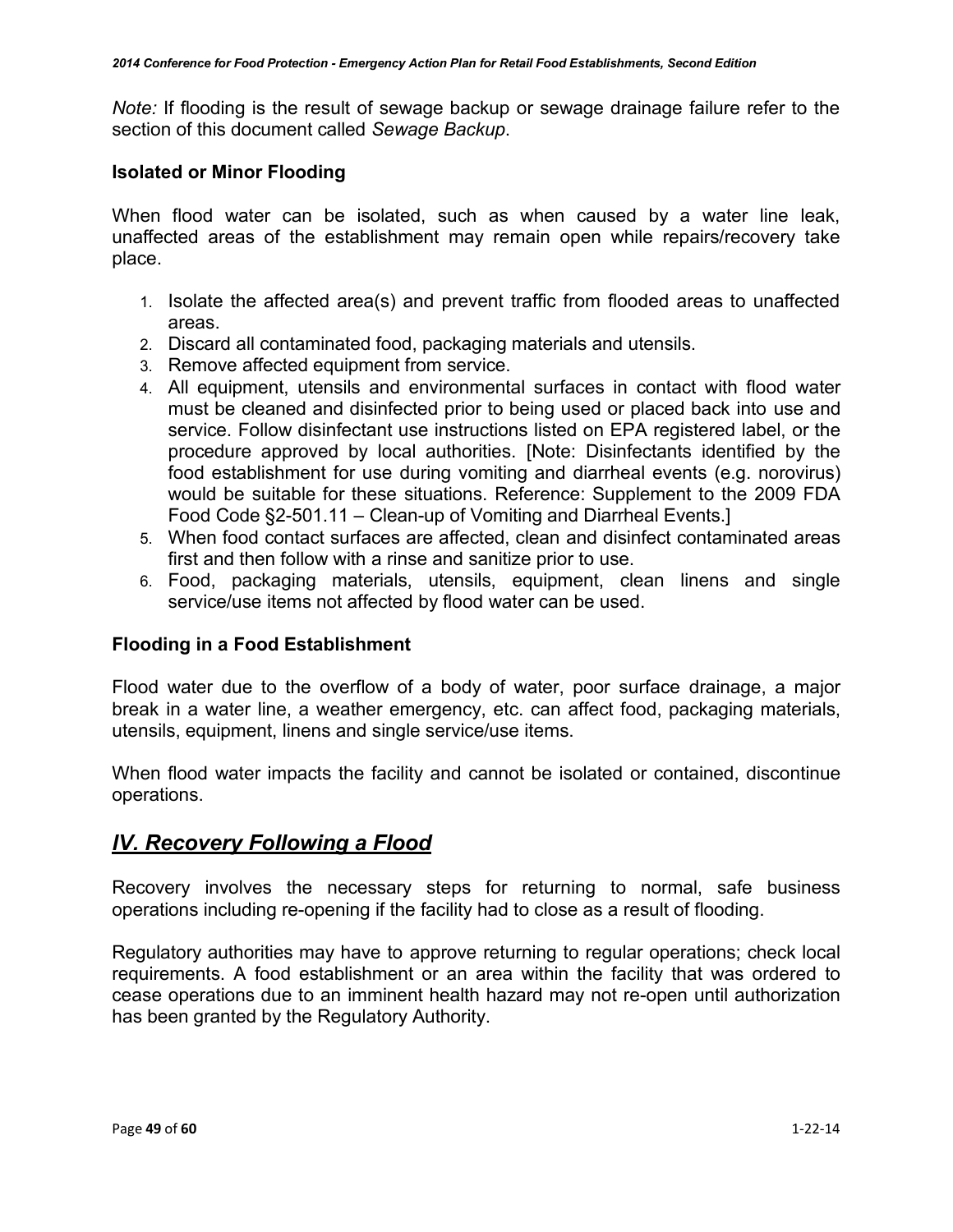### **Flood Water Clean-Up**

All equipment, utensils and environmental surfaces in contact with flood water must be cleaned and disinfected prior to being used or placed back into use and service. Follow the disinfectant use instructions listed on the EPA registered label, or the procedure approved by local authorities. [Note: Disinfectants identified by the food establishment for use during vomiting and diarrheal events (e.g. norovirus) would be suitable for these situations. Reference: Supplement to the 2009 FDA Food Code §2-501.11 – Clean-up of Vomiting and Diarrheal Events.]

The following clean-up procedures are recommended following a flood event:

- 1. Sort the salvageable from the non-salvageable foods. (See section below on Food Salvage Assessment).
- 2. Determine what equipment, utensils, linens, and single service items can be salvaged as quickly as possible.
- 3. Properly dispose of the non-salvageable items.
- 4. Segregate hazardous waste from non-hazardous material before disposal.
- 5. Dispose and replace cleaning equipment or tools that cannot be decontaminated after use for flood clean-up activities.
- 6. Contact the local building department and other appropriate agencies to determine if the building structure is safe and approved for occupancy.

### **Employee Safety and Protection**

During the clean-up process, be aware of employee safety and protection needs. Employees should immediately report to the manager any injuries or exposures during clean-up. Examples of items/procedures that may be needed for clean-up include:

- 1. Eye protection.
- 2. Rubber boots that can be washed and disinfected after use.
- 3. Protective clothing such as coveralls or disposable outer garments.
- 4. Employees should not walk in affected areas until it is determined that it is safe to do so to ensure no electrical or hidden physical hazards exist.
- 5. Employees should not walk between the affected area and other areas of the establishment without removing footwear and protective clothing.
- 6. Follow OSHA rules for handling detergents, sanitizers, disinfectants and other chemicals used in the cleaning process.

Require double handwashing immediately after working with contaminated materials and before engaging in any food preparation activities such as handling exposed food, clean equipment and utensils, and unwrapped single service/use articles.

Double handwashing procedures should include:

1. Clean hands and exposed portions of the arms using a cleaning compound in a lavatory that is properly equipped by vigorously rubbing together the surfaces of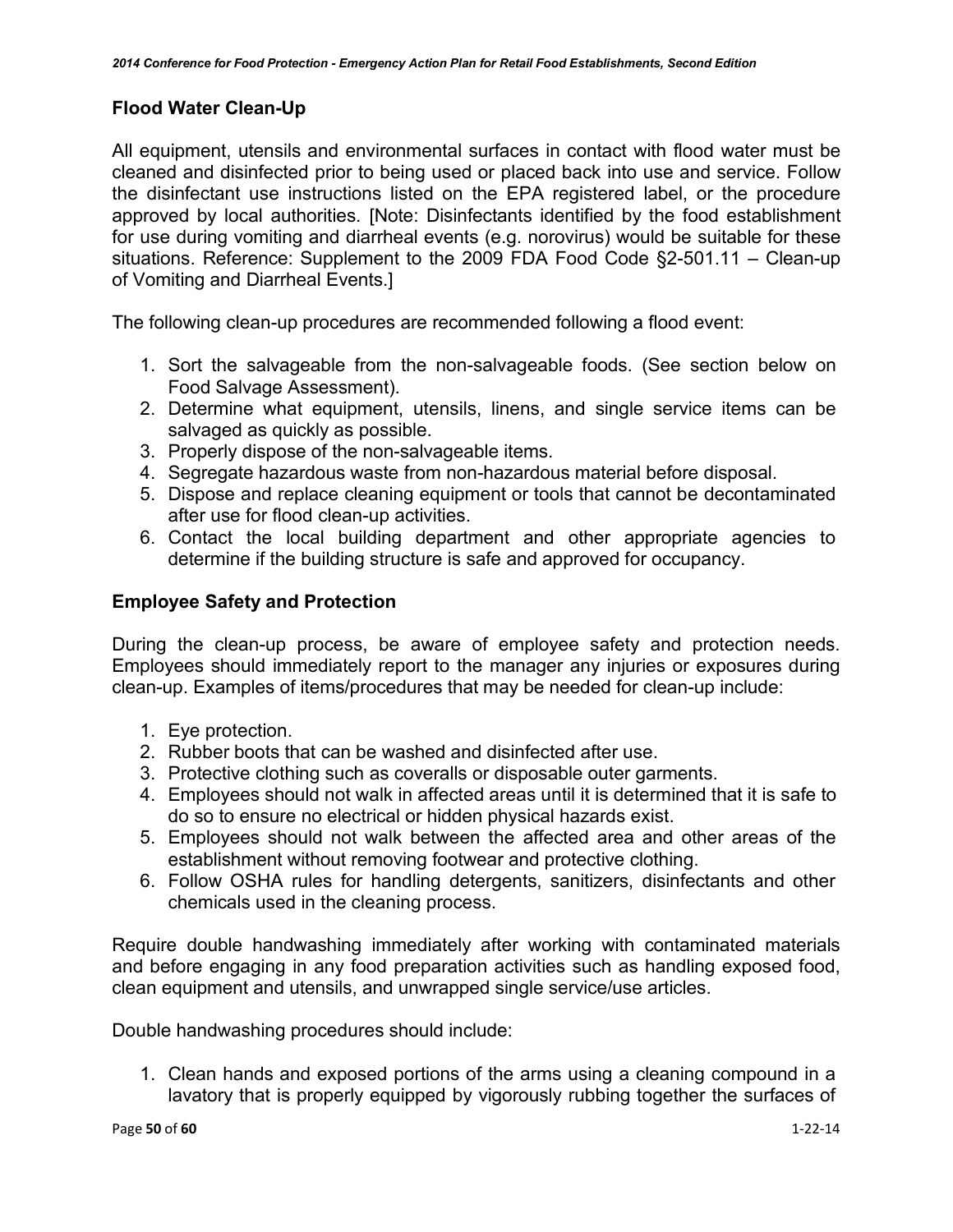their lathered hands and arms for at least 20 seconds and thoroughly rinsing with clean water. Repeat.

- 2. Dry hands using disposable towels.
- 3. Use a disposable towel to turn off the water to prevent re-contaminating the hands.
- 4. Follow-up with a hand antiseptic.
- 5. Clean and disinfect lavatory faucets and other portions of the lavatory after use to prevent transferring any contamination to food handlers.

### **General Cleaning Procedures**

The following are general cleaning procedures and corrective actions following a flood event. Alternatively, you may hire a janitorial service having expertise in cleaning food establishments exposed to flood water.

To prevent mold and mildew growth, corrective actions should be implemented as soon as possible after the flood waters recede.

- 1. Remove any standing water as soon as possible and prior to starting clean-up procedures. Standing water may be located beneath floors where refrigeration or electrical conduits are located and this water must be removed as part of the clean up).
- 2. Flood waters can contain pathogens that could become a source of contamination and therefore clean-up requires disinfecting affected areas, equipment, surfaces, cleaning tools and utensils.
	- a. Disinfectants identified by the food establishment for use during vomiting and diarrheal events (e.g. norovirus) would be suitable for these situations or use chlorine solutions at 1000 to 5000 parts per million (5–25 tablespoons of household bleach [5.25%] per gallon of water. [Reference: Supplement to the 2009 FDA Food Code §2-501.11 – Clean-up of Vomiting and Diarrheal Events.]
	- b. It is recommended that you calculate solutions prior to an emergency and test surface compatibility with bleach prior to use since bleach may be corrosive to metals or incompatible with other surfaces resulting in discoloration or "bleaching."
	- c. Follow product's EPA registered label or manufacturer's instructions.
- 3. Disinfect the floors, walls and other affected areas by using an approved disinfectant.
	- a. Certain absorbent wall and insulation materials are especially susceptible to mold and should be removed and replaced as soon as possible.
- 4. Clean and disinfect any utensils, equipment and surfaces in the affected area.
	- a. When food contact surfaces are affected, clean and disinfect contaminated areas first and then follow with a rinse and sanitize prior to use.
- 5. Air-dry the affected areas, utensils, surfaces and equipment.
- 6. Discard mop heads and other cleaning tools/aids that contacted the flood water.
- 7. Alternative measure: Hire a janitorial service having expertise in cleaning food establishments exposed to sewage backups.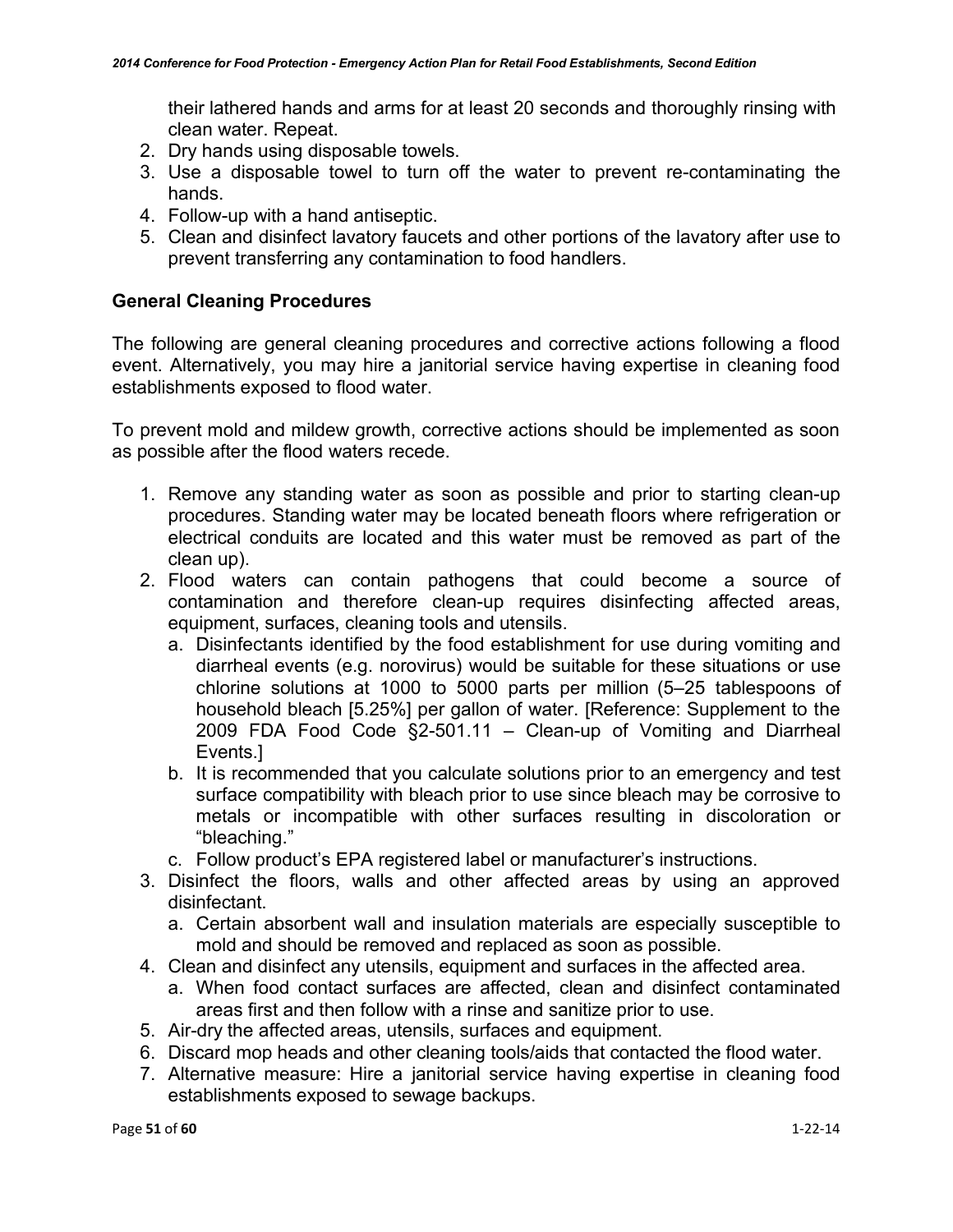- 8. Unsalvageable food, food equipment, and all single service items, packaged or unpackaged, that came in contact with flood water must be destroyed and properly disposed.
- 9. Hazardous waste that came in contact with flood water must be properly disposed.

### **WARNING: Always use extreme caution when working on or restarting equipment with electrical components.**

### **Cleaning Contaminated Linens and Uniforms**

Linens or uniforms contaminated by flood water must be discarded or alternatively, they can be professionally laundered prior to use.

If you choose to launder these items, they should be cleaned by a commercial laundry service that can properly disinfect the items.

### **Mold**

Refer to the EPA Website for additional information on mold remediation in commercial buildings: [http://www.epa.gov/mold/mold\\_remediation.html](http://www.epa.gov/mold/mold_remediation.html)

### **Walk-In Cooler Restoration**

In general, the walk-in cooler in a flooded food service facility needs to be reviewed on a case by case basis. Following are guidelines to help with your assessment:

- 1. If the inside of the cooler has a quarry tile floor with six inch sealed coving, and the water did not flood over the coving, the interior surface can be cleaned and disinfected with a solution of 2½ tablespoons chlorine bleach (5.25% concentration) in a gallon of water.
- 2. If the inside of the cooler has walls that sit directly on the floor, and the caulking seal is intact, the cooler walls can be cleaned and disinfected with one cup bleach per four gallons water.
- 3. If the inside of the walk-in cooler was damaged by holes or cuts, and the flood water rose above those holes or cuts, the entire panel will need to be replaced.
- 4. On a free-standing walk-in, the panels can be disassembled, cleaned and disinfected to remove the debris below the panel. This would apply when the cooler wall did not have a satisfactory seal at the wall and floor juncture.
- 5. Flooded walk-in coolers with a permeable wood floor need to have the floor replaced.
- 6. Walk-in coolers sitting directly on the floor with an aluminum interior floor should have the floor raised and power washed below the floor to remove debris.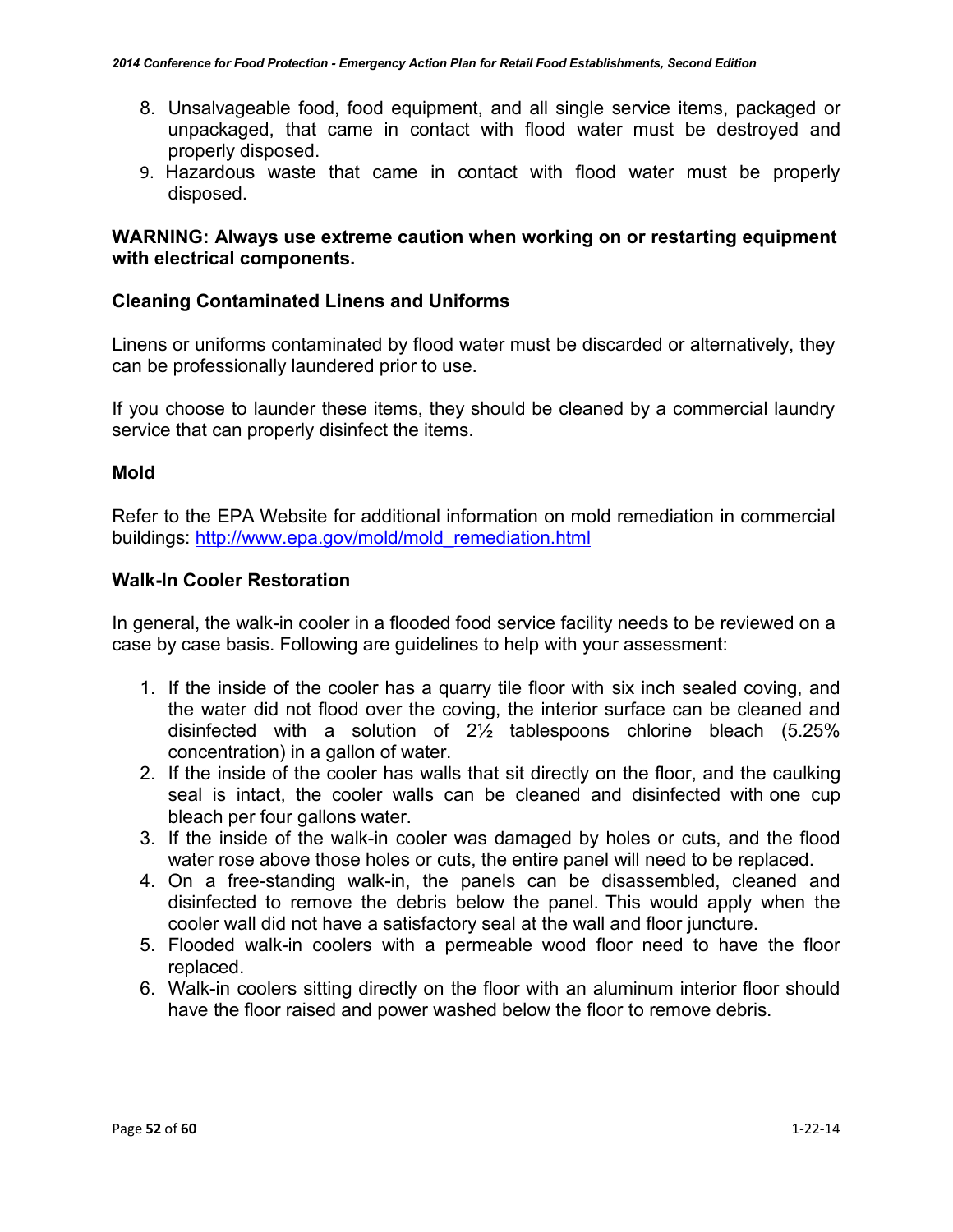### **Safety Guidelines for Building Entry and Occupancy**

Check with the Regulatory Authority, local building inspectors, OSHA or other authorities to determine if all safety codes have been met prior to building entry and occupancy.

### **Food Salvage Assessment**

Flood waters may carry debris, sewage, oil, chemical waste and other contaminants that can make water-damaged foods unsafe to eat. Discard any food or food packaging materials that have come into contact with flood water. Food items in soft packaging or with screw-top lids must be destroyed. In some cases canned goods in metal cans or rigid plastic containers can be saved. The condition of the can or container should be evaluated since the presence of rust, soil, or other contaminants or destroyed labeling precludes salvage. Contact the local regulatory authority concerning the salvaging and destruction of food.

**Discard** the following foods if sewage has covered, splashed, dripped on or seeped into the package:

- 1. Alcoholic beverages
- 2. Exposed foods, bulk foods, fresh produce, meat, poultry, fish and eggs
- 3. Any foods packaged in paper, plastic, cloth, or fiber
- 4. Cardboard boxes, even if the contents seem dry, including cereals, pasta products, rice, salt
- 5. Foods with cardboard seals, such as mayonnaise and salad dressing, or foil or cellophane packages
- 6. Food in glass jars, including unopened jars with waxed paper, foil, cellophane or cloth covers
- 7. Foods, liquids or beverages in crown-capped bottles or containers with pull-tab tops, corks or screw caps
- 8. All opened containers and packages
- 9. Foods in bags or canisters
- 10.Cans that are dented, leaking, bulging or rusted
- 11.Cans that have been tossed about and are far from their normal storage spot (possibility of pinholes or seam fractures)
- 12.Cans with damaged labels (Cans without all required labeling information cannot be sold)

### **Salvaged Goods – Reconditioning**

If the quantities of food involved are large (e.g., a large supermarket or a food warehouse) it may be feasible to attempt salvage for either human or animal consumption. The items must either be destroyed or moved to an approved location that has reconditioning capability. Such movement should be coordinated with state officials and/or FDA.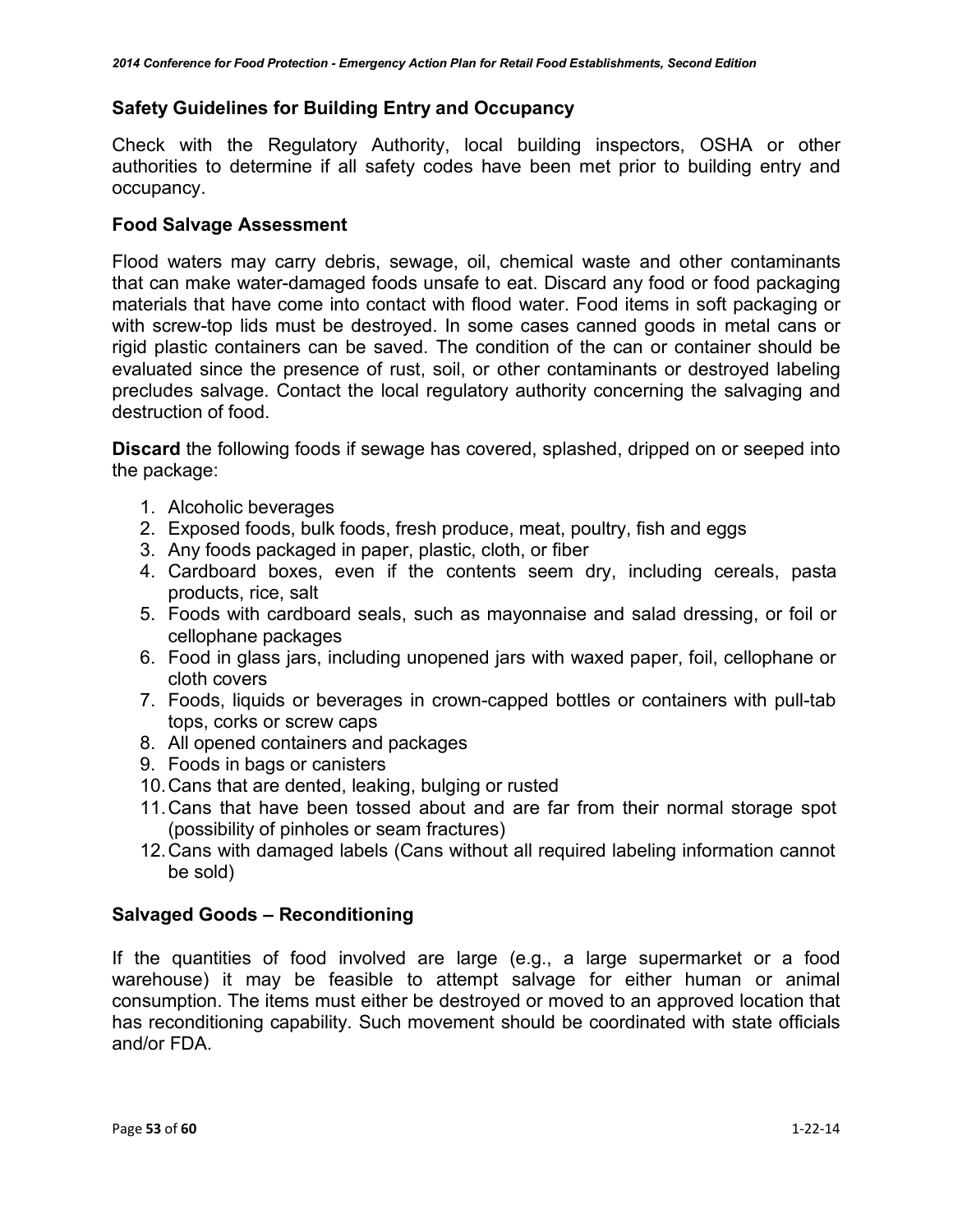### **Disposal of Food and Hazardous Waste**

Consider the following actions if it is determined that food or hazardous waste such as batteries, fluorescent lights, chemicals, etc. must be discarded:

- 1. Place food to be discarded in a designated condemned food storage area away from food preparation, other food and equipment storage.
	- a. Secure food in covered refuse containers or by other means in a designated area to prevent the food from being put back into stock rotation or from being served.
	- b. Assure that the food cannot accidentally contaminate other food or the facility.
- 2. Place hazardous waste to be discarded in a designated condemned haz-mat storage area away from contaminated foods to be discarded.
	- a. The haz-mat area should be away from food preparation, other food and equipment storage areas.
	- b. Secure hazardous waste in covered refuse containers or by other means in a designated area to prevent it from being put back into stock rotation or from being used or sold.
- 3. The Regulatory Authority and/or insurance companies may request that you document the type and amount of food being discarded/disposed. If the food or hazardous material is temporarily retained, it must be clearly labeled or marked as "NOT FOR SALE".
- 4. Discarded refrigerated food may be temporarily stored in a refrigerated location separate from other food. (Note: Refrigerated units must be thoroughly washed and disinfected after the contaminated food is removed.)
- 5. Food to be disposed should be stored in covered refuse containers or by other means in a secure location and disposed of by a refuse disposal company as soon as possible.
- 6. All food and hazardous waste is to be disposed of in accordance with state and local waste disposal regulations in a licensed landfill or approved facility.
- 7. Local landfills should be contacted prior to delivery of food from a private individual or carrier to ensure acceptance of the waste.

### **Wells**

If you have a well serving an establishment, and the well was covered by flood water, it must be treated and tested prior to use. Contact your local health department or other regulatory authority for complete instructions on chlorination or needed treatment.

### **Sewage Systems**

If the septic tank system was flooded, call your local health department or other regulatory authority for an evaluation of the system before using it. Flooded systems may malfunction without proper attention.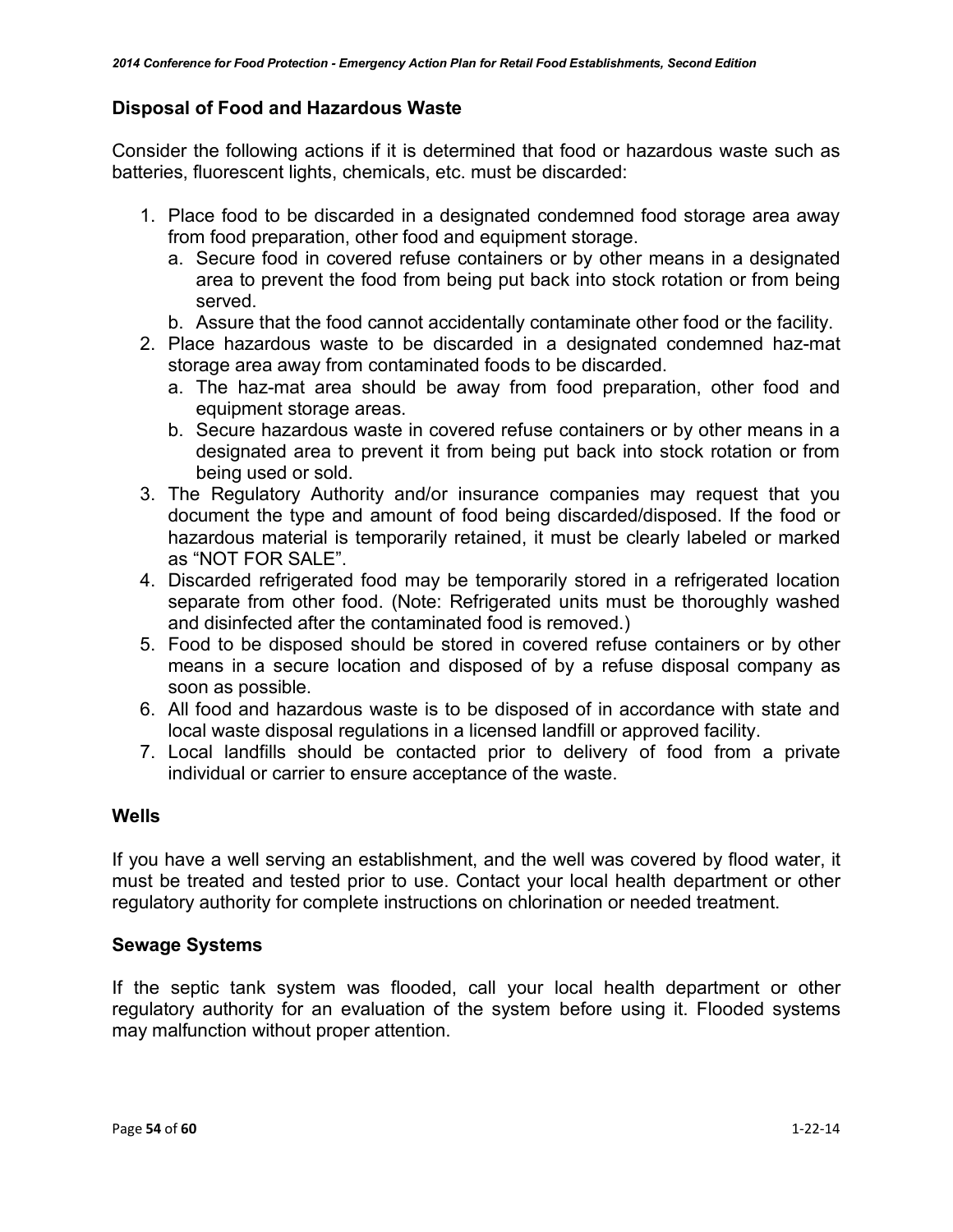# <span id="page-54-0"></span>*Fire*

*For the purpose of this emergency guidance, a non-reportable fire is any small confined fire in a food establishment that does not contaminate food and has been extinguished using a simple device such as a hand-held fire extinguisher, wet towel, pan lid, etc. All other fires should be reported to the Regulatory Authority. Consider discussing your emergency plan with the Regulatory Authority. Emergency action plans should be available on-site for review. In some cases, the Regulatory Authority may want to preapprove your plan.*

For the purpose of this emergency guidance, a non-reportable fire is any small confined fire in a food establishment that does not contaminate food and has been extinguished using a simple device such as a hand-held fire extinguisher, wet towel, pan lid, etc. All other fires must be reported to the Regulatory Authority.

# I.*Planning for Response to a Fire*

In developing your written food safety emergency plan, think about the decisions you will have to make if there is a fire within the establishment. Consider alternative operations, how to limit operations to ensure a safe operation, when to discontinue operations, and cleaning after the event. The following are some tasks you may want to include in your plan as appropriate.

- 1. Maintain current information for emergency contacts such as fire department, service providers, cleaning/sanitizing company, and local regulatory authority.
- 2. Develop an emergency evacuation plan for employees and customers.
- 3. Develop a plan to assess what food, facilities and equipment can be salvaged after a fire.
- 4. Identify equipment/supplies needed to respond to a fire and the follow-up.
- 5. Identify electrical connections that may have to be cut off or disconnected if there is a fire.

# II.*Assessing the Impact of a Fire*

Assess the situation and immediately discontinue operations if a safe operation cannot be maintained using an alternative procedure. Follow the appropriate emergency procedures if approved by the Regulatory Authority or remain closed until granted approval to re-open by the Regulatory Authority.

In your assessment, consider (1) the nature, scope and anticipated duration of the emergency; (2) the potential impact on your operation; (3) your ability to ensure the safety of food; and (4) the potential impact on public health of both employees and customers.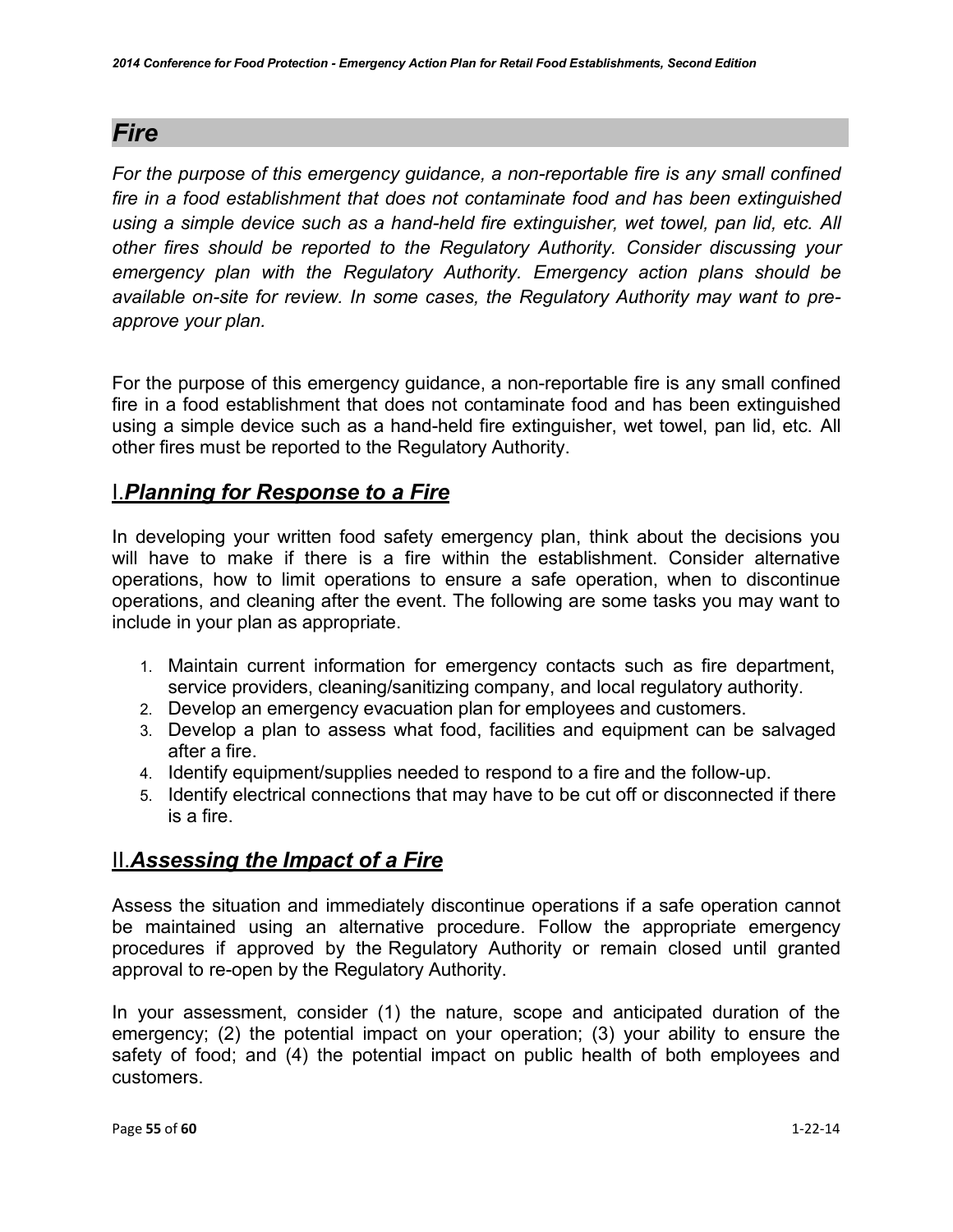### **Nature, scope and duration**

The nature and scope of a fire will determine which steps in the emergency procedures need to be implemented. A fire may affect only a portion of the facility or it may impact a major portion or the entire facility. The cause of the fire (i.e. electrical, grease, mechanical) may affect the impact on the facility. Fires may also impact other systems such as electrical power.

### **Potential Impact on Operations**

Determine what areas, systems, equipment, food and packaging may be impacted by the fire. In addition to fire and smoke damage, also consider the impact of water, foam and other processes used to fight the fire such as use of high pressure fire suppression devices (i.e. ventilation hood fire suppression system or professional fire department equipment).

Consider the following:

- 1. Food and packaging materials
- 2. Equipment and supplies
- 3. Other systems that may be disrupted such as electrical power
- 4. Building integrity and site access

### **Food Safety Considerations**

Following a fire, a primary concern is food safety. Ask these questions:

- 1. Can you implement your food safety plan under the circumstances of the emergency?
- 2. Has food and food packaging been exposed to fire and/or smoke?

### **Public Health Considerations**

Following a fire, one of the primary concerns is to protect the health of employees and customers. Ask these questions:

- 1. Is there an imminent health hazard that would not permit a safe operation?
- 2. Is appropriate personal protective equipment available?

### **Operation Ability and Capacity**

Determine whether the facility can reopen or if parts of the facility can be used. Consider the following:

- 1. Has the Regulatory Authority been consulted as appropriate?
- 2. Has a building inspector, fire department or other appropriate authority been consulted to determine if the building structure is safe and approved for occupancy?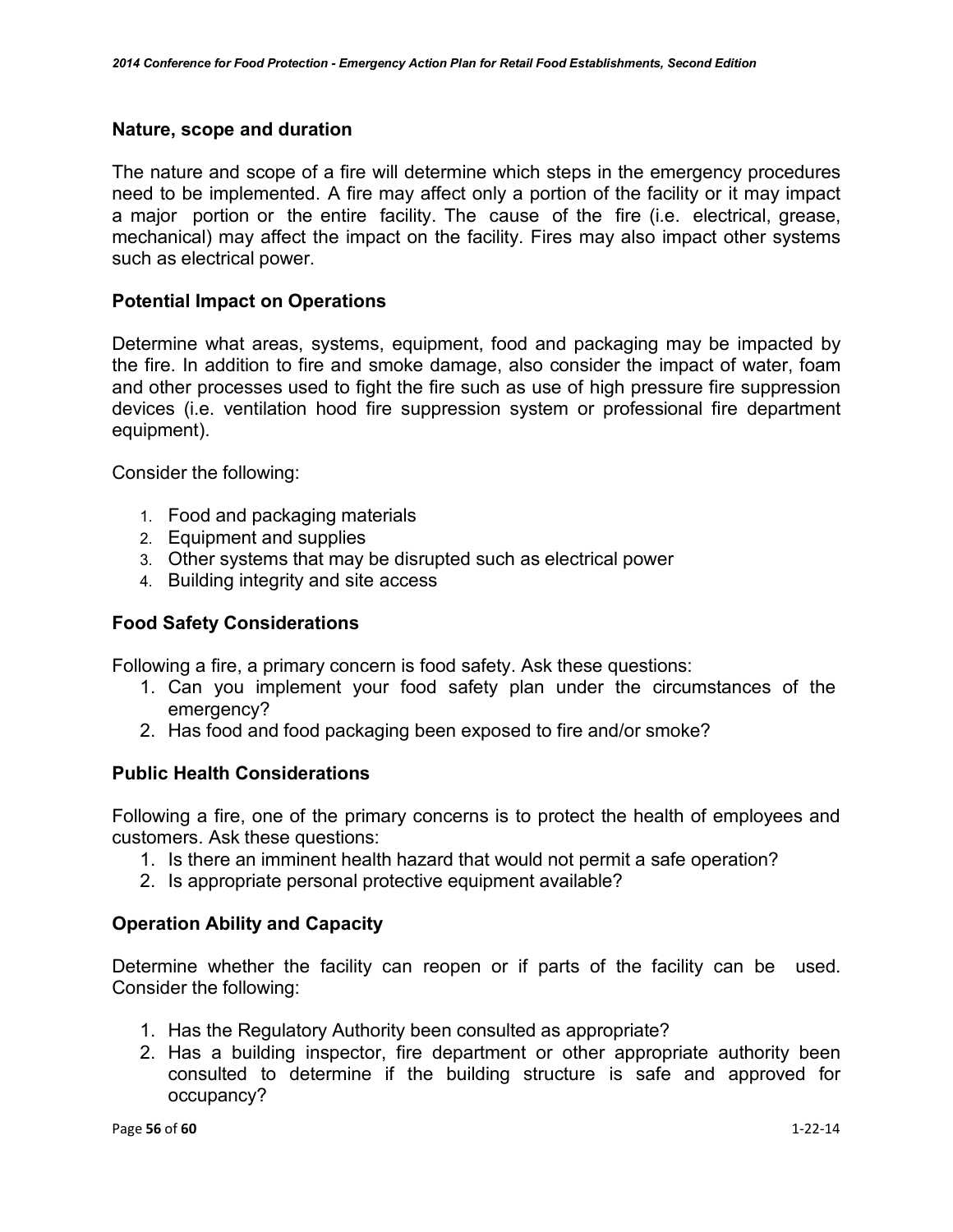- 3. Are specific steps identified to address food, packaging materials, equipment, surfaces and supplies that have been affected by smoke and fire?
- 4. Are back-up or temporary systems available?
- 5. Can fire-affected areas be isolated?
- 6. Can a safe food environment and operation be assured?
- 7. Can alternative procedures be used to meet food safety or other applicable requirements? These may include critical infrastructure and services such as:
	- a. Food handling or preparation practices and procedures
	- b. Cleaning and sanitation

A food establishment manager (or the "Person-in-Charge") is responsible for conducting both initial and ongoing assessments to ensure consistent compliance with food safety requirements.

### III.*Business Continuity Following a Fire*

The following are temporary alternative procedures that can be taken to address specific affected food operations as a result of a fire. Consider discussing your emergency plan with your regulatory authority prior to any incident. In some cases, the Regulatory Authority may want to pre-approve your plan or temporary procedures.

### **Affected Operations**

### **Confined or limited fire**

If the fire is confined to a small area or a single piece of equipment, and the fire can be extinguished with a simple fire-fighting device (i.e. hand held extinguisher), extensive clean-up may not be required. Unaffected areas of the establishment may remain open while clean-up and minor repairs are made.

### **Extensive fire damage**

If a fire causes extensive damage to equipment and the facility's structure, or if smoke has had an impact on food and packaging, discontinue operations. Resume operations only after recovery steps have been completed and the Regulatory Authority has been consulted.

### *lV. Recovery*

Recovery involves the necessary steps for re-opening and returning to a normal safe operation. The Regulatory Authority may have to approve re-opening a facility damaged by fire and/or smoke.

### **Action Steps Prior to Re-Opening**

1. Contact the local building department and other appropriate agencies to determine if the building structure is safe and approved for occupancy.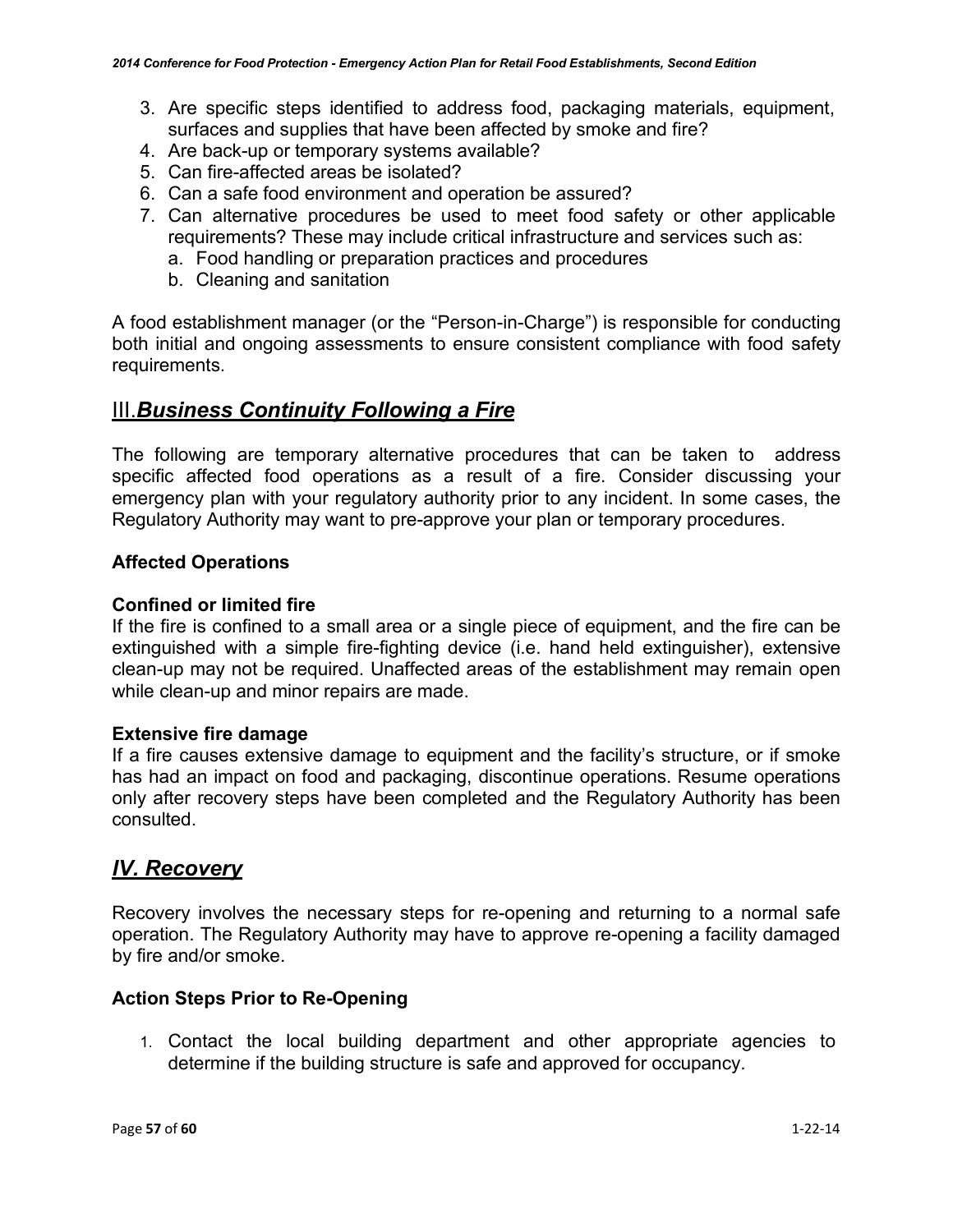- 2. Sort the salvageable from the non-salvageable items including foods, packaging materials, single-use service items, and equipment.
- 3. Properly dispose of the non-salvageable food items.
- 4. Provide general clean-up. Clean and sanitize equipment and utensils.

### **General Cleanup Procedures**

- 1. All areas affected by the fire, including those affected by smoke and water, must be cleaned and sanitized.
- 2. All affected food products, packaging materials, equipment, utensils, linens, and single service/use items must be cleaned and sanitized or removed from the premises as necessary.
- 3. Smoke and its resulting damage may have to be removed by a professional restoration company and/or the use of air purifiers, ozone generators, ionizers or other equipment specifically used for this purpose.

### **Employee Safety and Protection**

During the clean-up process, be aware of employee safety and protection needs. Employees should immediately report to the manager any injuries or exposures during clean-up. Examples of items/procedures that may be needed for clean-up include:

- 1. Eye protection
- 2. Respirators
- 3. Rubber boots
- 4. Protective clothing such as coveralls or disposable outer garments
- 5. Employees should not walk in affected areas until it is determined that it is safe to do so.
- 6. Employees should not walk between the affected area and other areas of the establishment without removing footwear and protective clothing.
- 7. Follow OSHA rules for handling cleaning products and other chemicals that may have been used in response to the fire.

### **Food Salvage Assessment**

The following is a guide for handling specific food items. These recommendations are based on severe fire/smoke damage. The Regulatory Authority may determine the disposition and salvage of some items depending on the severity of fire, smoke and/or water damage. Also in your assessment of salvageable items, consider other contaminants and possibly toxic residues resulting from fire extinguishing materials.

- 1. **Alcoholic beverages**: Refer to your local regulatory authority for salvage or destruction.
- 2. **Bottled soft drinks**: Unless protected by a plastic outer wrap or in bottles with sealed screw-on lids, soft drinks in glass bottles are very difficult to salvage. In addition, if soft drinks in plastic bottles have been subjected to excessive heat, fire or smoke, they are almost always deemed not salvageable. Bottle contents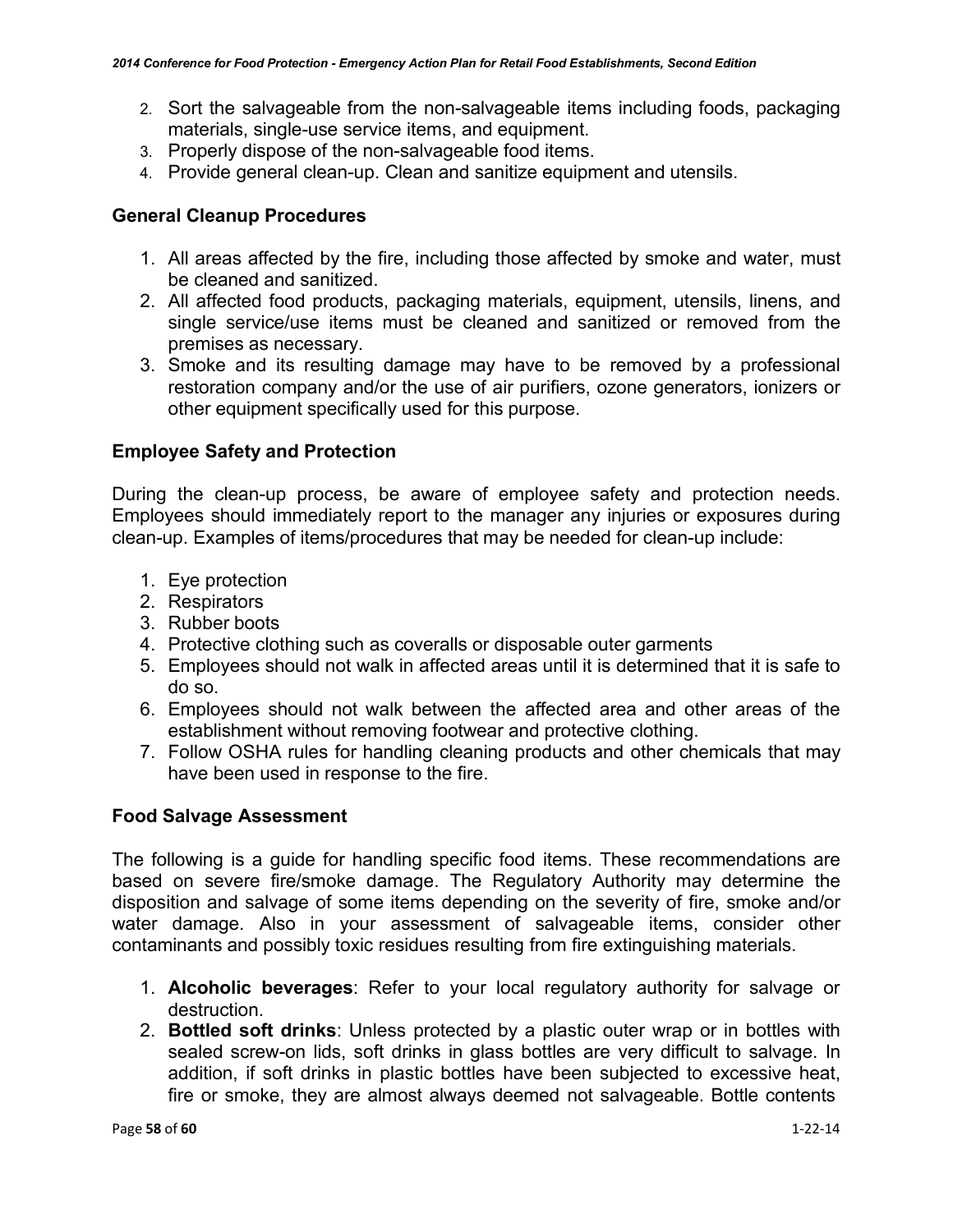must be drained before returning the containers for deposits. This can be permitted if there are proper facilities for disposing of the liquid and a health nuisance is not created. If such facilities are not available, the product and container may have to be destroyed by removing to a licensed landfill.

- 3. **Canned soft drinks**: Canned drinks may be salvaged if the contents have not been subjected to excessive heat or fire. The cans must be cleaned and sanitized, if necessary. If the cans have been subjected to excessive heat or are deemed uncleanable, the contents must be destroyed.
- 4. **Dairy products**: Dairy products must be destroyed with no attempt to salvage if they have been subjected to excessive heat, fire, smoke or water or have been temperature abused due to vulnerable packaging and temperature requirements.
- 5. **Sugars, candies, flour, cereal products, bakery products, dried beans, rice, and other grains**: If subjected to excessive heat, fire, smoke or water damage, no attempt to salvage such products can be permitted due to vulnerable packaging.
- 6. **Products in glass with metal screw-type or metal slip covers**: This includes pickles, olives, catsup, steak sauces, salad dressings, syrups, etc. If subjected to excessive heat, fire, or smoke, this type of container is very difficult to clean or disinfect due to exposure of the threaded closure and may have to be destroyed.
- 7. **Fish and meats – fresh or frozen**: If they have been subjected to excessive heat, fire, smoke and/or water damage or have been temperature abused, these products must be destroyed.
- 8. **Refrigerated and frozen food**: If refrigerated and frozen foods are stored in a completely enclosed walk in refrigerator or freezer or enclosed case, and electrical service has not been interrupted for extended periods, some product may be salvaged, depending upon the severity of heat, fire, smoke and water and exposure to these elements. Prompt removal of such foods to a suitable storage unit is necessary to save the product.
- 9. **Produce – fresh or dried:** If exposed to excessive heat, fire, smoke and/or water damage, no attempt to salvage can be permitted and all such products must be destroyed.
- 10.**Canned goods**: Where the heat and water damage has been minimal, canned goods can be salvaged quickly by cleaning the exterior surfaces and removing them to suitable storage areas, preferably away from the fire scene. Cleaning and re-labeling relatively small quantities of canned goods are usually not attempted because of the cost involved compared to the lower value of the salvaged product.

### **Salvaged Goods – Reconditioning**

If the quantities of food involved are large (e.g., a large supermarket or a food warehouse) it may be feasible to attempt salvage for either human or animal consumption. The items must either be destroyed or moved to an approved location that has reconditioning capability. Such movement should be coordinated with state officials and/or FDA.